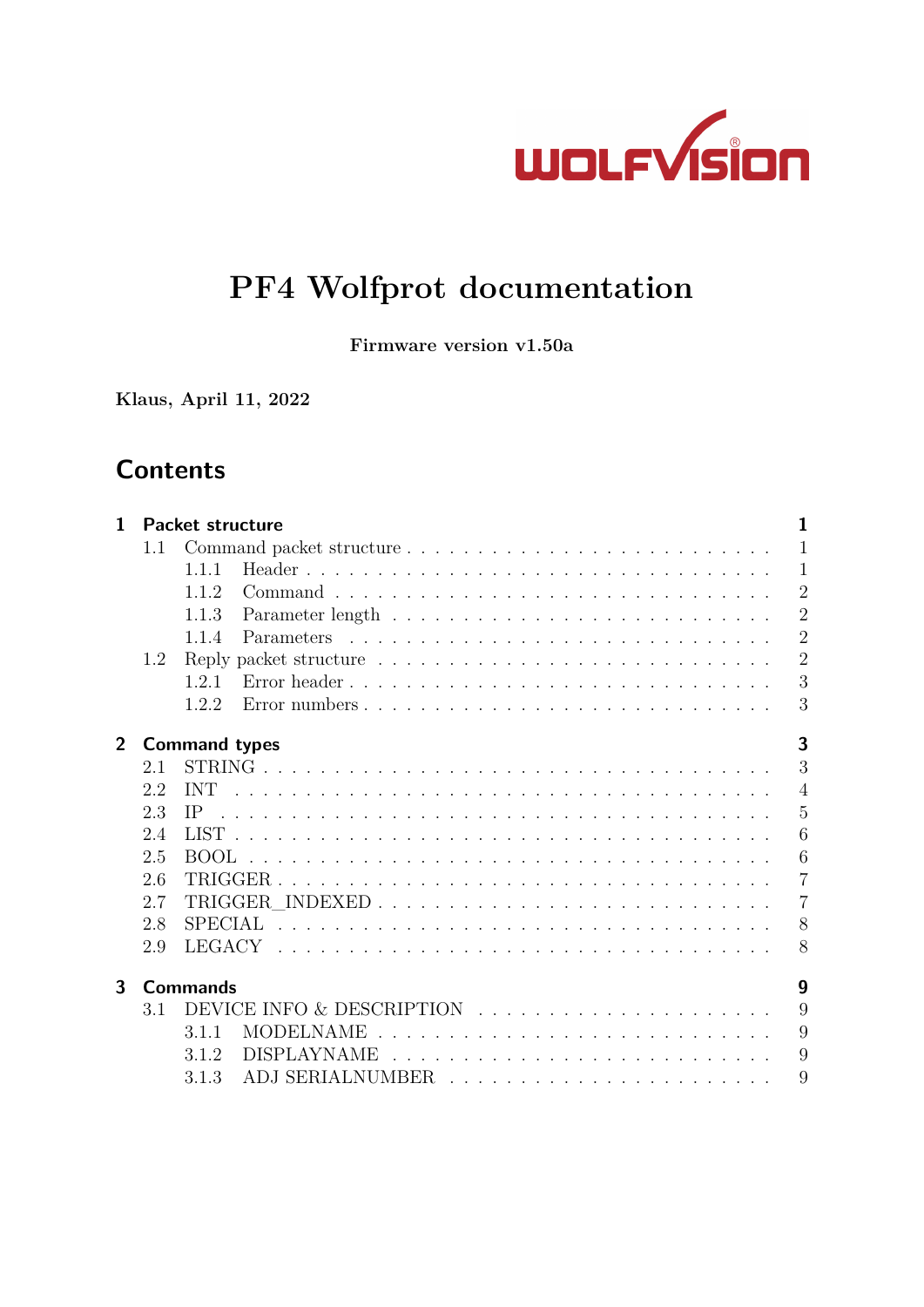|     | 3.1.4  |                                                                                              | 10 |
|-----|--------|----------------------------------------------------------------------------------------------|----|
|     | 3.1.5  |                                                                                              | 10 |
|     | 3.1.6  | <b>HOSTNAME</b><br><u>. A series and a series and a series and a series and a series and</u> | 10 |
|     | 3.1.7  |                                                                                              | 10 |
|     | 3.1.8  |                                                                                              | 11 |
|     | 3.1.9  |                                                                                              | 11 |
|     | 3.1.10 |                                                                                              | 11 |
|     |        |                                                                                              | 12 |
|     | 3.1.12 |                                                                                              | 12 |
|     |        |                                                                                              | 12 |
|     |        |                                                                                              | 13 |
|     | 3.1.15 |                                                                                              | 13 |
|     |        |                                                                                              | 13 |
|     | 3.1.17 |                                                                                              | 14 |
|     |        |                                                                                              | 14 |
|     |        |                                                                                              | 14 |
|     | 3.1.20 |                                                                                              | 14 |
|     |        |                                                                                              | 15 |
|     | 3.1.22 |                                                                                              | 15 |
|     |        |                                                                                              | 15 |
|     |        |                                                                                              | 16 |
| 3.2 |        | BASIC STATUS & CONTROL                                                                       | 17 |
|     | 3.2.1  |                                                                                              | 17 |
|     | 3.2.2  |                                                                                              | 17 |
|     | 3.2.3  |                                                                                              | 17 |
|     | 3.2.4  | FREEZE                                                                                       | 18 |
|     | 3.2.5  | <b>SOURCE</b>                                                                                | 18 |
|     | 3.2.6  |                                                                                              | 18 |
|     | 3.2.7  |                                                                                              | 19 |
|     | 3.2.8  |                                                                                              | 19 |
|     | 3.2.9  |                                                                                              | 19 |
|     |        |                                                                                              | 19 |
|     |        |                                                                                              | 20 |
|     |        |                                                                                              | 20 |
|     |        |                                                                                              | 20 |
|     |        |                                                                                              | 20 |
|     |        |                                                                                              | 21 |
|     | 3.2.16 |                                                                                              | 21 |
|     |        | 3.2.17 STREAM STATUS ACTIVE                                                                  | 21 |
|     |        |                                                                                              | 21 |
|     | 3.2.19 |                                                                                              | 22 |
|     |        | 3.2.20 RECORD STATUS DURATION                                                                | 22 |
|     |        |                                                                                              | 22 |
|     | 3.2.21 |                                                                                              | 23 |
|     |        |                                                                                              |    |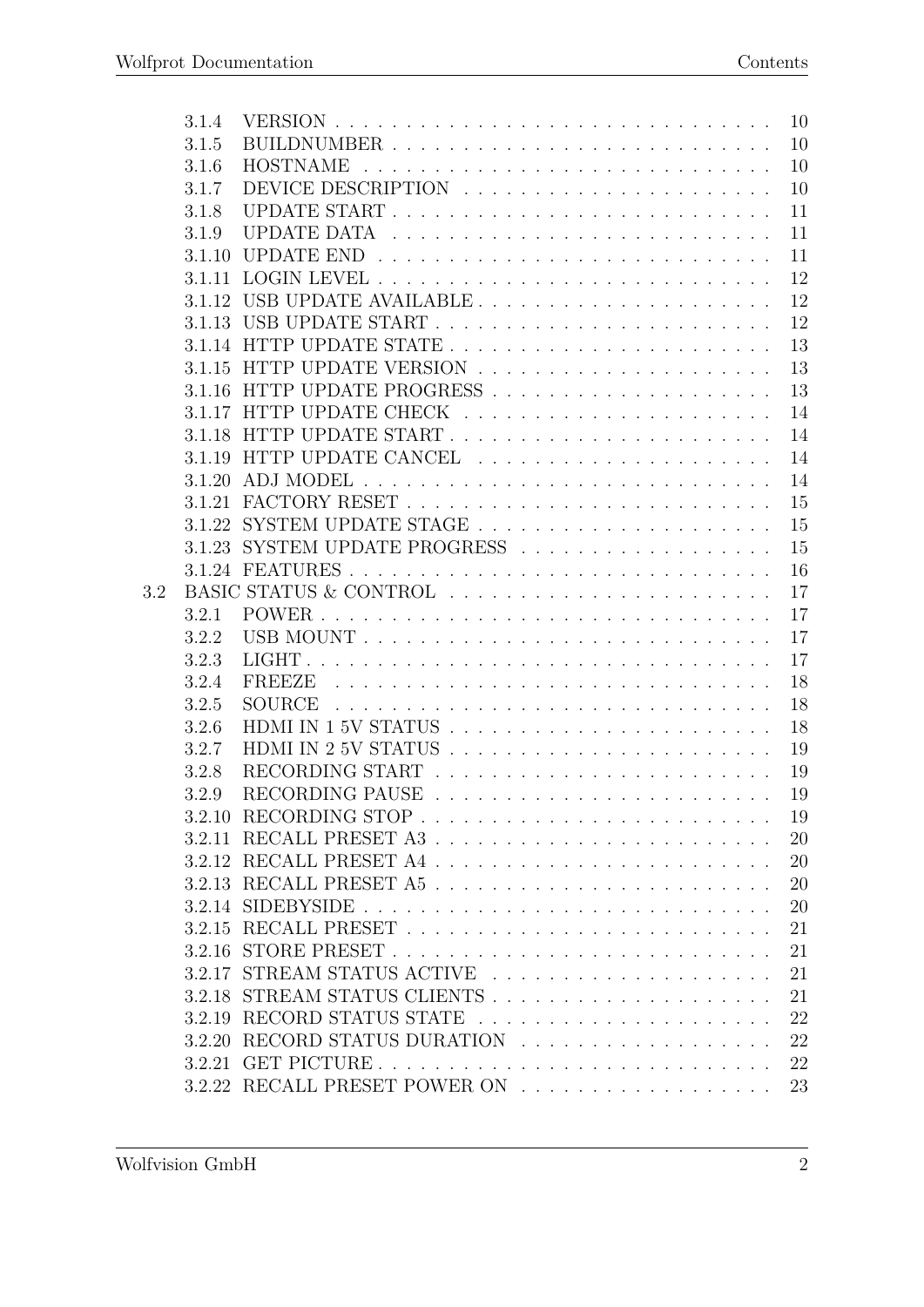|     | 3.2.23 |                                | 23 |
|-----|--------|--------------------------------|----|
|     |        |                                | 23 |
|     | 3.2.25 |                                | 23 |
|     | 3.2.26 |                                | 24 |
|     | 3.2.27 |                                | 24 |
|     | 3.2.28 |                                | 24 |
|     | 3.2.29 |                                | 24 |
|     | 3.2.30 |                                | 25 |
| 3.3 |        |                                | 26 |
|     | 3.3.1  |                                | 26 |
|     | 3.3.2  |                                | 26 |
|     | 3.3.3  |                                | 26 |
|     | 3.3.4  |                                | 27 |
|     | 3.3.5  |                                | 27 |
|     | 3.3.6  |                                | 27 |
|     | 3.3.7  |                                | 28 |
|     | 3.3.8  |                                | 28 |
|     | 3.3.9  |                                | 28 |
|     | 3.3.10 |                                | 29 |
|     | 3.3.11 |                                | 29 |
|     | 3.3.12 |                                | 29 |
|     | 3.3.13 |                                | 30 |
|     | 3.3.14 |                                | 30 |
|     | 3.3.15 | ONEPUSH WHITEBALANCE           | 30 |
|     | 3.3.16 | ZOOM.                          | 31 |
|     |        | 3.3.17 FOCUS                   | 32 |
| 3.4 |        |                                | 33 |
|     | 3.4.1  |                                | 33 |
|     | 3.4.2  |                                | 33 |
|     | 3.4.3  |                                | 33 |
|     | 3.4.4  | LAN0 GATEWAY                   | 33 |
|     | 3.4.5  |                                | 34 |
|     | 3.4.6  |                                | 34 |
|     | 3.4.7  |                                | 34 |
|     | 3.4.8  |                                | 34 |
|     | 3.4.9  |                                | 35 |
|     | 3.4.10 |                                | 35 |
|     | 3.4.11 | LANO STATUS NAMESERVER1        | 35 |
|     |        | 3.4.12 LANO STATUS NAMESERVER2 | 35 |
|     | 3.4.13 | LANO STATUS MAC                | 36 |
|     |        |                                | 36 |
| 3.5 |        |                                | 37 |
|     | 3.5.1  |                                | 37 |
|     | 3.5.2  |                                | 37 |
|     |        |                                |    |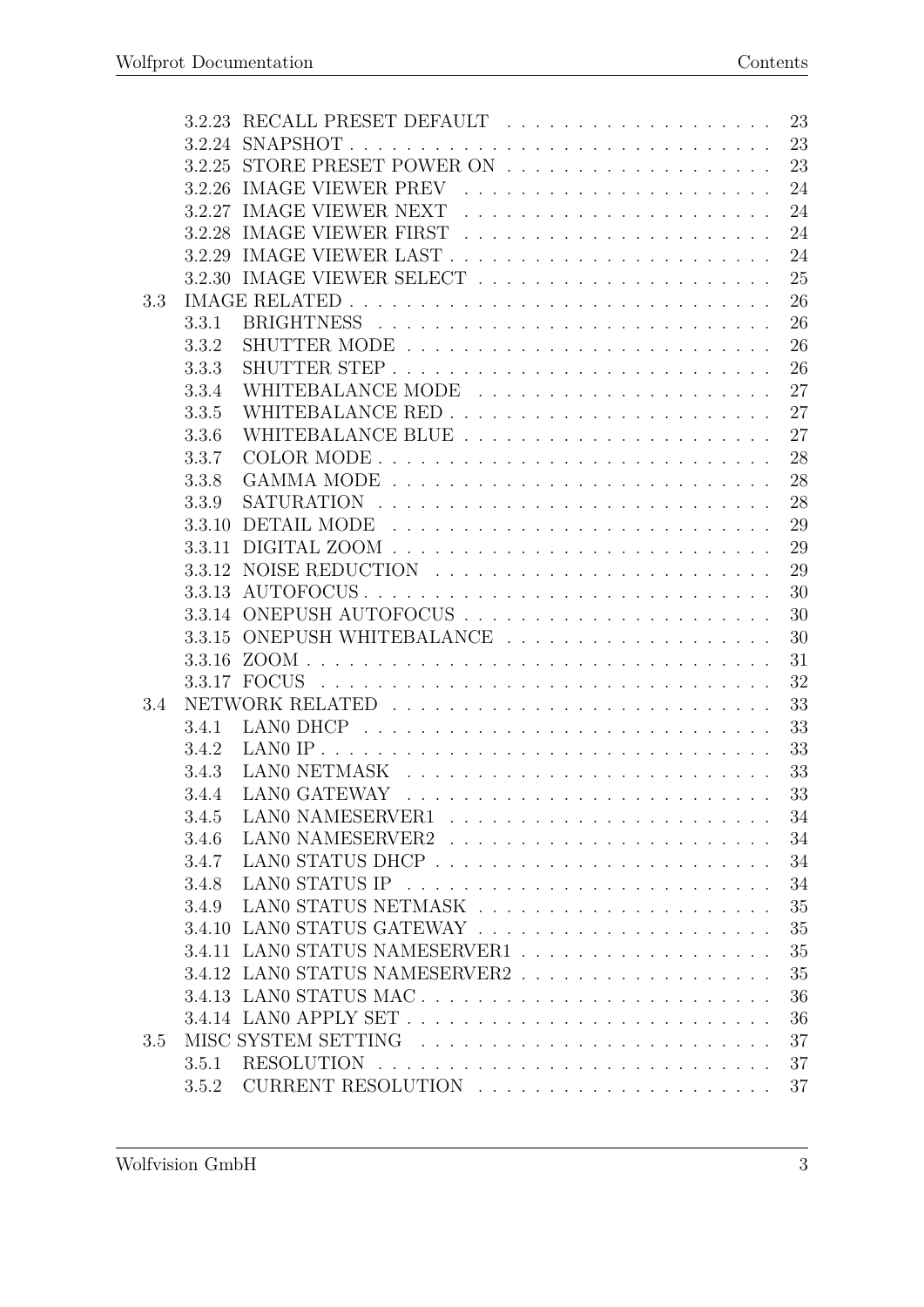|     | 3.5.3  | <b>HDCP</b><br>38                                                                            |  |
|-----|--------|----------------------------------------------------------------------------------------------|--|
|     | 3.5.4  | 38                                                                                           |  |
|     | 3.5.5  | 38                                                                                           |  |
|     | 3.5.6  | 38<br><b>STREAM SERVICE</b>                                                                  |  |
|     | 3.5.7  | 39                                                                                           |  |
|     | 3.5.8  | STREAM RESOLUTION $\ldots$ , , , , , ,<br>39                                                 |  |
|     | 3.5.9  | 39                                                                                           |  |
|     | 3.5.10 | POWER ON PRESET<br>40                                                                        |  |
|     | 3.5.11 | <b>MAINS ON ACTION</b><br>40                                                                 |  |
|     | 3.5.12 | AUTO POWER OFF<br>40                                                                         |  |
|     | 3.5.13 | 41                                                                                           |  |
|     |        | 41                                                                                           |  |
|     | 3.5.15 | 41<br>NTP ENABLE                                                                             |  |
|     | 3.5.16 | 42                                                                                           |  |
|     | 3.5.17 | 42<br>IR CODE $\ldots \ldots \ldots \ldots \ldots \ldots \ldots \ldots \ldots \ldots \ldots$ |  |
|     | 3.5.18 | 43<br>TIME                                                                                   |  |
|     | 3.5.19 | 43<br><b>DATE</b>                                                                            |  |
|     | 3.5.20 | 44                                                                                           |  |
|     | 3.5.21 | 44                                                                                           |  |
|     | 3.5.22 | 44                                                                                           |  |
|     | 3.5.23 | STREAM MULTICAST TTL<br>44                                                                   |  |
|     |        | 3.5.24 SECURITY MODE STATUS<br>45                                                            |  |
|     | 3.5.25 | PRIVACY MODE<br>45                                                                           |  |
|     | 3.5.26 | 45                                                                                           |  |
|     | 3.5.27 | 45                                                                                           |  |
|     | 3.5.28 | 46                                                                                           |  |
|     | 3.5.29 | MGMT SUBSCRIBE ADDRESS<br>46                                                                 |  |
|     | 3.5.30 | MGMT SUBSCRIBE STATUS<br>46<br>.                                                             |  |
|     |        | 3.5.31 MGMT SUBSCRIBE ACT ADDR<br>47                                                         |  |
| 3.6 |        | 48<br>LEGACY COMMANDS                                                                        |  |
|     | 3.6.1  | 48                                                                                           |  |
|     | 3.6.2  | 48                                                                                           |  |
|     | 3.6.3  | 48                                                                                           |  |
|     | 3.6.4  | 49                                                                                           |  |
|     | 3.6.5  | 49                                                                                           |  |
|     | 3.6.6  | 49                                                                                           |  |
|     | 3.6.7  | 49                                                                                           |  |
|     | 3.6.8  | 50                                                                                           |  |
|     | 3.6.9  | 50                                                                                           |  |
|     | 3.6.10 | 50                                                                                           |  |
|     | 3.6.11 | 51                                                                                           |  |
|     |        | 51                                                                                           |  |
|     |        | 51                                                                                           |  |
|     |        | 52                                                                                           |  |
|     |        |                                                                                              |  |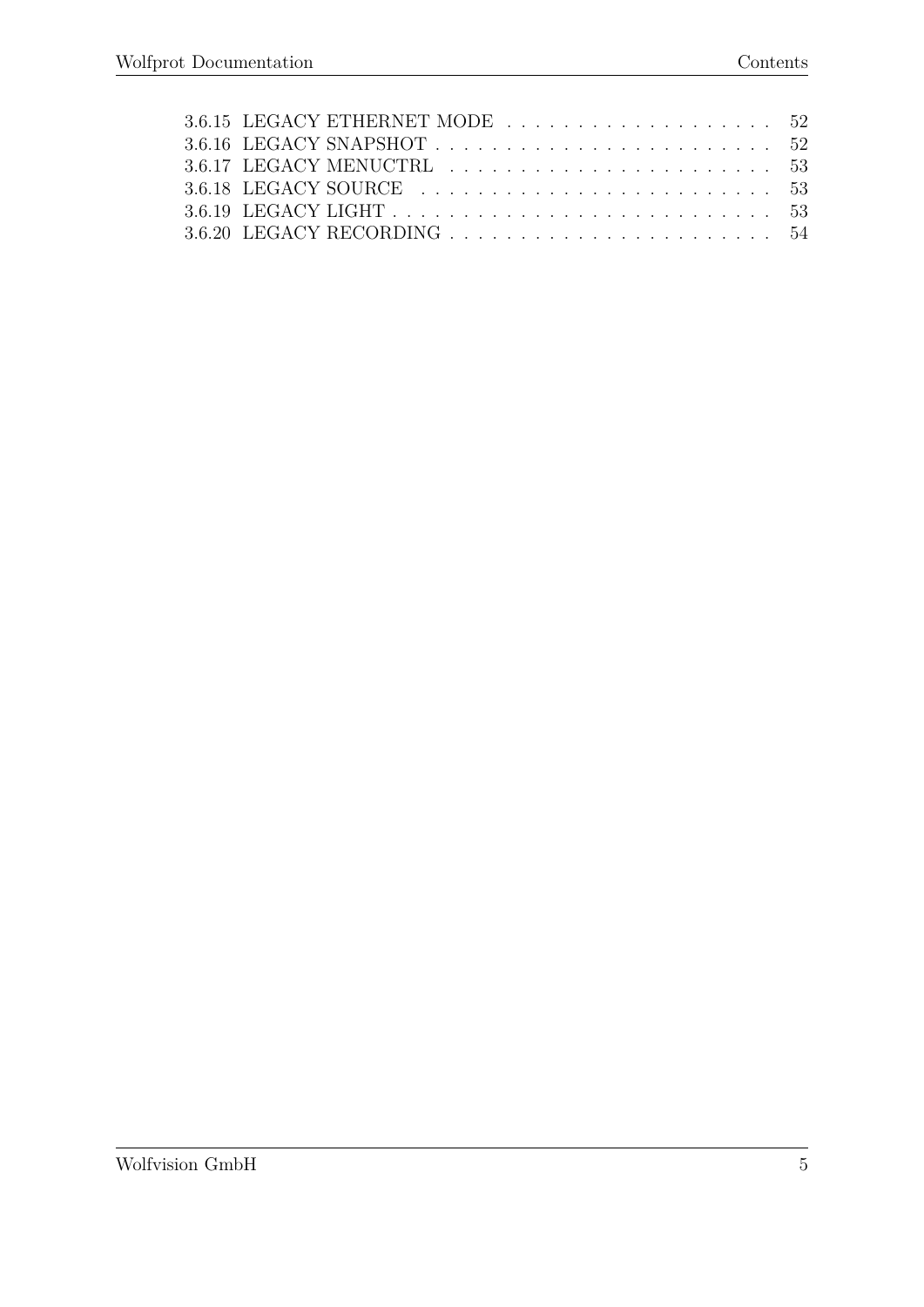# <span id="page-5-0"></span>**1 Packet structure**

# <span id="page-5-1"></span>**1.1 Command packet structure**

A command packet basically consists of a header, a command, the parameter length and the parameters. Optionally, the header, the command and the parameter length can be extended to two bytes. Additionally, the parameter length can be extended to four bytes.



# <span id="page-5-2"></span>**1.1.1 Header**

The header consists of flags defining the structure of the packet.



The extended header contains the flag for a four byte parameter length.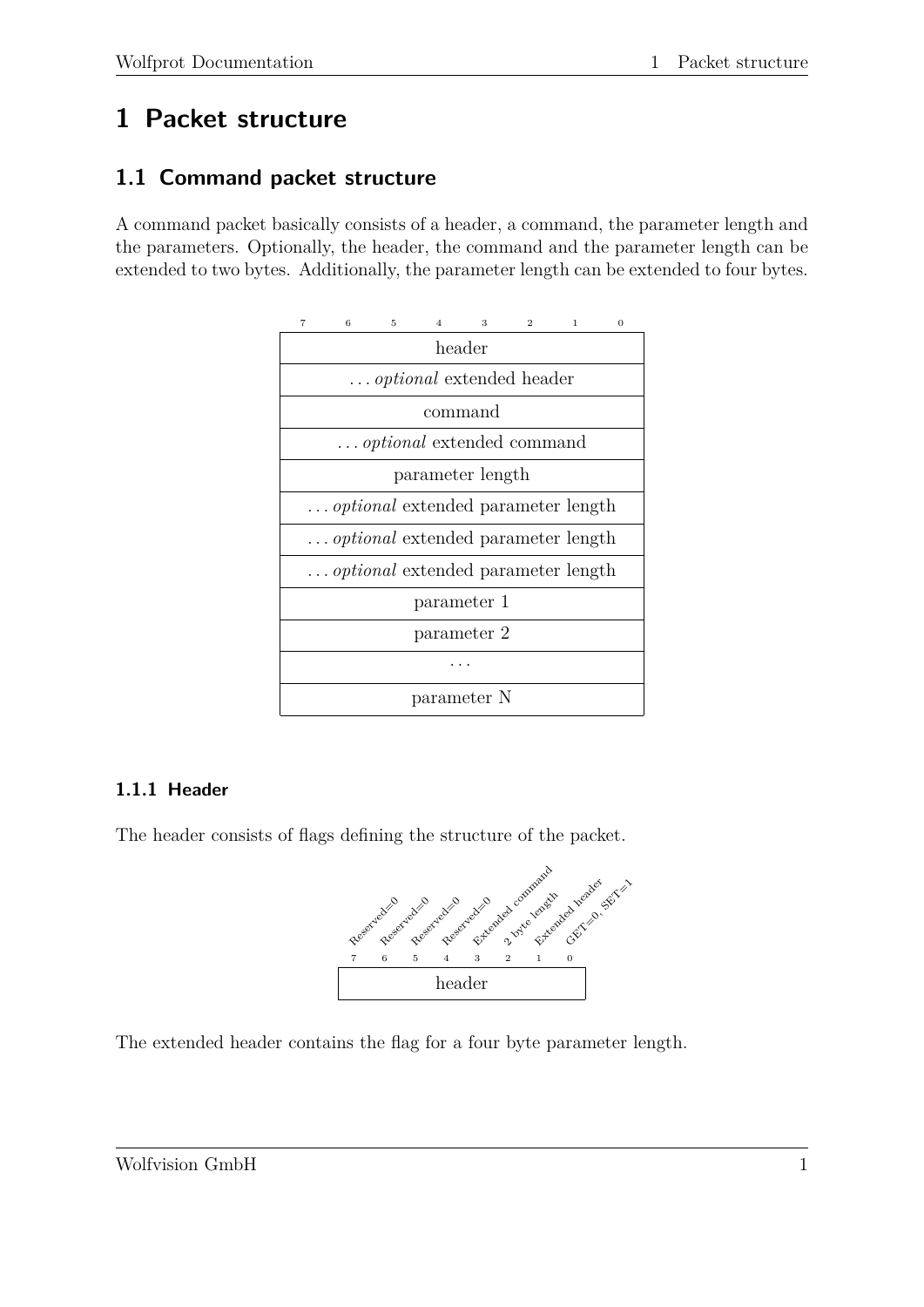

| Header flag     | Description                                             |
|-----------------|---------------------------------------------------------|
| GET / SET       | Defines if the sender wants to set or get a value       |
| Extended header | Set to 1 if the additional byte for the header is used  |
| 2 byte length   | Set to 1 if the parameter length exceeds 255            |
|                 | Extended command   Set to 1 if a 2 byte command is used |
| 4 byte length   | Set to 1 if the parameter length exceeds 65535          |

#### <span id="page-6-0"></span>**1.1.2 Command**

Wolfprot commands consist of one or two bytes. In case of a two byte command the corresponding bit (extended command) in the header needs to be set.

#### <span id="page-6-1"></span>**1.1.3 Parameter length**

Parameter length defines the number of parameter bytes. It consists of one byte i.e. the packet can contain 0 (0x00) to 255 (0xFF) parameter bytes.

If the parameter length exceeds 255 bytes, two bytes can be used for parameter length by setting the corresponding bit in header, leading to an available range of 0 to 65535  $(0x0000 - 0xFFFF)$ .

In case 65535 parameter bytes are not enough, the extended header has to be enabled and the 4 byte length bit needs to be set for the maximum range of parameter bytes from 0  $(0x00000000)$  to 2147483647  $(0x07$  FFFFFFF $)$  - wolfprot supports.

#### <span id="page-6-2"></span>**1.1.4 Parameters**

Parameters contain the request or reply the host sets or gets. For most commands these parameters are standardized (refer to command types). However, some commands (type SPECIAL) can not be standardized and differ in their implementation.

# <span id="page-6-3"></span>**1.2 Reply packet structure**

In principle, the structure of reply packets is identical to the command packet structure. If no error occurs, the header (including extended header), and the command (including extended command) is the same as of the received command packet. However, the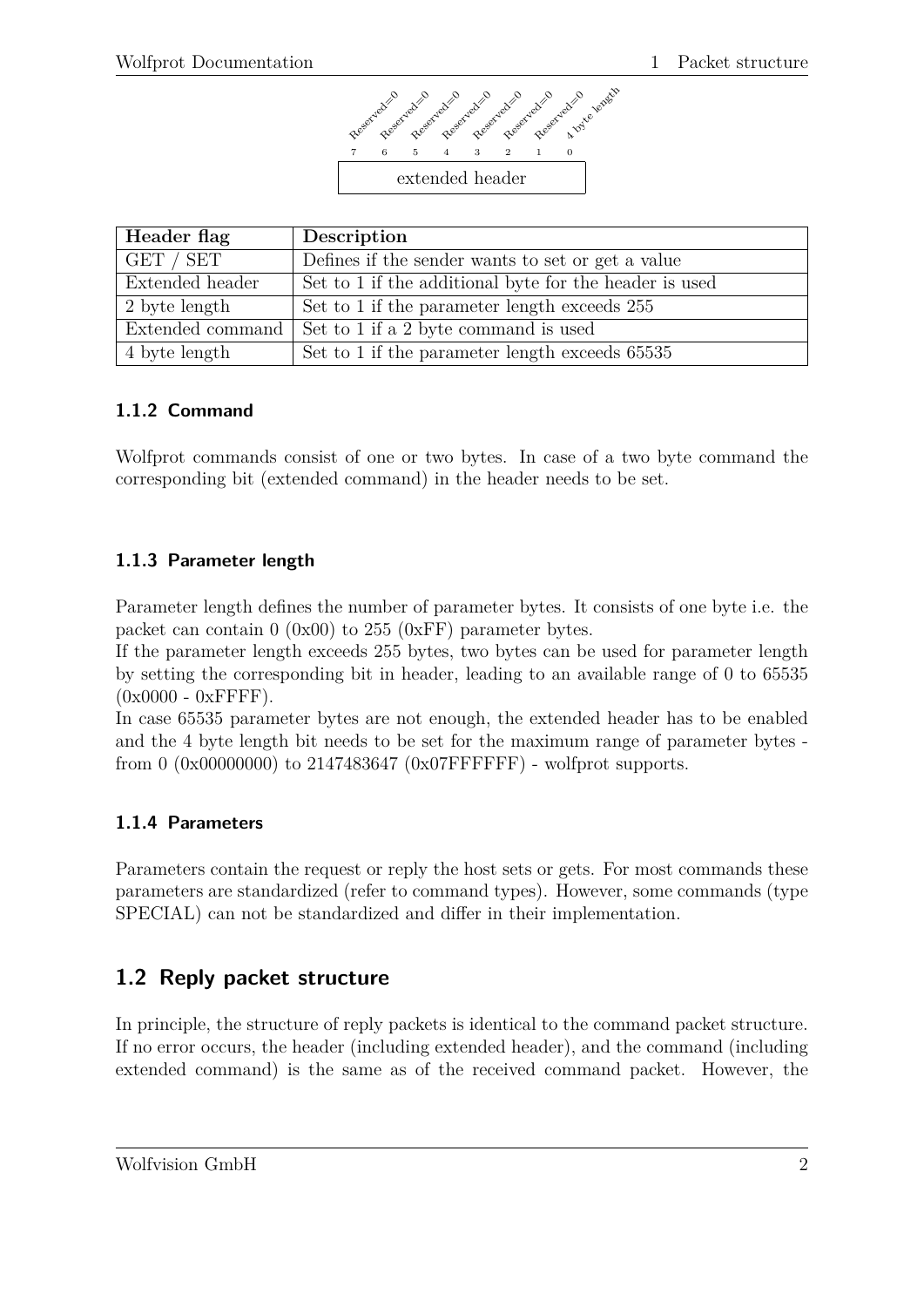number of parameters in the reply packet can require a 2 or 4 byte parameter length and therefore the corresponding header bits can differ to ones of the command packet. In case of an error the reply consists of a header with an error flag, the command and an error number.

|                                  | 5 |  |  |  |  |  |  |  |  |  |  |  |
|----------------------------------|---|--|--|--|--|--|--|--|--|--|--|--|
| header                           |   |  |  |  |  |  |  |  |  |  |  |  |
| command                          |   |  |  |  |  |  |  |  |  |  |  |  |
| <i>optional</i> extended command |   |  |  |  |  |  |  |  |  |  |  |  |
| error number                     |   |  |  |  |  |  |  |  |  |  |  |  |

#### <span id="page-7-0"></span>**1.2.1 Error header**



#### <span id="page-7-1"></span>**1.2.2 Error numbers**

| <b>TIMEOUT</b>           | 0x01 |
|--------------------------|------|
| <b>INVALID COMMAND</b>   | 0x02 |
| <b>INVALID PARAMETER</b> | 0x03 |
| <b>INVALID LENGTH</b>    | 0x04 |
| <b>FIFO FULL</b>         | 0x05 |
| FIRMWARE UPDATE ERROR    | 0x06 |
| <b>ACCESS DENIED</b>     | 0x07 |
| AUTHENTICATION REQUIRED  | 0x08 |
| <b>BUSY</b>              | 0x09 |

# <span id="page-7-2"></span>**2 Command types**

# <span id="page-7-3"></span>**2.1 STRING**

Request or reply consists of ASCII encoded byte array without NULL termination. The length of the string is read from the parameter length. As an example, consider a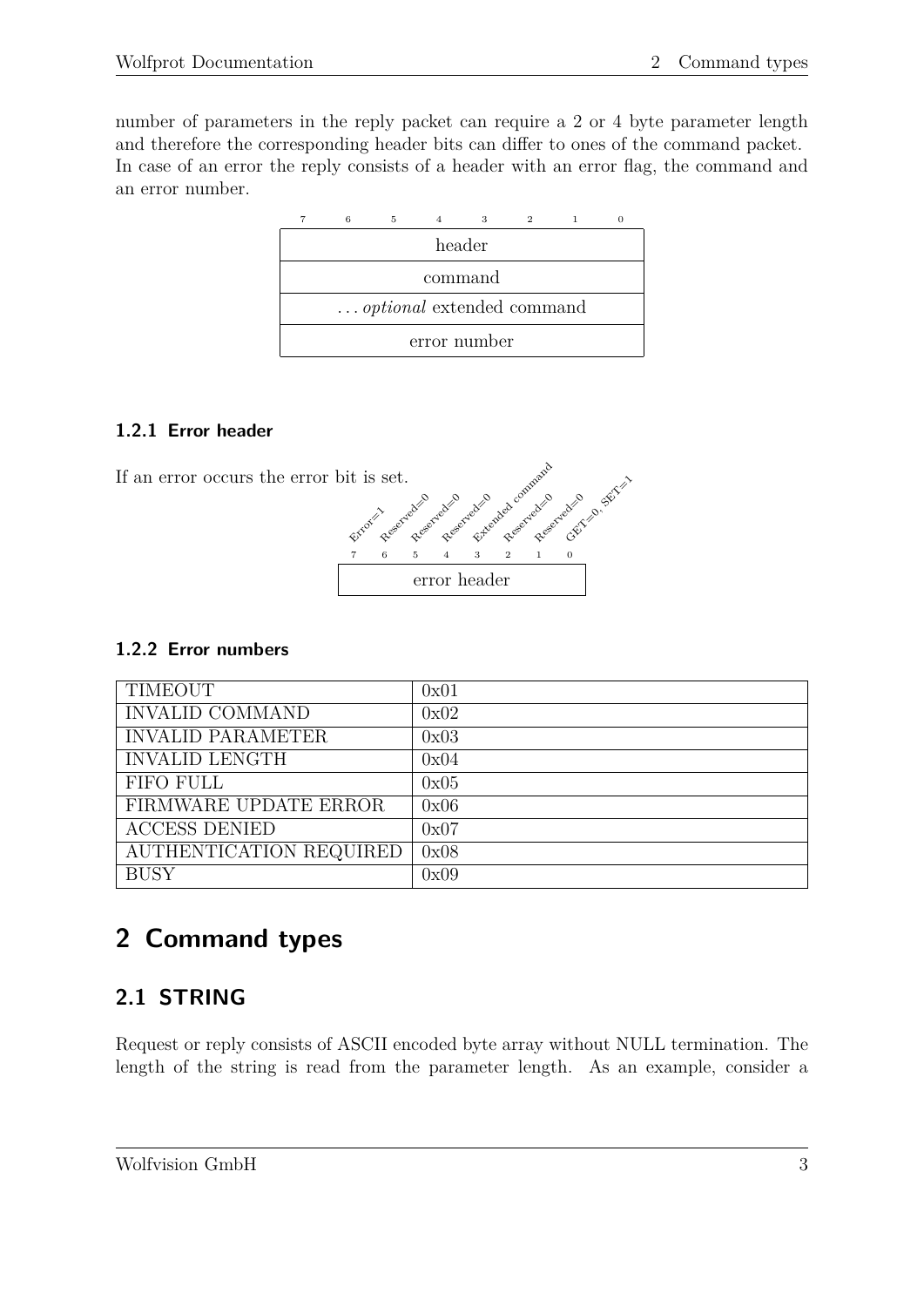fictitious GET command 0x1234: Request:

| 7 | 6 | 5 | $\overline{A}$ | 3    | $\mathbf{2}$ | $\mathbf{1}$ | $\Omega$ |              |
|---|---|---|----------------|------|--------------|--------------|----------|--------------|
|   |   |   |                | 0x08 |              |              |          | $\}$ header: |
|   |   |   |                | 0x12 |              |              |          | comma        |
|   |   |   |                | 0x34 |              |              |          | extende      |
|   |   |   |                | 0x00 |              |              |          | parame       |

 $(GET + EXT$  CMD) nd: upper command byte ed command: lower command byte eter length

Reply:

| $\overline{7}$ | 6 | $5\,$ | 4 3 |      | $\mathbf{2}$ | $\mathbf{1}$ | $\overline{0}$ |  |
|----------------|---|-------|-----|------|--------------|--------------|----------------|--|
|                |   |       |     | 0x08 |              |              |                |  |
|                |   |       |     | 0x12 |              |              |                |  |
|                |   |       |     | 0x34 |              |              |                |  |
|                |   |       |     | 0x04 |              |              |                |  |
|                |   |       |     | 0x41 |              |              |                |  |
|                |   |       |     | 0x42 |              |              |                |  |
|                |   |       |     | 0x43 |              |              |                |  |
|                |   |       |     | 0x44 |              |              |                |  |

 $\}$  header:  $(GET + EXT$  CMD) command: upper command byte extended command: lower command byte parameter length parameter 1: 'A' parameter 2: 'B' parameter 3: 'C' parameter 4: 'D'

# <span id="page-8-0"></span>**2.2 INT**

Request or reply consists of 4 bytes **signed** integer (MSB first). Therefore the parameter length of the packet, which contains the parameter is always 4. As an example, consider a fictitious SET command 0x1234, used to set the number 1193046: Request: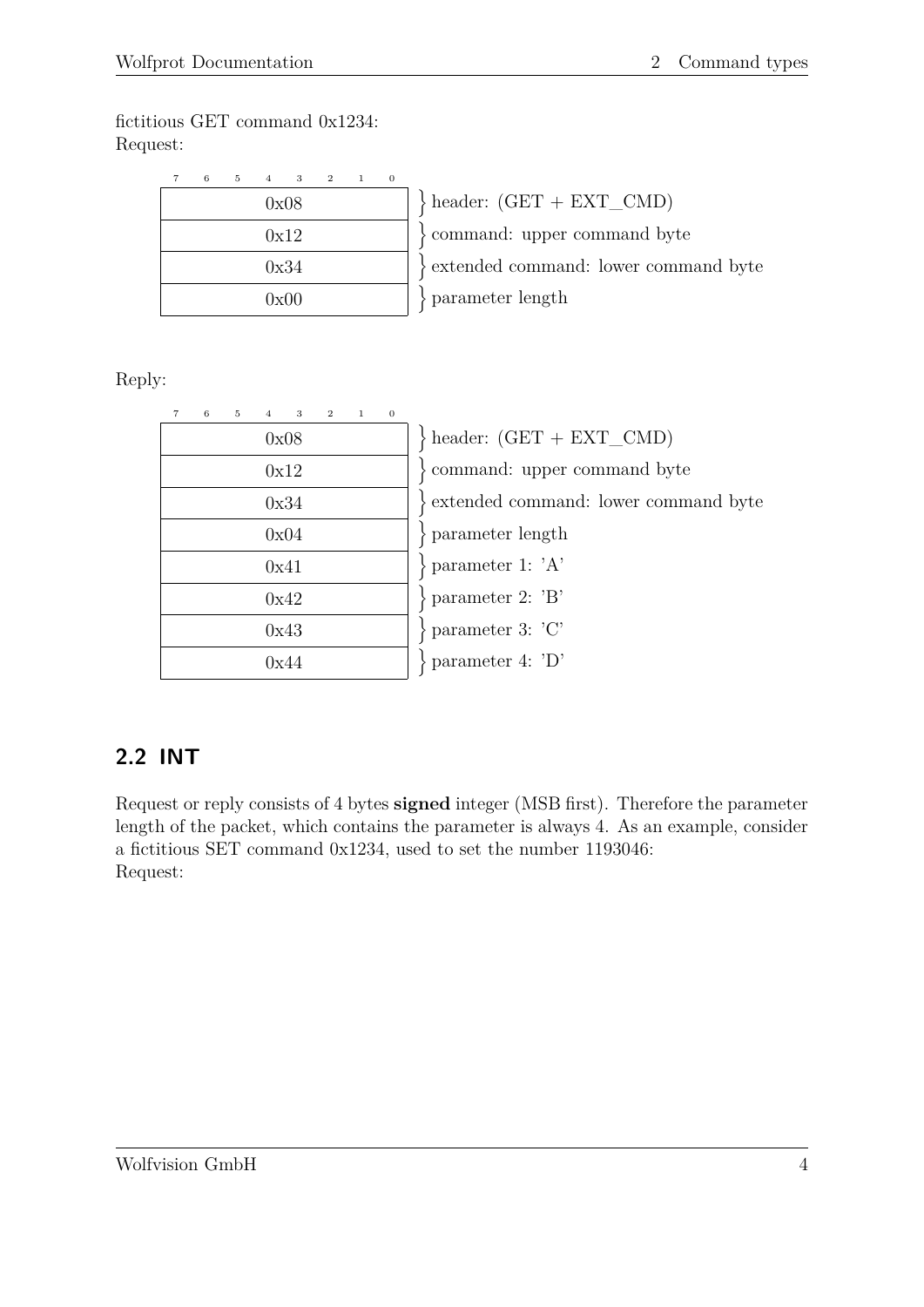| $\overline{7}$ | $6\overline{6}$ | 5 4 | $3 -$ | $\overline{\phantom{a}2}$ | $\mathbf{1}$ | $\mathbf{0}$ |  |
|----------------|-----------------|-----|-------|---------------------------|--------------|--------------|--|
|                |                 |     | 0x09  |                           |              |              |  |
|                |                 |     | 0x12  |                           |              |              |  |
|                |                 |     | 0x34  |                           |              |              |  |
|                |                 |     | 0x04  |                           |              |              |  |
|                |                 |     | 0x00  |                           |              |              |  |
|                |                 |     | 0x12  |                           |              |              |  |
|                |                 |     | 0x34  |                           |              |              |  |
|                |                 |     | 0x56  |                           |              |              |  |

 $\text{header (SET + EXT CMD)}$ command: upper command byte extended command: lower command byte parameter length

parameters: 1193046

Reply:

| 6 | 5 | $\overline{4}$ | 3    | $\overline{2}$ | 1 |  |
|---|---|----------------|------|----------------|---|--|
|   |   |                | 0x09 |                |   |  |
|   |   |                | 0x12 |                |   |  |
|   |   |                | 0x34 |                |   |  |
|   |   |                | 0x00 |                |   |  |
|   |   |                |      |                |   |  |

 $\text{header (SET + EXT\_CMD)}$ command: upper command byte extended command: lower command byte parameter length

# <span id="page-9-0"></span>**2.3 IP**

Request or reply consists of 4 bytes (MSB first). Therefore the parameter length of the packet, which contains the parameter is always 4. As an example, consider a fictitious GET command 0x12, used to get the IP address 192.168.0.1: Request:

| $^{(1)}$              |  |      | 5 4 3 2 1 | 6 |  |
|-----------------------|--|------|-----------|---|--|
| $\}$ header (GET)     |  | 0x00 |           |   |  |
| $\mathcal{S}$ command |  | 0x12 |           |   |  |
| parameter length      |  | 0x00 |           |   |  |

Reply: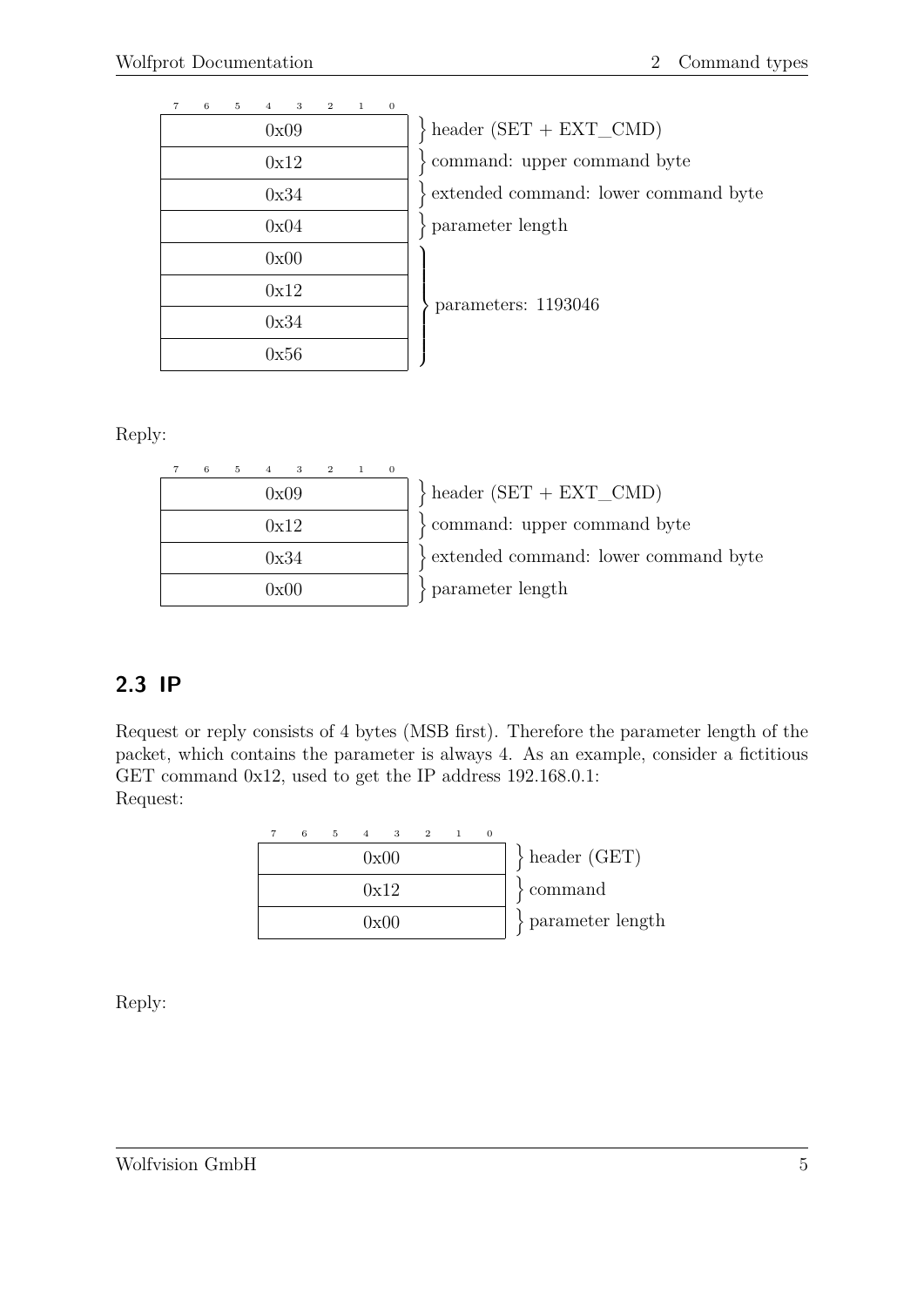| $\overline{7}$ | 6 | 5 | $\overline{4}$ | 3                     | $\overline{2}$ | $\mathbf{1}$ | $\Omega$ |                       |
|----------------|---|---|----------------|-----------------------|----------------|--------------|----------|-----------------------|
|                |   |   | 0x00           | $\}$ header (GET)     |                |              |          |                       |
|                |   |   | 0x12           | $\mathcal{S}$ command |                |              |          |                       |
|                |   |   |                | 0x04                  |                |              |          | $\{$ parameter length |
|                |   |   |                | 0xC0                  |                |              |          | $\}$ parameter 1: 192 |
|                |   |   |                | 0xA8                  |                |              |          | $\}$ parameter 2: 168 |
|                |   |   |                | 0x00                  |                |              |          | $\}$ parameter 3: 0   |
|                |   |   |                | 0x01                  |                |              |          | $\}$ parameter 4: 1   |

# <span id="page-10-0"></span>**2.4 LIST**

Request or reply consists of a 1 byte parameter. The meaning of the parameters are defined in the documentation of each command. As an example, consider a fictitious GET command 0x12:

Request:

| 6 | 5. | 4 3 2 1 |      |  | $\theta$ |                   |
|---|----|---------|------|--|----------|-------------------|
|   |    |         | 0x00 |  |          | $\}$ header (GET) |
|   |    |         | 0x12 |  |          | $\gamma$ command  |
|   |    |         | 0x00 |  |          | parameter length  |

Reply:

| 6 | $5 \quad 4$ | $\mathbf{3}$ | 2 1 | $\theta$ |                    |
|---|-------------|--------------|-----|----------|--------------------|
|   |             | 0x00         |     |          | $\}$ header (GET)  |
|   |             | 0x12         |     |          | $\sqrt{2}$ command |
|   | 0x01        |              |     |          | parameter length   |
|   |             | 0x05         |     |          |                    |

# <span id="page-10-1"></span>**2.5 BOOL**

Request or reply consists of a 1 byte parameter. The following parameters are used:

| FALSE                                    | 0x00 |
|------------------------------------------|------|
| TRUE                                     | 0x01 |
| <b>TOGGLE</b><br>$\mathsf{Tr}\mathsf{C}$ | 0x02 |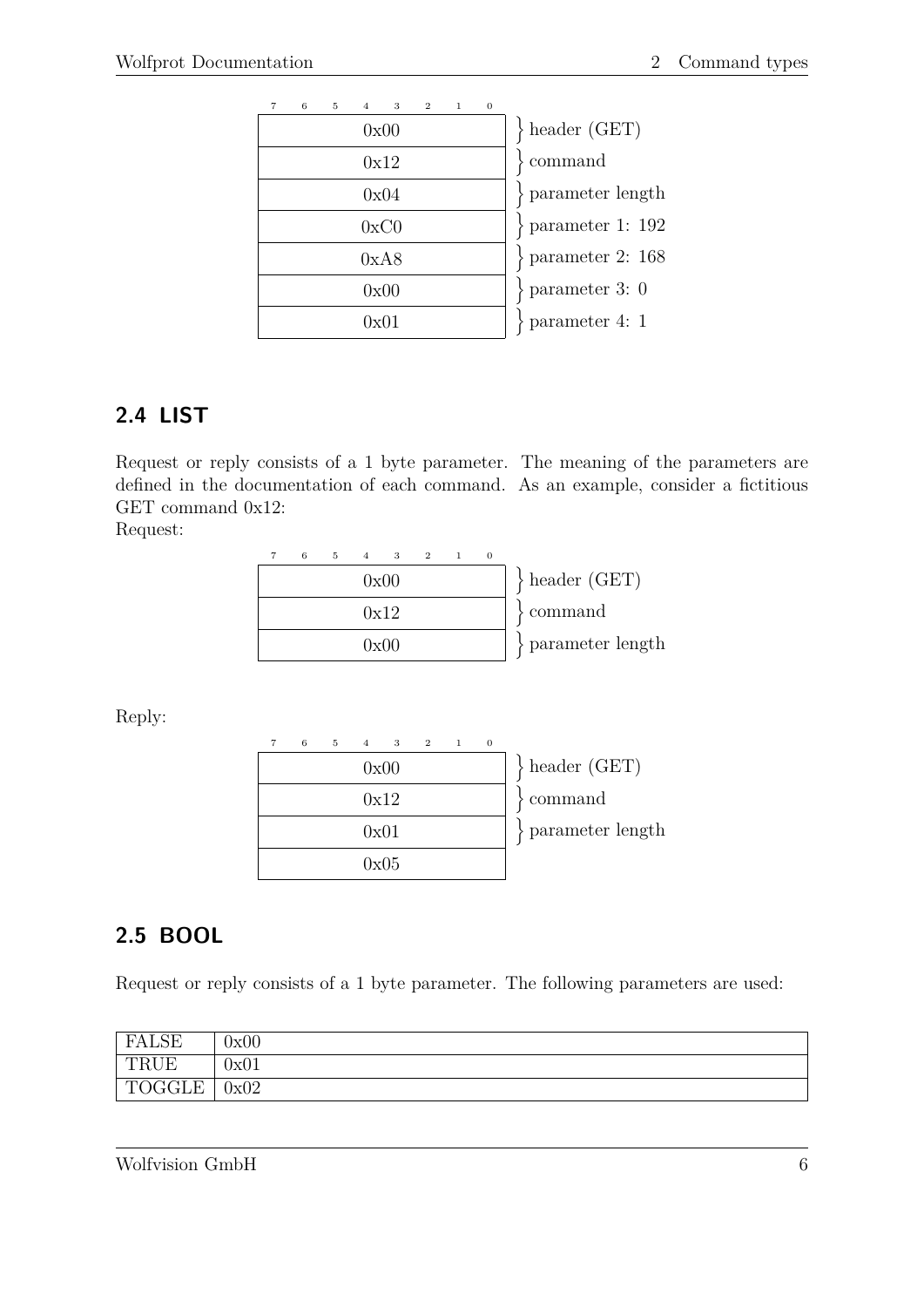# <span id="page-11-0"></span>**2.6 TRIGGER**

Commands of type TRIGGER are intended to trigger actions. Therefore the access is always *write only* (WO) i.e. these commands are always SET commands. As an example, consider a fictitious command 0x12: Request:

| 6 | 5 4 3 2 1 |                       |  |  |                       |
|---|-----------|-----------------------|--|--|-----------------------|
|   | 0x01      |                       |  |  | $\}$ header (SET)     |
|   | 0x12      | $\mathcal{S}$ command |  |  |                       |
|   |           | 0x00                  |  |  | $\}$ parameter length |

Reply:

| 6 |      | $5 \t 4 \t 3 \t 2 \t 1$ |  |                       |
|---|------|-------------------------|--|-----------------------|
|   | 0x01 |                         |  | $\}$ header (SET)     |
|   |      | 0x12                    |  | command               |
|   |      | 0x00                    |  | $\}$ parameter length |

# <span id="page-11-1"></span>**2.7 TRIGGER\_INDEXED**

Commands of type TRIGGER\_INDEXED are intended to trigger actions, which require an argument. For example, triggering the one-push autofocus on one area of the the video window requires the area number the focus shall be adjusted to.

Access is always *write only* (WO) i.e. these commands are always SET commands. Request contains 1 byte used as an index.

The definition for the index can be found in the documentation of each command. As an example, consider a fictitious command 0x12, triggering action with index 5: Request:

|  | 6 | 5 | $\overline{A}$ | $\overline{\mathbf{3}}$ | $\overline{2}$ | $\Omega$ |                           |
|--|---|---|----------------|-------------------------|----------------|----------|---------------------------|
|  |   |   |                | 0x01                    |                |          | $\}$ header (SET)         |
|  |   |   |                | 0x12                    |                |          | $\mathcal{S}$ command     |
|  |   |   |                | 0x01                    |                |          | $\}$ parameter length     |
|  |   |   |                | 0x05                    |                |          | $\text{parameter: } 0x05$ |

Reply: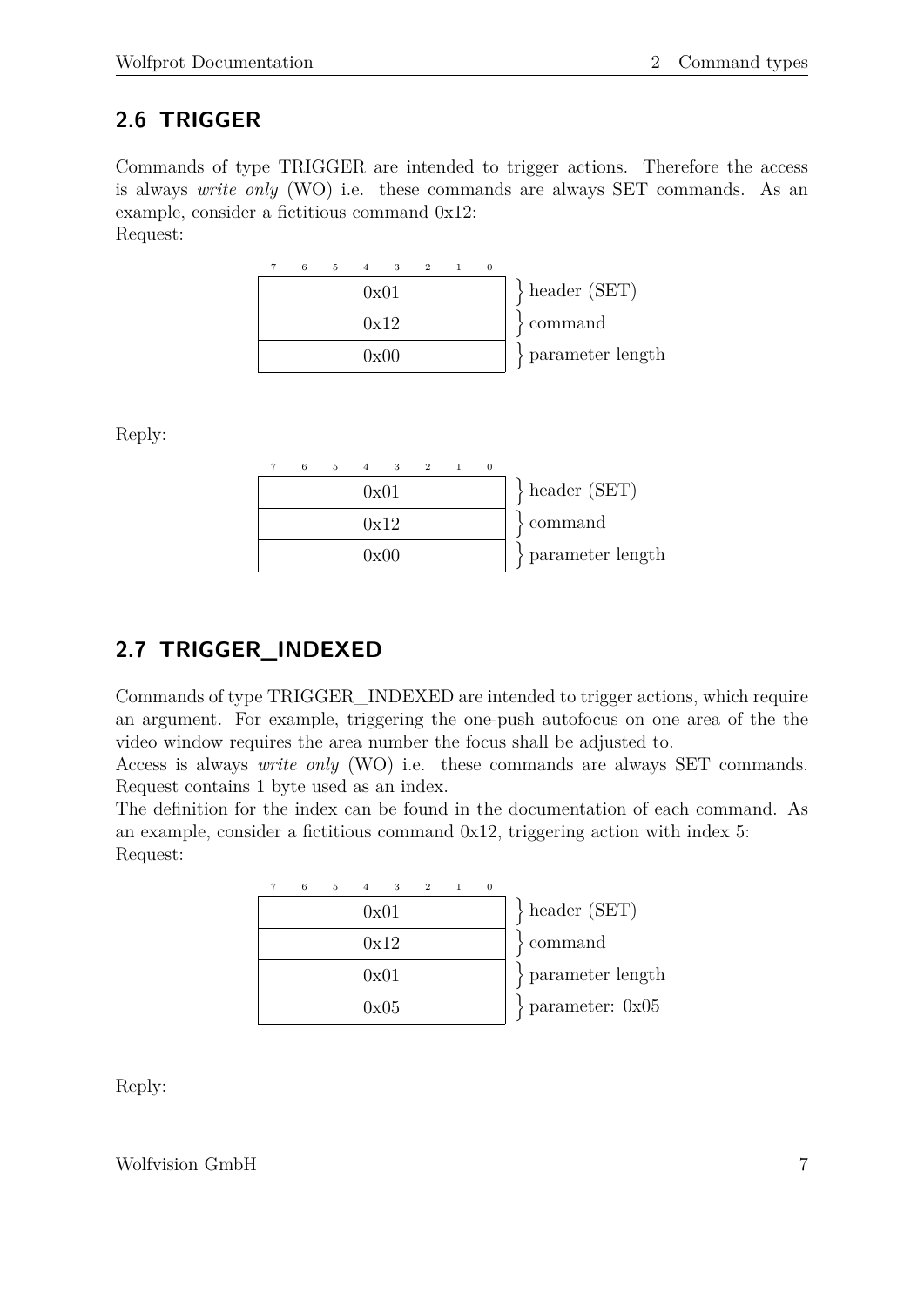

# <span id="page-12-0"></span>**2.8 SPECIAL**

Request or reply differ in implementation and are described in the documentation of each command.

# <span id="page-12-1"></span>**2.9 LEGACY**

Legacy commands are intended to accomplish backward compatibility. Note that only a basic subset of PF1 commands is supported.

The supported commands are listed in section 'LEGACY COMMANDS'. Refer to documentation of PF[1](#page-12-2) wolfprot commands  $<sup>1</sup>$  for further information.</sup>

<span id="page-12-2"></span><sup>&</sup>lt;sup>1</sup>[Serial \(RS232\), LAN and USB Wolfprot Protocol API of PF1 devices:](https://www.wolfvision.com/wolf/protocol_command_wolfvision.zip) [https://www.wolfvision.com/wolf/protocol\\_command\\_wolfvision.zip](https://www.wolfvision.com/wolf/protocol_command_wolfvision.zip)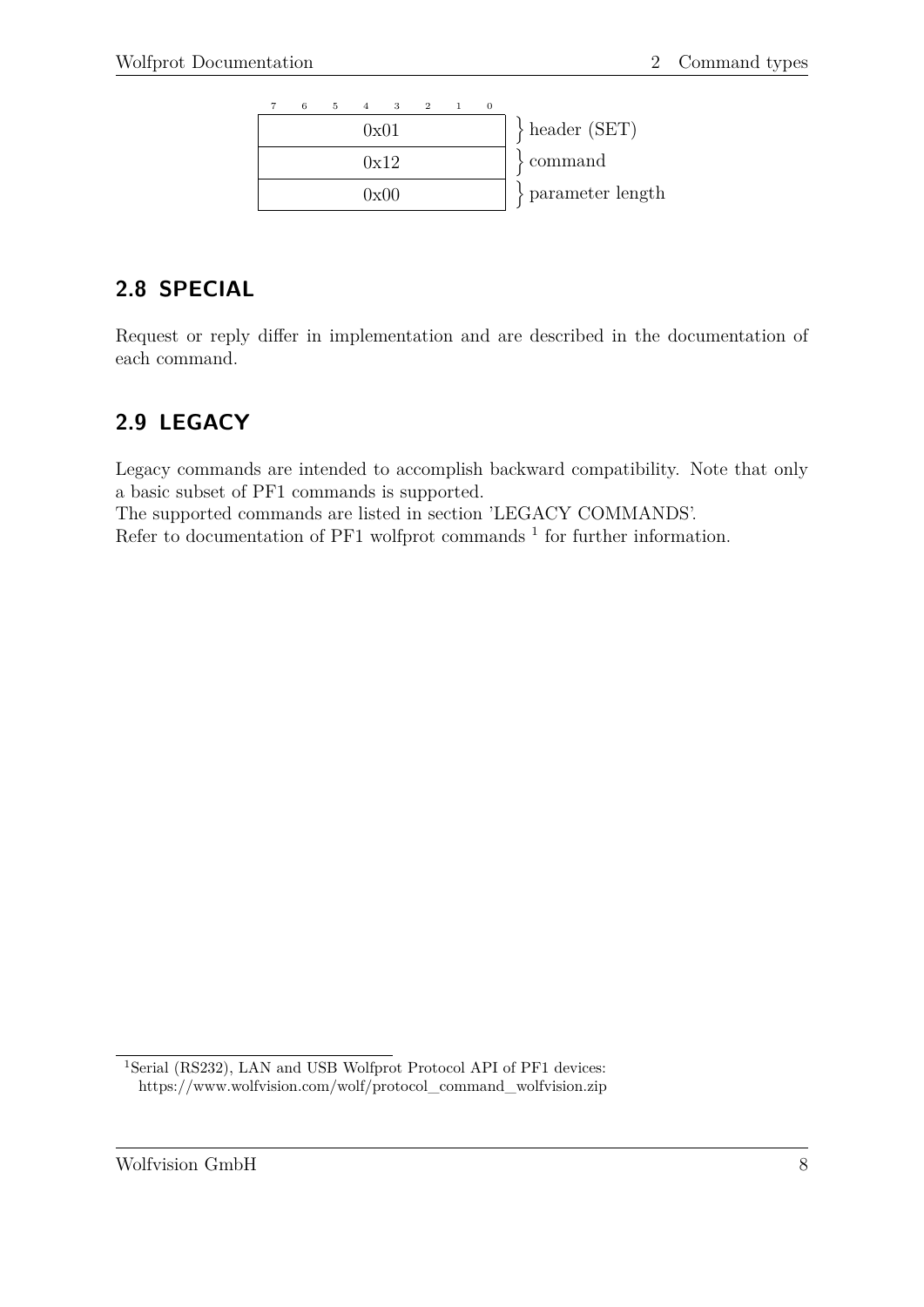# <span id="page-13-0"></span>**3 Commands**

# <span id="page-13-1"></span>**3.1 DEVICE INFO & DESCRIPTION**

### <span id="page-13-2"></span>**3.1.1 MODELNAME**

| Value       | 0x4000                                   |                |  |  |  |  |  |
|-------------|------------------------------------------|----------------|--|--|--|--|--|
| Description | Modelname of the device (e.g. "VZ8-UHD") |                |  |  |  |  |  |
|             | Admin                                    | RO             |  |  |  |  |  |
| Access      | User                                     | RO             |  |  |  |  |  |
|             | None                                     | R <sub>O</sub> |  |  |  |  |  |
|             | Standby access                           | yes            |  |  |  |  |  |
| <b>Type</b> | <b>STRING</b>                            |                |  |  |  |  |  |

#### <span id="page-13-3"></span>**3.1.2 DISPLAYNAME**

| Value         | 0x4001                                         |     |  |  |  |  |  |
|---------------|------------------------------------------------|-----|--|--|--|--|--|
| Description   | Displaymame of the device (e.g. $"VZ-8.UHD"$ ) |     |  |  |  |  |  |
|               | Admin                                          | RO  |  |  |  |  |  |
| <b>Access</b> | User                                           | RO  |  |  |  |  |  |
|               | None                                           | RO  |  |  |  |  |  |
|               | Standby access                                 | yes |  |  |  |  |  |
| Type          | <b>STRING</b>                                  |     |  |  |  |  |  |

# <span id="page-13-4"></span>**3.1.3 ADJ SERIALNUMBER**

| Value       | 0x4002                                          |     |  |  |  |  |  |
|-------------|-------------------------------------------------|-----|--|--|--|--|--|
|             | <b>Description</b> Serial number of the device. |     |  |  |  |  |  |
|             | Admin                                           | RO  |  |  |  |  |  |
| Access      | User                                            | RO  |  |  |  |  |  |
|             | None                                            | RO  |  |  |  |  |  |
|             | Standby access                                  | yes |  |  |  |  |  |
| <b>Type</b> | <b>INT</b>                                      |     |  |  |  |  |  |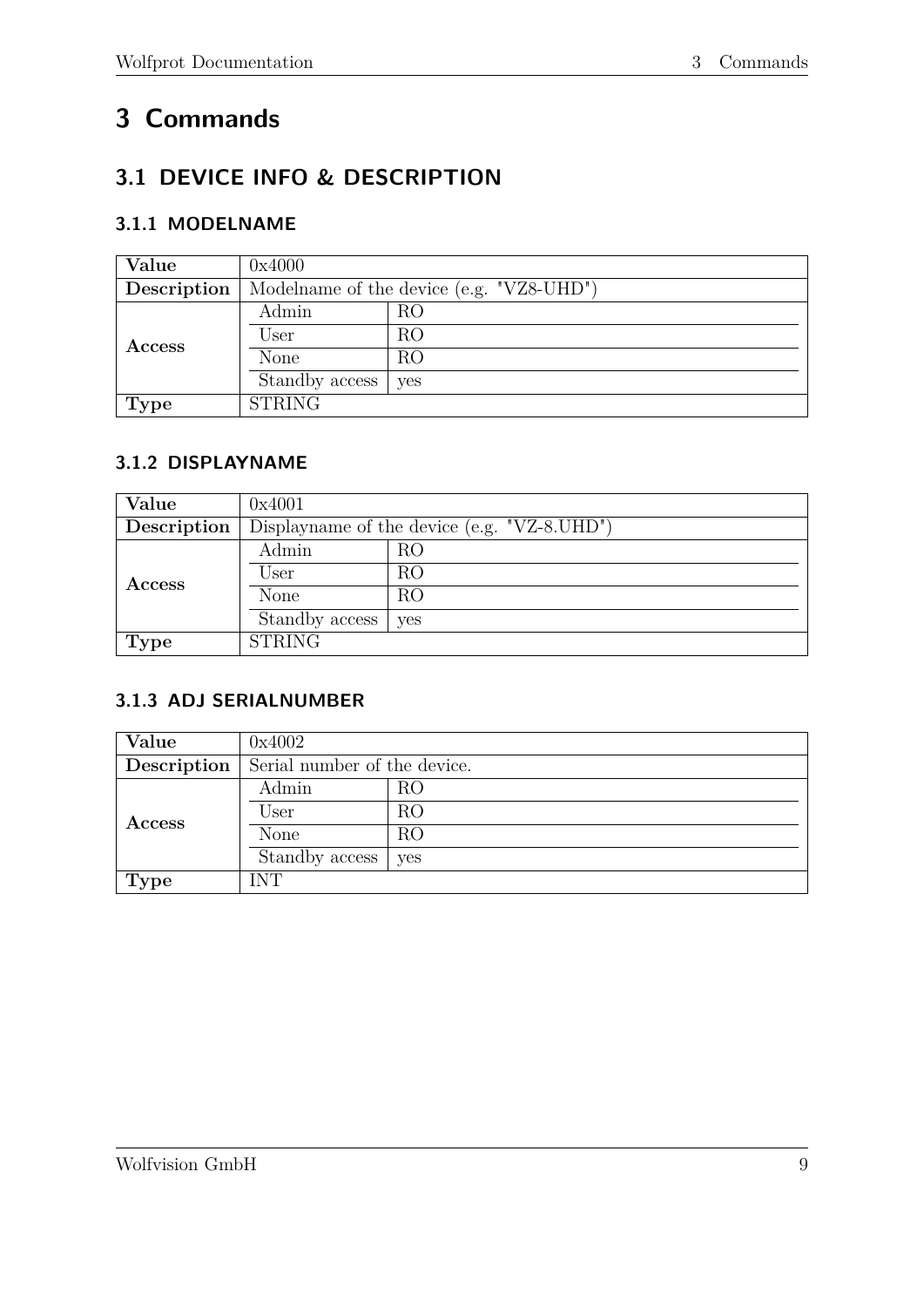# <span id="page-14-0"></span>**3.1.4 VERSION**

| Value         | 0x4003                              |     |  |  |  |  |  |
|---------------|-------------------------------------|-----|--|--|--|--|--|
| Description   | Firmware version (e.g. $"V1.00a"$ ) |     |  |  |  |  |  |
|               | Admin                               | RO  |  |  |  |  |  |
| <b>Access</b> | User                                | RO  |  |  |  |  |  |
|               | <b>None</b>                         | RO  |  |  |  |  |  |
|               | Standby access                      | yes |  |  |  |  |  |
| <b>Type</b>   | <b>STRING</b>                       |     |  |  |  |  |  |

#### <span id="page-14-1"></span>**3.1.5 BUILDNUMBER**

| Value         | 0x4004                                          |     |  |
|---------------|-------------------------------------------------|-----|--|
| Description   | Buildnumber of firmware (e.g. "20200101120000") |     |  |
| <b>Access</b> | Admin                                           | RO  |  |
|               | User                                            | RO  |  |
|               | None                                            | RO  |  |
|               | Standby access                                  | yes |  |
| <b>Type</b>   | <b>STRING</b>                                   |     |  |

### <span id="page-14-2"></span>**3.1.6 HOSTNAME**

| Value       | 0x4005                 |     |  |
|-------------|------------------------|-----|--|
| Description | Hostname of the device |     |  |
| Access      | Admin                  | RO  |  |
|             | User                   | RO  |  |
|             | None                   | RO  |  |
|             | Standby access         | yes |  |
| <b>Type</b> | <b>STRING</b>          |     |  |

# <span id="page-14-3"></span>**3.1.7 DEVICE DESCRIPTION**

| Value         | 0x4006                    |     |  |
|---------------|---------------------------|-----|--|
| Description   | Description of the device |     |  |
| <b>Access</b> | Admin                     | RW  |  |
|               | User                      | RO  |  |
|               | None                      | RO  |  |
|               | Standby access            | yes |  |
| Type          | <b>STRING</b>             |     |  |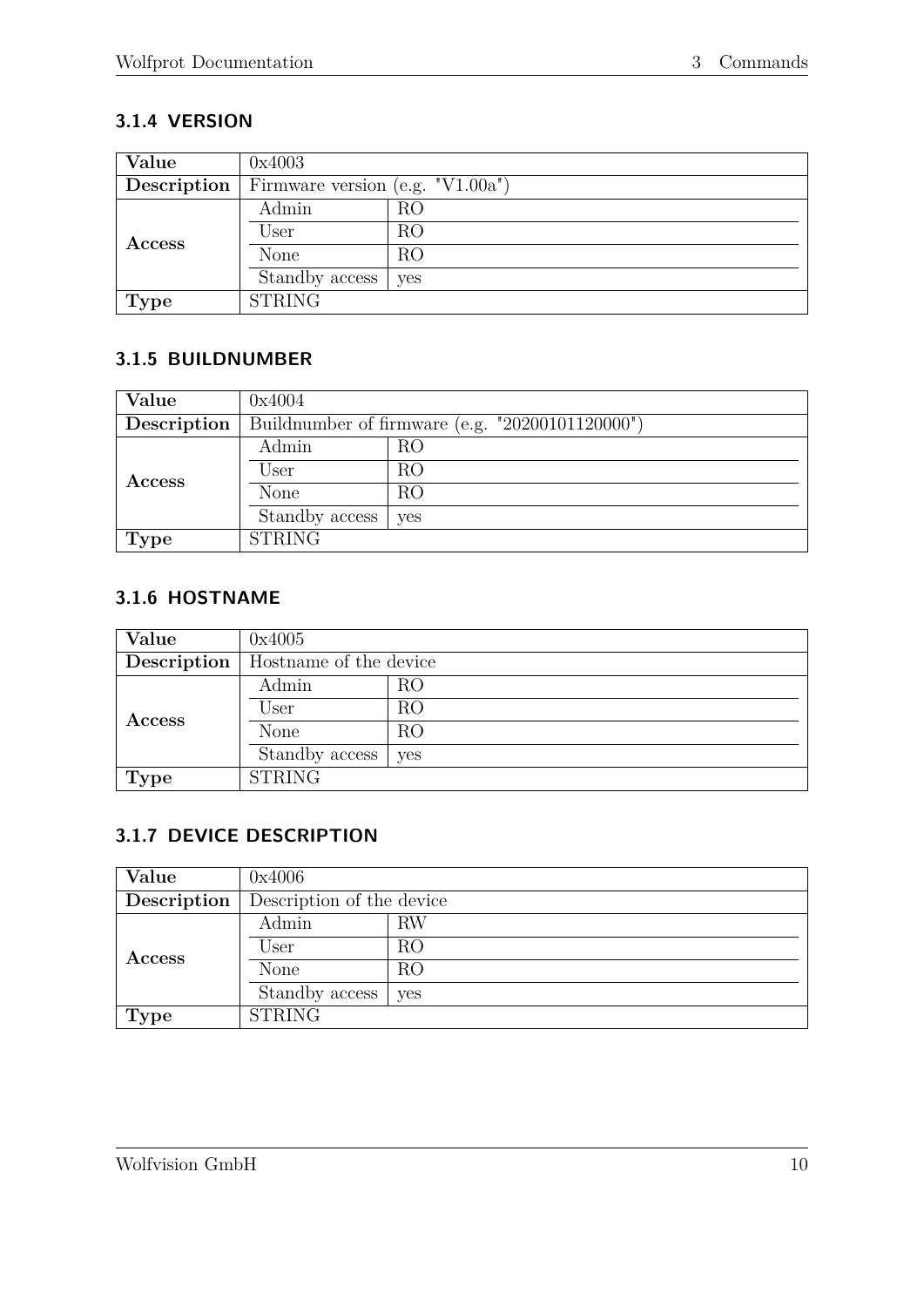# <span id="page-15-0"></span>**3.1.8 UPDATE START**

| Value         | 0x4008                                       |   |     |
|---------------|----------------------------------------------|---|-----|
| Description   | Initiate a system update.                    |   |     |
|               |                                              |   |     |
|               | File size as 4 byte integer value<br>Request |   |     |
|               | Reply                                        | - |     |
|               | Admin<br>WO                                  |   |     |
| <b>Access</b> | User                                         |   | WО  |
|               | None                                         |   | WО  |
|               | Standby access                               |   | yes |
| <b>Type</b>   | <b>SPECIAL</b>                               |   |     |

### <span id="page-15-1"></span>**3.1.9 UPDATE DATA**

| Value         | 0x4009                   |                                                           |     |  |
|---------------|--------------------------|-----------------------------------------------------------|-----|--|
| Description   | Upload update file data. |                                                           |     |  |
|               |                          |                                                           |     |  |
|               | Request                  | Data chunks of update file with chunk size $\langle$ 1MiB |     |  |
|               | Reply                    | $\overline{\phantom{0}}$                                  |     |  |
|               | Admin                    |                                                           | WО  |  |
| <b>Access</b> | User                     |                                                           | WO  |  |
|               | None                     |                                                           | WO  |  |
|               | Standby access           |                                                           | yes |  |
| <b>Type</b>   | <b>SPECIAL</b>           |                                                           |     |  |

#### <span id="page-15-2"></span>**3.1.10 UPDATE END**

| Value         | 0x400A                                |           |  |
|---------------|---------------------------------------|-----------|--|
| Description   | Finalize system update.               |           |  |
|               |                                       |           |  |
|               | Request<br>$\overline{\phantom{a}}$   |           |  |
|               | Reply<br>$\qquad \qquad \blacksquare$ |           |  |
|               | Admin                                 | <b>WO</b> |  |
| <b>Access</b> | User                                  | WО        |  |
|               | None                                  | <b>WO</b> |  |
|               | Standby access                        | yes       |  |
| Type          | <b>SPECIAL</b>                        |           |  |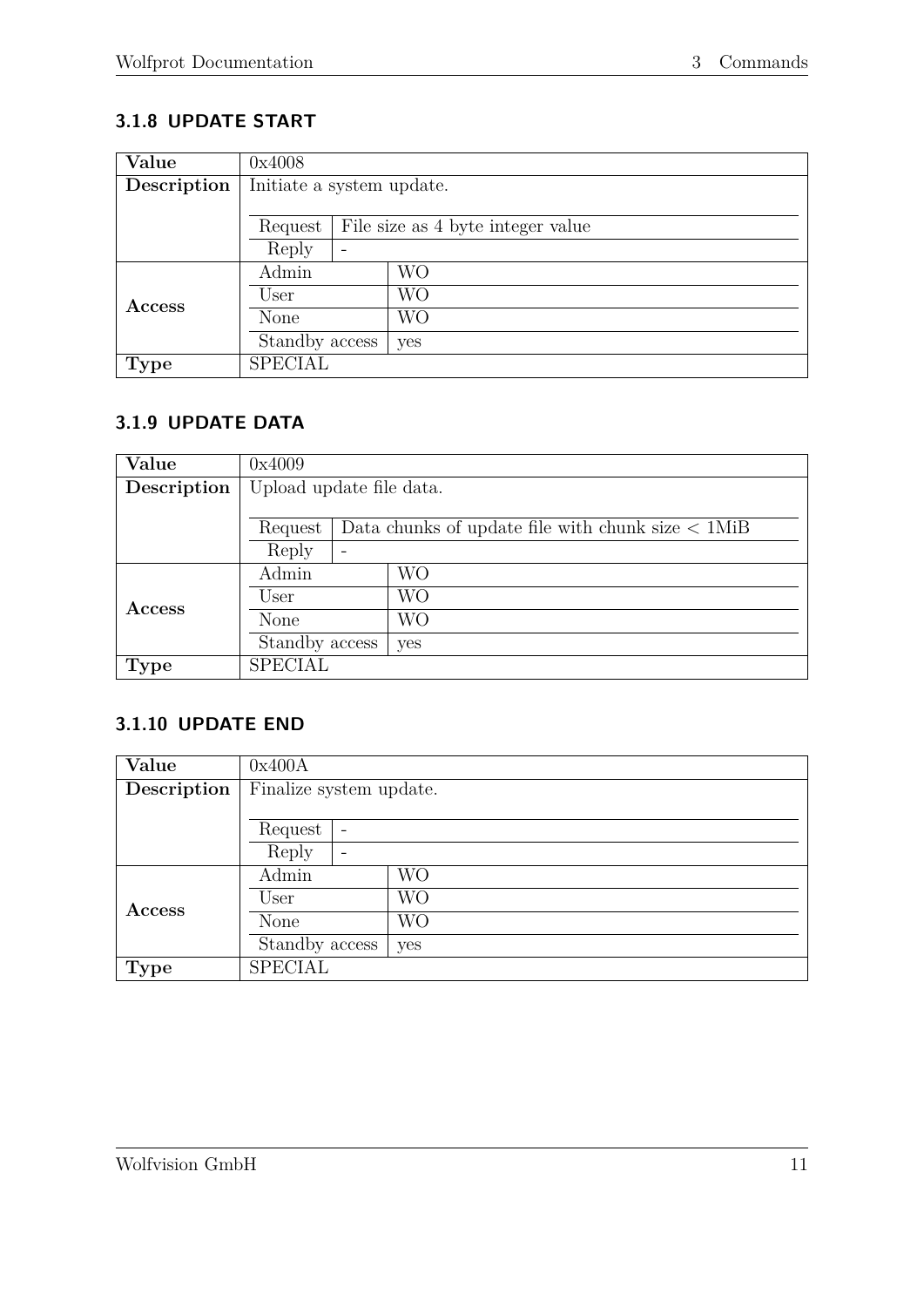# <span id="page-16-0"></span>**3.1.11 LOGIN LEVEL**

| Value       | 0x400B                                                                 |                |                    |  |
|-------------|------------------------------------------------------------------------|----------------|--------------------|--|
| Description | Set or get login level.                                                |                |                    |  |
|             |                                                                        |                |                    |  |
|             | <b>Set</b>                                                             |                |                    |  |
|             | 1 byte for login level, followed by password if login level<br>Request |                |                    |  |
|             |                                                                        |                | is set to ADMIN    |  |
|             | Reply                                                                  | $\overline{a}$ |                    |  |
|             | Get                                                                    |                |                    |  |
|             | Request                                                                |                |                    |  |
|             | Reply                                                                  |                | 1 byte login level |  |
|             | Admin                                                                  |                | RW                 |  |
| Access      | User                                                                   |                | RW                 |  |
|             | None                                                                   |                | RW                 |  |
|             | Standby access                                                         |                | yes                |  |
| <b>Type</b> | <b>SPECIAL</b>                                                         |                |                    |  |
|             | <b>NONE</b>                                                            | 0x00           | None               |  |
| Parameters  | <b>USER</b>                                                            | 0x01           | User               |  |
|             | ADMIN                                                                  | 0x02           | Admin              |  |

# <span id="page-16-1"></span>**3.1.12 USB UPDATE AVAILABLE**

| Value       | 0x400D                                                         |     |  |
|-------------|----------------------------------------------------------------|-----|--|
| Description | Check if an update is available on connected USB memory device |     |  |
| Access      | Admin                                                          | RO  |  |
|             | User                                                           | RO  |  |
|             | None                                                           | RO  |  |
|             | Standby access                                                 | yes |  |
| <b>Type</b> | <b>BOOL</b>                                                    |     |  |

# <span id="page-16-2"></span>**3.1.13 USB UPDATE START**

| Value         | 0x400E                                     |     |  |
|---------------|--------------------------------------------|-----|--|
| Description   | Start system update from USB memory device |     |  |
| <b>Access</b> | Admin                                      | WО  |  |
|               | User                                       |     |  |
|               | None                                       |     |  |
|               | Standby access                             | yes |  |
| <b>Type</b>   | TRIGGER                                    |     |  |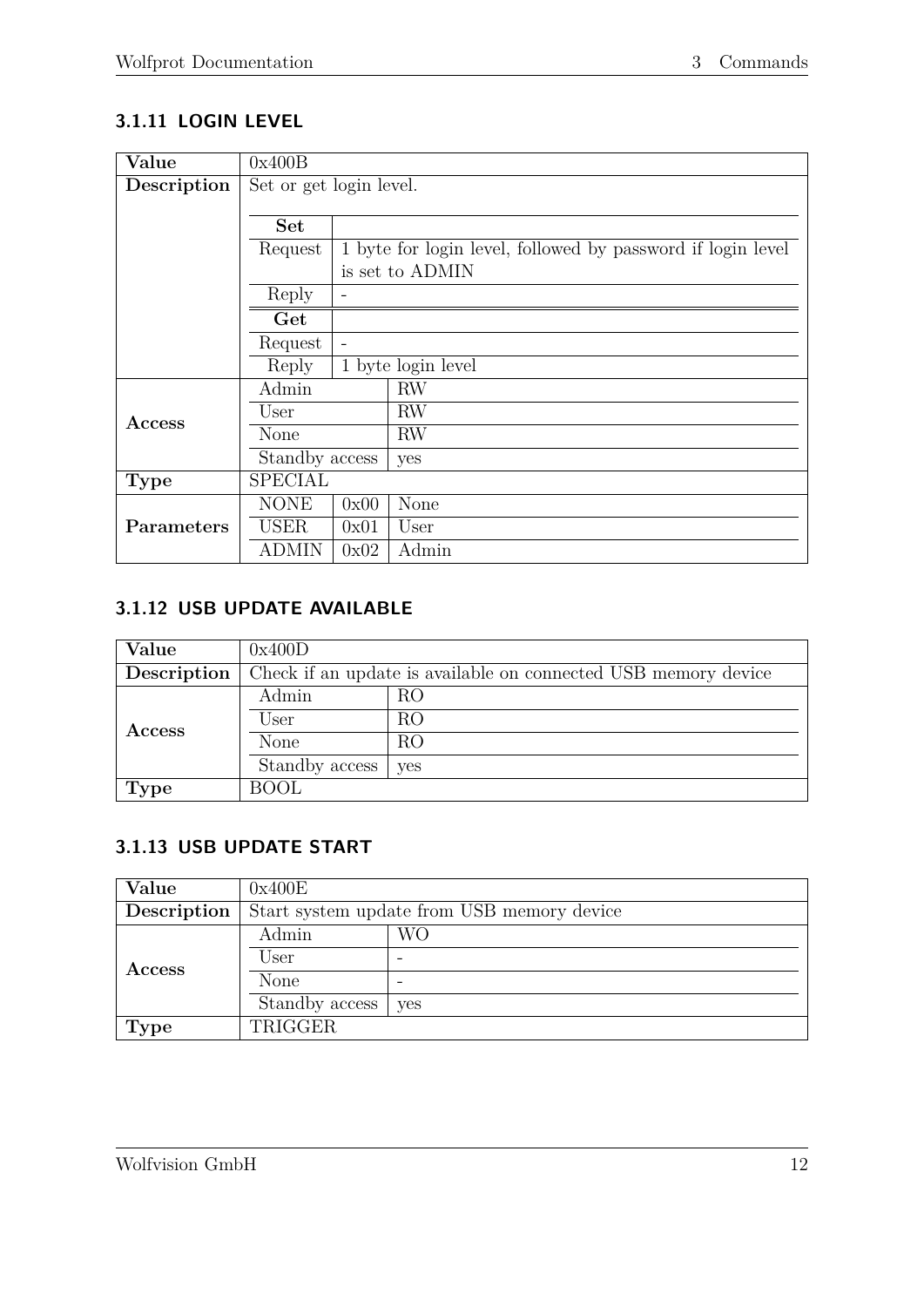# <span id="page-17-0"></span>**3.1.14 HTTP UPDATE STATE**

| Value             | 0x400F                          |                |                                          |  |
|-------------------|---------------------------------|----------------|------------------------------------------|--|
| Description       | State of internet system update |                |                                          |  |
|                   | Admin                           | RO             |                                          |  |
| Access            | User                            | <b>RO</b>      |                                          |  |
|                   | None                            | R <sub>O</sub> |                                          |  |
|                   | Standby access                  | yes            |                                          |  |
| <b>Type</b>       | <b>LIST</b>                     |                |                                          |  |
|                   | <b>IDLE</b>                     | 0x00           | Idle                                     |  |
|                   | <b>FAILED</b>                   | 0x01           | Failed                                   |  |
|                   | <b>NOCONNECT</b>                | 0x02           | Not connected to server                  |  |
|                   | <b>CHECKING</b>                 | 0x03           | Checking if a system update is available |  |
| <b>Parameters</b> | <b>UPTODATE</b>                 | 0x04           | Installed version is up to date          |  |
|                   | <b>OUTOFDATE</b>                | 0x05           | Installed version is out of date         |  |
|                   | <b>DOWNLOADING</b>              | 0x06           | from<br>Downloading system update        |  |
|                   |                                 |                | server                                   |  |
|                   | <b>UPDATING</b>                 | 0x07           | Updating                                 |  |

# <span id="page-17-1"></span>**3.1.15 HTTP UPDATE VERSION**

| Value         | 0x4010                           |     |  |
|---------------|----------------------------------|-----|--|
| Description   | Version of update file on server |     |  |
| <b>Access</b> | Admin                            | RO  |  |
|               | User                             | RO  |  |
|               | None                             | RO  |  |
|               | Standby access                   | yes |  |
| <b>Type</b>   | <b>STRING</b>                    |     |  |

# <span id="page-17-2"></span>**3.1.16 HTTP UPDATE PROGRESS**

| Value         | 0x4011                                     |     |  |
|---------------|--------------------------------------------|-----|--|
| Description   | Internet system update progress in percent |     |  |
| <b>Access</b> | Admin                                      | RO  |  |
|               | User                                       | RO  |  |
|               | None                                       | RO  |  |
|               | Standby access                             | yes |  |
| <b>Type</b>   | INT                                        |     |  |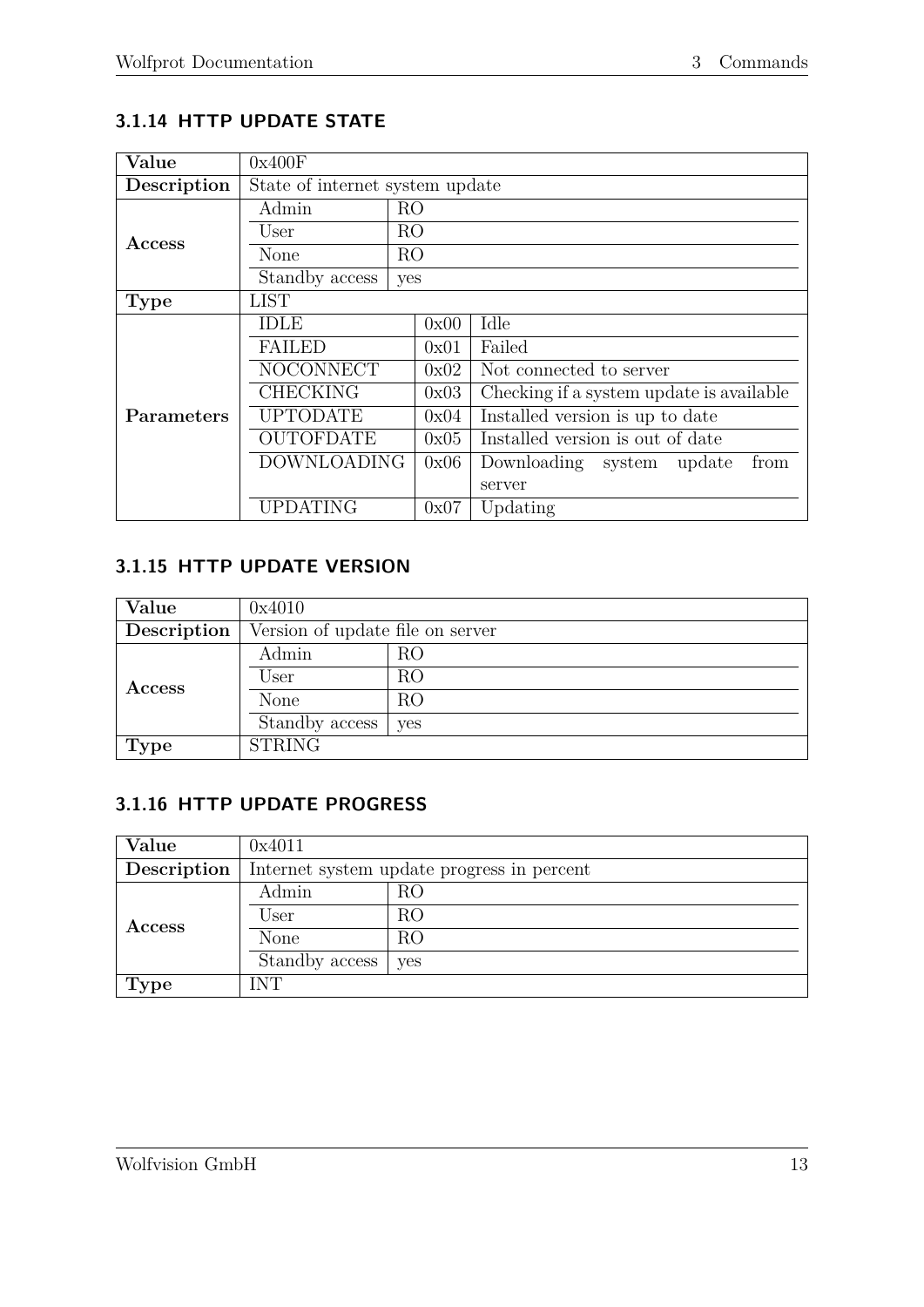# <span id="page-18-0"></span>**3.1.17 HTTP UPDATE CHECK**

| Value         | 0x4012                                          |     |  |
|---------------|-------------------------------------------------|-----|--|
| Description   | Check if a system update is available on server |     |  |
| <b>Access</b> | Admin                                           | WО  |  |
|               | User                                            |     |  |
|               | None                                            |     |  |
|               | Standby access                                  | yes |  |
| <b>Type</b>   | TRIGGER                                         |     |  |

# <span id="page-18-1"></span>**3.1.18 HTTP UPDATE START**

| Value       | 0x4013                       |     |  |  |
|-------------|------------------------------|-----|--|--|
| Description | Start internet system update |     |  |  |
| Access      | Admin                        | WО  |  |  |
|             | User                         |     |  |  |
|             | None                         |     |  |  |
|             | Standby access               | yes |  |  |
| <b>Type</b> | TRIGGER                      |     |  |  |

#### <span id="page-18-2"></span>**3.1.19 HTTP UPDATE CANCEL**

| Value         | 0x4014                        |     |  |
|---------------|-------------------------------|-----|--|
| Description   | Cancel internet system update |     |  |
| <b>Access</b> | Admin                         | WО  |  |
|               | User                          |     |  |
|               | None                          | -   |  |
|               | Standby access                | yes |  |
| <b>Type</b>   | TRIGGER                       |     |  |

# <span id="page-18-3"></span>**3.1.20 ADJ MODEL**

| Value       | 0x4016               |                |             |  |
|-------------|----------------------|----------------|-------------|--|
| Description | Model code of device |                |             |  |
|             | Admin                | RO             |             |  |
| Access      | User                 | R <sub>O</sub> |             |  |
|             | None                 | RO             |             |  |
|             | Standby access       | no             |             |  |
| <b>Type</b> | <b>LIST</b>          |                |             |  |
|             | VZ8 UHD              | 0x00           | VZ-8.UHD    |  |
| Parameters  | VZ3NEO_UHD           | 0x01           | VZ-3neo.UHD |  |
|             | VZ8NEO UHD           | 0x02           | VZ-8neo.UHD |  |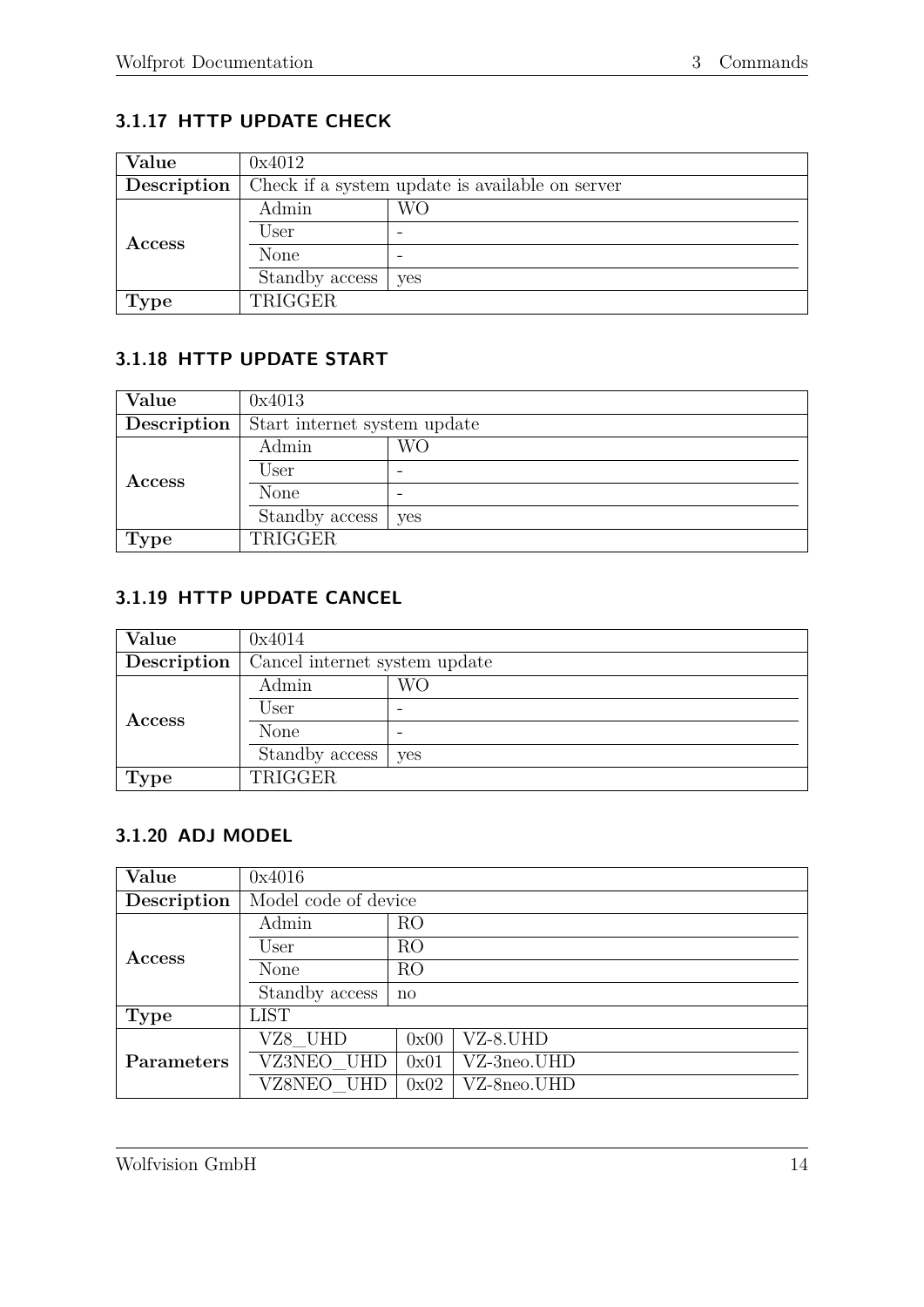# <span id="page-19-0"></span>**3.1.21 FACTORY RESET**

| Value       | 0x4018                           |     |  |  |
|-------------|----------------------------------|-----|--|--|
| Description | Reset device to factory settings |     |  |  |
| Access      | Admin                            | WО  |  |  |
|             | User                             |     |  |  |
|             | None                             |     |  |  |
|             | Standby access                   | yes |  |  |
| <b>Type</b> | TRIGGER                          |     |  |  |

# <span id="page-19-1"></span>**3.1.22 SYSTEM UPDATE STAGE**

| Value       | 0x401D                 |                |      |             |  |
|-------------|------------------------|----------------|------|-------------|--|
| Description | Stage of system update |                |      |             |  |
|             | Admin                  | R <sub>O</sub> |      |             |  |
| Access      | User                   | R <sub>O</sub> |      |             |  |
|             | None                   | R <sub>O</sub> |      |             |  |
|             | Standby access<br>yes  |                |      |             |  |
| <b>Type</b> | <b>LIST</b>            |                |      |             |  |
|             | <b>IDLE</b>            |                | 0x00 | Idle        |  |
|             | <b>UPLOAD</b>          |                | 0x01 | Uploading   |  |
| Parameters  | <b>PROGRAMMING</b>     |                | 0x02 | Programming |  |
|             | <b>FINISHED</b>        |                | 0x03 | Finished    |  |
|             | <b>FAILED</b>          |                | 0x04 | Failed      |  |

#### <span id="page-19-2"></span>**3.1.23 SYSTEM UPDATE PROGRESS**

| Value       | 0x401E                            |     |  |
|-------------|-----------------------------------|-----|--|
| Description | System update progress in percent |     |  |
| Access      | Admin                             | RO  |  |
|             | User                              | RO  |  |
|             | None                              | RO  |  |
|             | Standby access                    | yes |  |
| <b>Type</b> | INT                               |     |  |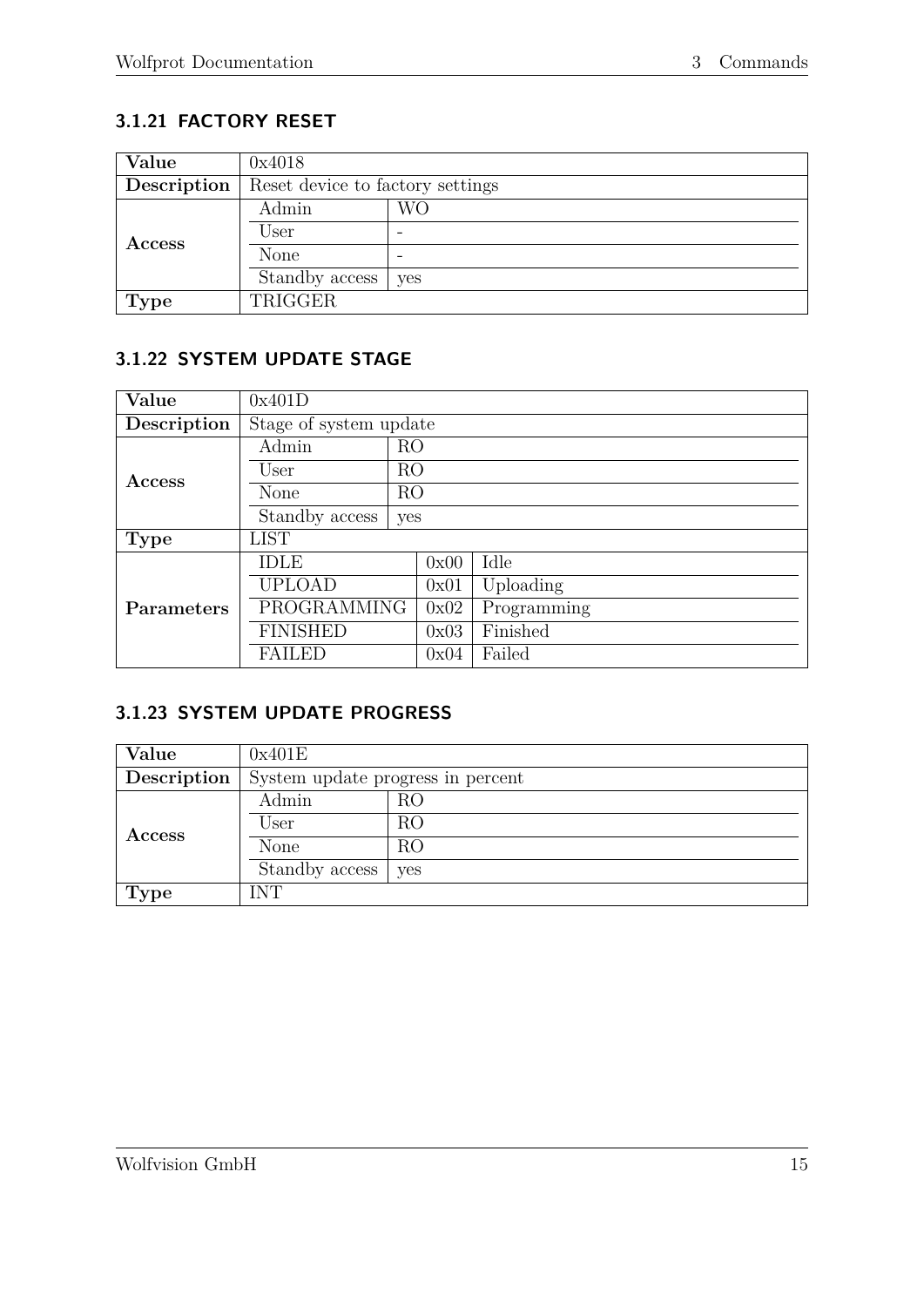# <span id="page-20-0"></span>**3.1.24 FEATURES**

| Value         | 0x4021                  |  |                                       |
|---------------|-------------------------|--|---------------------------------------|
| Description   | Get supported features. |  |                                       |
|               |                         |  |                                       |
|               | Request                 |  |                                       |
|               | Reply                   |  | 8 bytes containing supported features |
|               | Admin                   |  | R <sub>O</sub>                        |
| <b>Access</b> | User                    |  | RO                                    |
|               | None                    |  | RO                                    |
|               | Standby access          |  | yes                                   |
| <b>Type</b>   | <b>SPECIAL</b>          |  |                                       |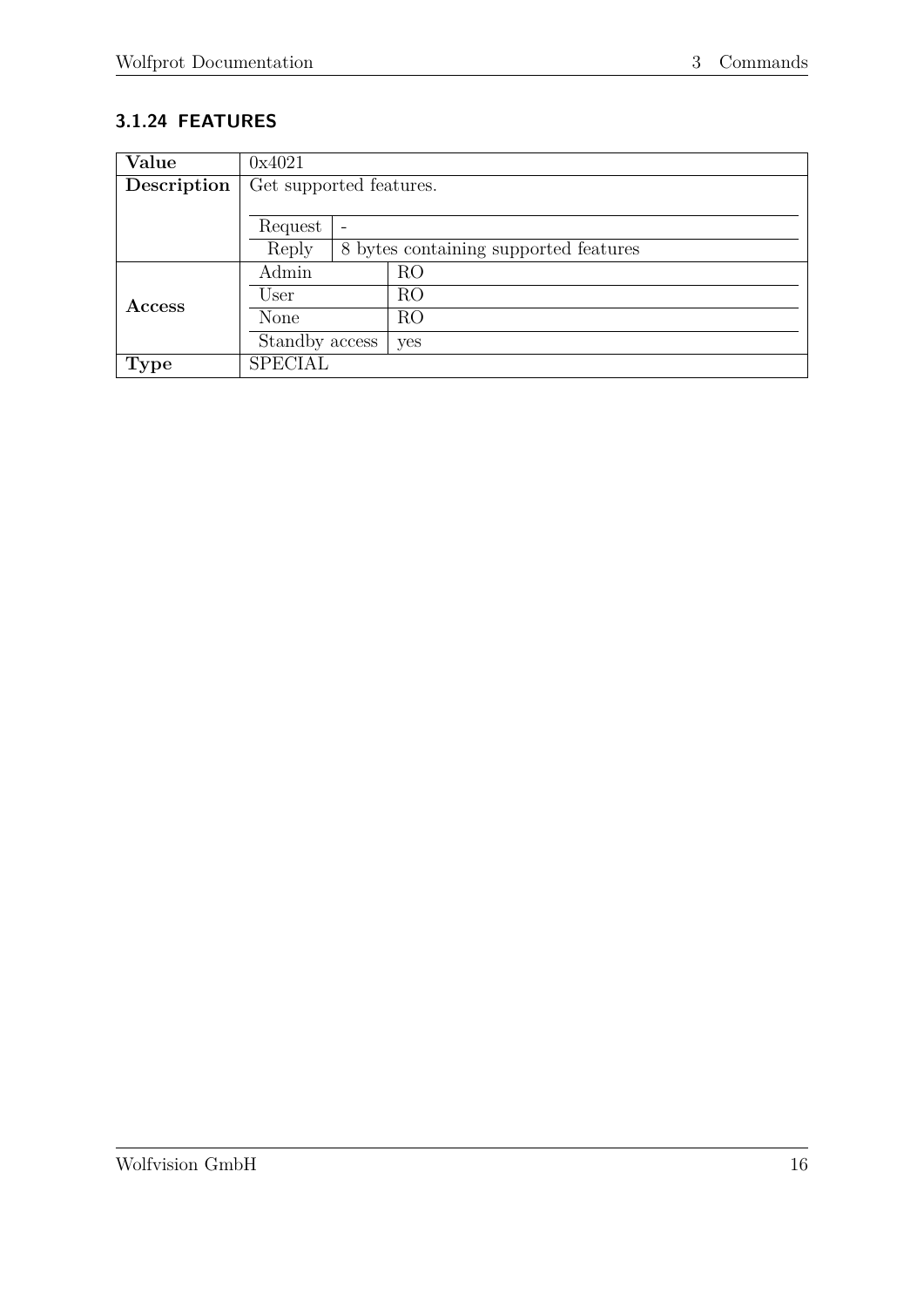# <span id="page-21-0"></span>**3.2 BASIC STATUS & CONTROL**

## <span id="page-21-1"></span>**3.2.1 POWER**

| Value       | 0x4100         |           |  |
|-------------|----------------|-----------|--|
| Description | Power status   |           |  |
|             | Admin          | <b>RW</b> |  |
| Access      | User           | <b>RW</b> |  |
|             | None           | RO        |  |
|             | Standby access | yes       |  |
| <b>Type</b> | <b>BOOL</b>    |           |  |

## <span id="page-21-2"></span>**3.2.2 USB MOUNT**

| Value         | 0x4103                      |                |                               |  |
|---------------|-----------------------------|----------------|-------------------------------|--|
| Description   | Status of USB memory device |                |                               |  |
|               | Admin                       | R <sub>O</sub> |                               |  |
| <b>Access</b> | User                        | RO             |                               |  |
|               | None                        | RO             |                               |  |
|               | Standby access              | yes            |                               |  |
| <b>Type</b>   | <b>LIST</b>                 |                |                               |  |
| Parameters    | <b>UNMOUNTED</b>            | 0x00           | USB memory device not mounted |  |
|               | <b>MOUNTED</b>              | 0x01           | USB memory device mounted     |  |

#### <span id="page-21-3"></span>**3.2.3 LIGHT**

| Value       | 0x4104                     |              |  |
|-------------|----------------------------|--------------|--|
| Description | Status of light $(On/Off)$ |              |  |
| Access      | Admin                      | <b>RW</b>    |  |
|             | User                       | <b>RW</b>    |  |
|             | None                       | RO           |  |
|             | Standby access             | $\mathbf{n}$ |  |
| <b>Type</b> | <b>BOOL</b>                |              |  |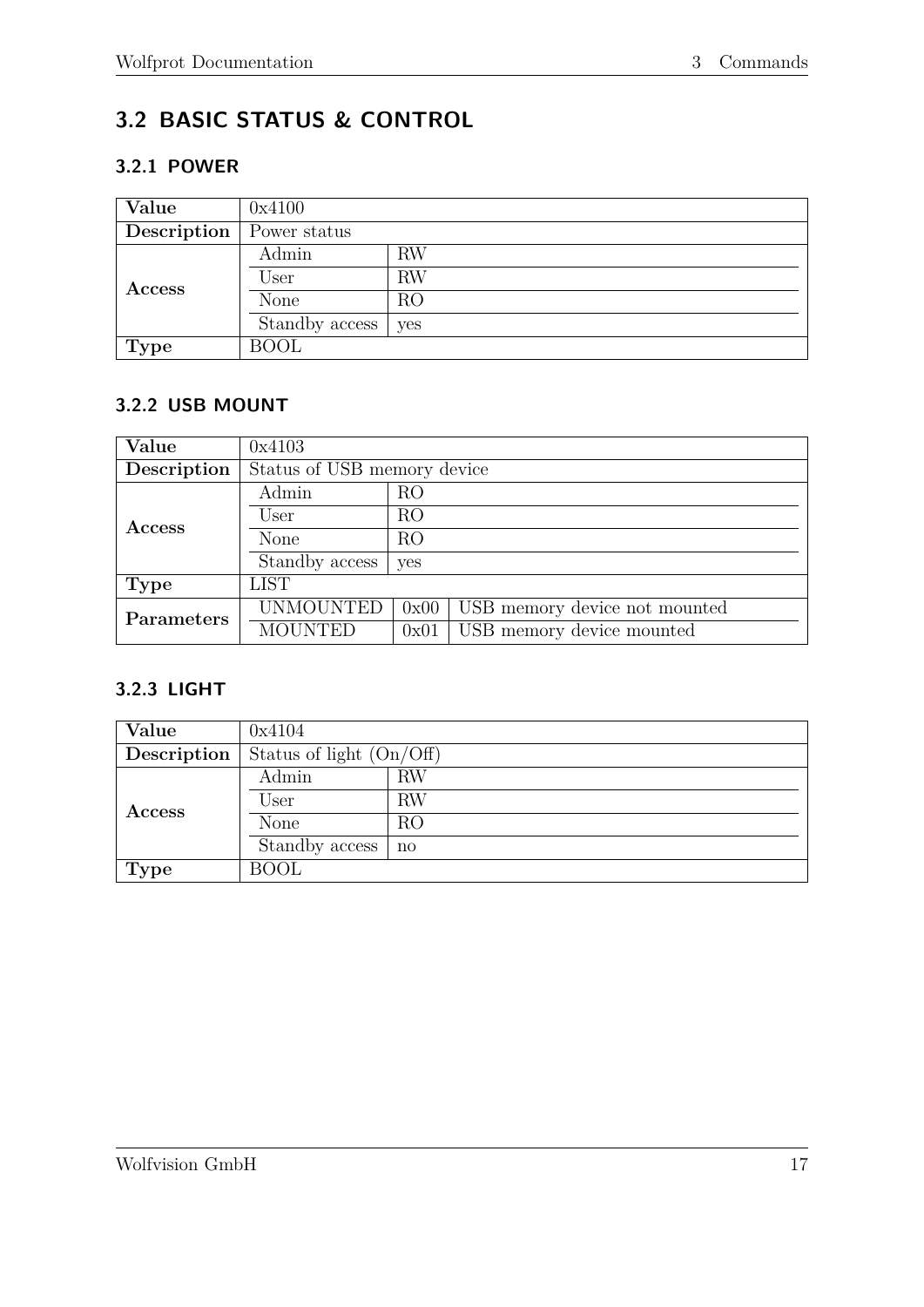### <span id="page-22-0"></span>**3.2.4 FREEZE**

| Value         | 0x4105                 |           |  |
|---------------|------------------------|-----------|--|
| Description   | Status of image freeze |           |  |
| <b>Access</b> | Admin                  | $\rm{RW}$ |  |
|               | User                   | $\rm RW$  |  |
|               | <b>None</b>            | RO        |  |
|               | Standby access         | no        |  |
| <b>Type</b>   | <b>BOOL</b>            |           |  |

#### <span id="page-22-1"></span>**3.2.5 SOURCE**

| Value       | 0x4106              |      |                   |
|-------------|---------------------|------|-------------------|
| Description | $Select(ed)$ source |      |                   |
|             | Admin               |      | <b>RW</b>         |
| Access      | User                |      | <b>RW</b>         |
|             | None                |      | R <sub>O</sub>    |
|             | Standby access      |      | $\mathbf{n}$      |
| <b>Type</b> | <b>LIST</b>         |      |                   |
|             | VZ                  | 0x00 | Live view         |
|             | <b>MEM</b>          | 0x01 | Internal memory   |
| Parameters  | <b>USB</b>          | 0x02 | USB memory device |
|             | EXT1                | 0x03 | HDMI input 1      |
|             | EXT <sub>2</sub>    | 0x04 | HDMI input 2      |

# <span id="page-22-2"></span>**3.2.6 HDMI IN 1 5V STATUS**

| Value         | 0x4107                     |              |  |
|---------------|----------------------------|--------------|--|
| Description   | 5V present at HDMI input 1 |              |  |
| <b>Access</b> | Admin                      | RO           |  |
|               | User                       | RO           |  |
|               | None                       | RO           |  |
|               | Standby access             | $\mathbf{n}$ |  |
| <b>Type</b>   | <b>BOOL</b>                |              |  |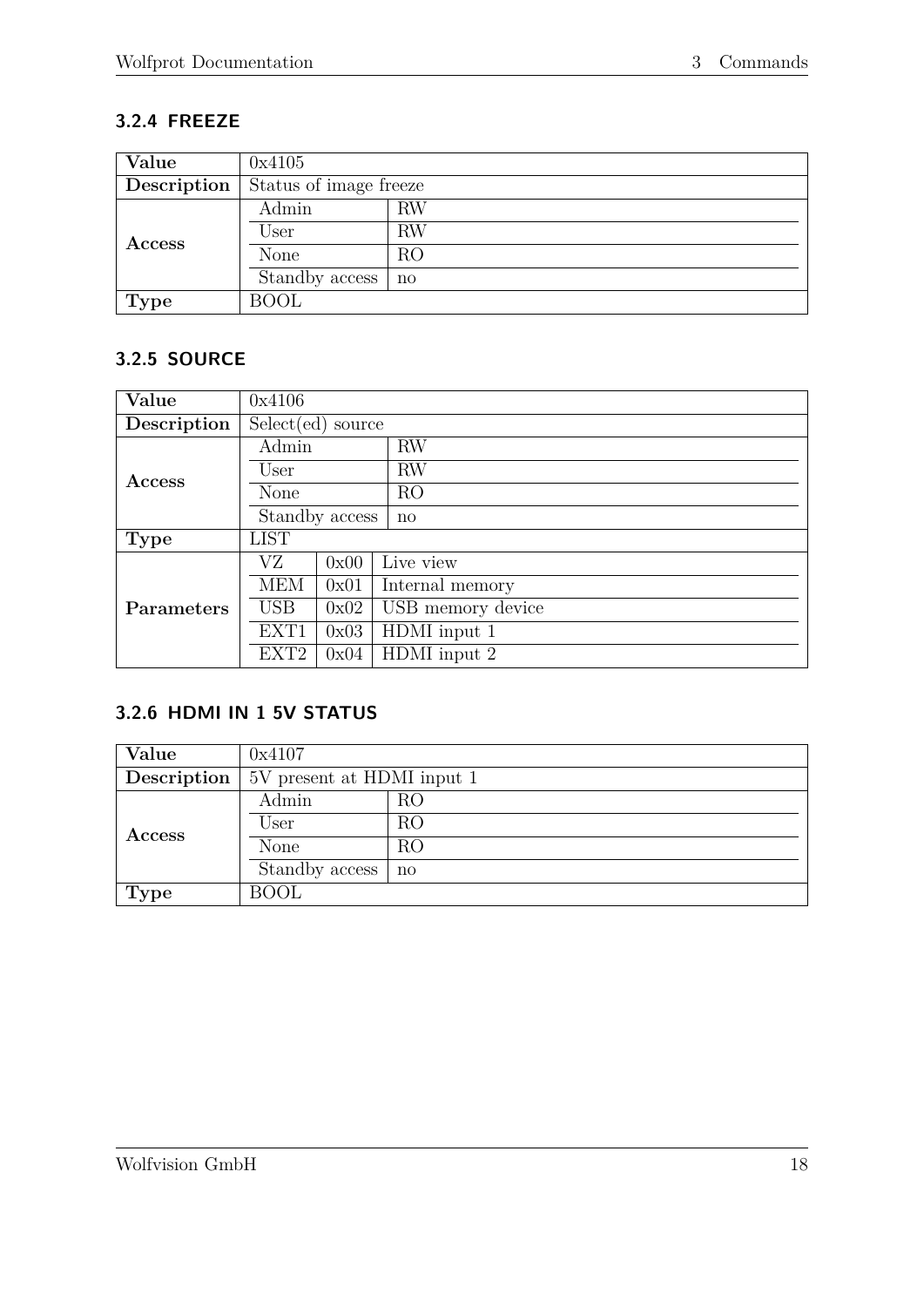# <span id="page-23-0"></span>**3.2.7 HDMI IN 2 5V STATUS**

| Value         | 0x4108                     |    |  |
|---------------|----------------------------|----|--|
| Description   | 5V present at HDMI input 2 |    |  |
| <b>Access</b> | Admin                      | RO |  |
|               | User                       | RO |  |
|               | None                       | RO |  |
|               | Standby access             | no |  |
| <b>Type</b>   | <b>BOOL</b>                |    |  |

# <span id="page-23-1"></span>**3.2.8 RECORDING START**

| Value       | 0x4109          |              |  |
|-------------|-----------------|--------------|--|
| Description | Start recording |              |  |
|             | Admin           | WО           |  |
| Access      | User            | WО           |  |
|             | None            |              |  |
|             | Standby access  | $\mathbf{n}$ |  |
| <b>Type</b> | TRIGGER         |              |  |

#### <span id="page-23-2"></span>**3.2.9 RECORDING PAUSE**

| Value         | 0x410A          |           |  |
|---------------|-----------------|-----------|--|
| Description   | Pause recording |           |  |
|               | Admin           | <b>WO</b> |  |
| <b>Access</b> | User            | <b>WO</b> |  |
|               | None            | -         |  |
|               | Standby access  | no        |  |
| <b>Type</b>   | TRIGGER         |           |  |

#### <span id="page-23-3"></span>**3.2.10 RECORDING STOP**

| Value         | 0x410B         |                          |  |
|---------------|----------------|--------------------------|--|
| Description   | Stop recording |                          |  |
|               | Admin          | WО                       |  |
| <b>Access</b> | User           | WО                       |  |
|               | None           | $\overline{\phantom{0}}$ |  |
|               | Standby access | no                       |  |
| <b>Type</b>   | TRIGGER        |                          |  |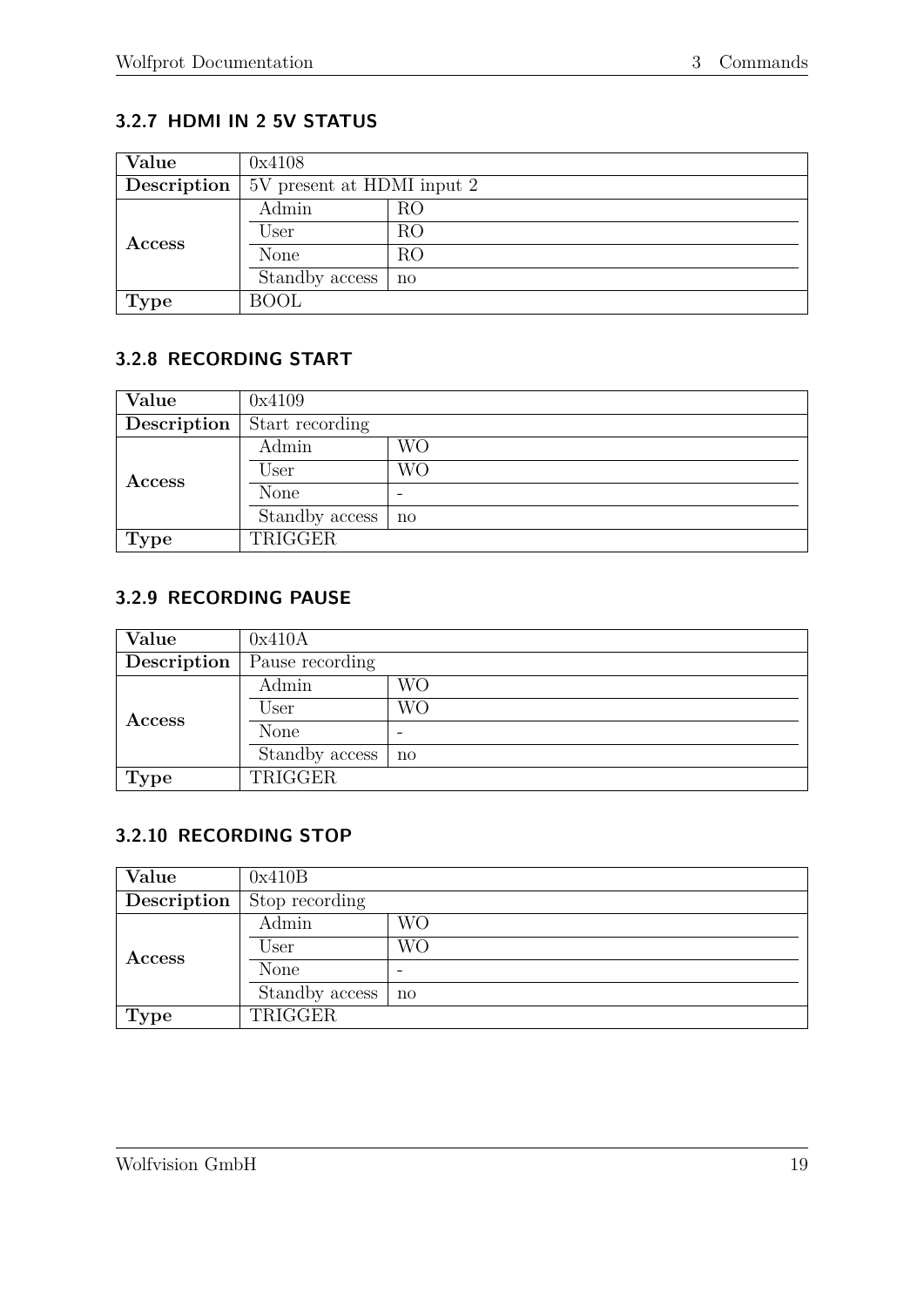# <span id="page-24-0"></span>**3.2.11 RECALL PRESET A3**

| Value         | 0x410C                                             |    |  |
|---------------|----------------------------------------------------|----|--|
| Description   | Recall preset for A3 paper size on working surface |    |  |
| <b>Access</b> | Admin                                              | WО |  |
|               | User                                               | WО |  |
|               | None                                               |    |  |
|               | Standby access                                     | no |  |
| <b>Type</b>   | TRIGGER                                            |    |  |

# <span id="page-24-1"></span>**3.2.12 RECALL PRESET A4**

| Value         | 0x410D                                             |              |  |
|---------------|----------------------------------------------------|--------------|--|
| Description   | Recall preset for A4 paper size on working surface |              |  |
|               | Admin                                              | WО           |  |
| <b>Access</b> | User                                               | WО           |  |
|               | None                                               |              |  |
|               | Standby access                                     | $\mathbf{n}$ |  |
| <b>Type</b>   | TRIGGER                                            |              |  |

# <span id="page-24-2"></span>**3.2.13 RECALL PRESET A5**

| Value         | 0x410E                                             |                     |  |
|---------------|----------------------------------------------------|---------------------|--|
| Description   | Recall preset for A5 paper size on working surface |                     |  |
|               | Admin                                              | WО                  |  |
| <b>Access</b> | User                                               | WО                  |  |
|               | None                                               |                     |  |
|               | Standby access                                     | $\operatorname{no}$ |  |
| <b>Type</b>   | TRIGGER                                            |                     |  |

#### <span id="page-24-3"></span>**3.2.14 SIDEBYSIDE**

| Value         | 0x410F                                                                |           |  |
|---------------|-----------------------------------------------------------------------|-----------|--|
| Description   | Start side by side view on HDMI output                                |           |  |
|               | In live view a snapshot and live view is shown. Otherwise the current |           |  |
|               | source and live view is shown. $*/$                                   |           |  |
| <b>Access</b> | Admin                                                                 | <b>RW</b> |  |
|               | User                                                                  | RW        |  |
|               | None                                                                  |           |  |
|               | Standby access                                                        | no        |  |
| Type          | <b>BOOL</b>                                                           |           |  |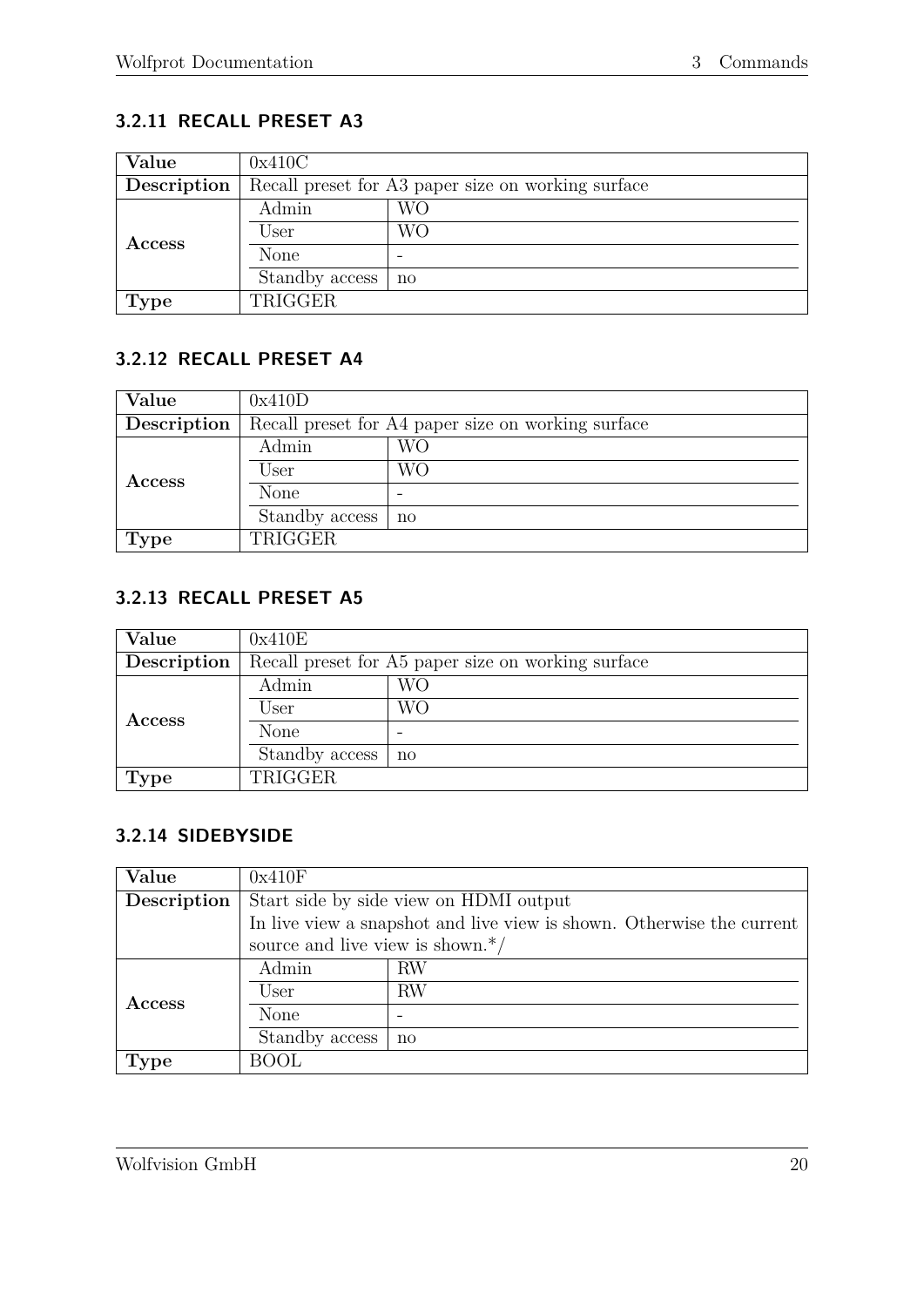# <span id="page-25-0"></span>**3.2.15 RECALL PRESET**

| Value         | 0x4111                                 |    |  |
|---------------|----------------------------------------|----|--|
| Description   | Recall preset - index starts with zero |    |  |
| <b>Access</b> | Admin                                  | WО |  |
|               | User                                   | WΟ |  |
|               | None                                   |    |  |
|               | Standby access                         | no |  |
| <b>Type</b>   | TRIGGER INDEXED                        |    |  |

#### <span id="page-25-1"></span>**3.2.16 STORE PRESET**

| Value       | 0x4112                                                                    |              |  |
|-------------|---------------------------------------------------------------------------|--------------|--|
| Description | Store the current status in a preset.                                     |              |  |
|             | 3 presets are supported, therefore the index has to be $0x00$ , $0x01$ or |              |  |
|             | 0x02                                                                      |              |  |
| Access      | Admin                                                                     | WО           |  |
|             | User                                                                      | WО           |  |
|             | None                                                                      |              |  |
|             | Standby access                                                            | $\mathbf{n}$ |  |
| Type        | TRIGGER INDEXED                                                           |              |  |

#### <span id="page-25-2"></span>**3.2.17 STREAM STATUS ACTIVE**

| Value       | 0x4113              |              |
|-------------|---------------------|--------------|
| Description | Device is streaming |              |
|             | Admin               | RO           |
| Access      | User                | RO           |
|             | <b>None</b>         | RO           |
|             | Standby access      | $\mathbf{n}$ |
| <b>Type</b> | <b>BOOL</b>         |              |

# <span id="page-25-3"></span>**3.2.18 STREAM STATUS CLIENTS**

| Value       | 0x4114                                 |              |
|-------------|----------------------------------------|--------------|
| Description | Number of clients receiving the stream |              |
|             | Admin                                  | RO           |
| Access      | User                                   | RO           |
|             | None                                   | RO           |
|             | Standby access                         | $\mathbf{n}$ |
| Type        | <b>INT</b>                             |              |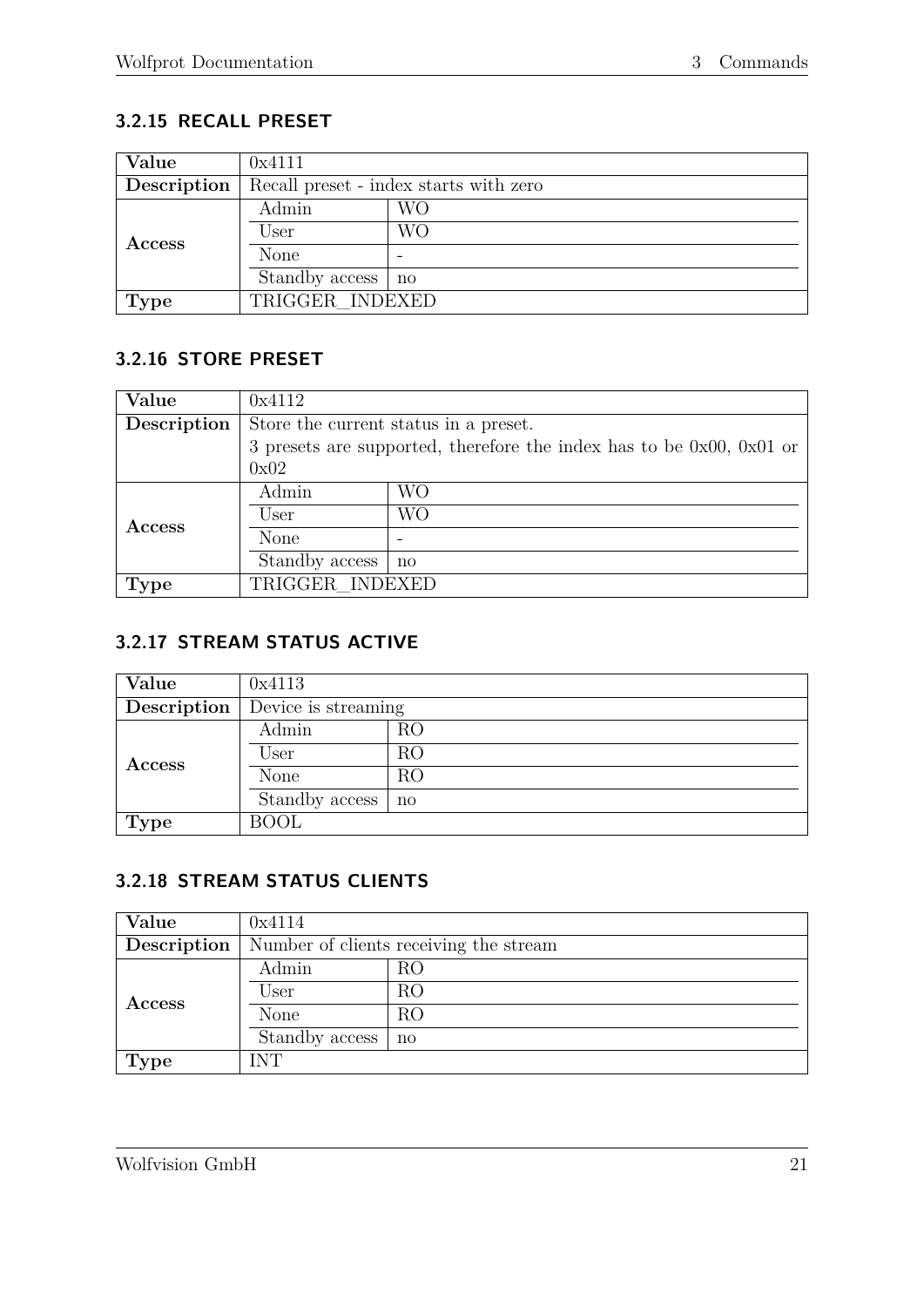# <span id="page-26-0"></span>**3.2.19 RECORD STATUS STATE**

| Value       | 0x4115           |                |                  |  |
|-------------|------------------|----------------|------------------|--|
| Description | Recording status |                |                  |  |
|             | Admin            | RO             |                  |  |
| Access      | User             | R <sub>O</sub> |                  |  |
|             | None             | R <sub>O</sub> |                  |  |
|             | Standby access   | $\mathbf{n}$   |                  |  |
| <b>Type</b> | <b>LIST</b>      |                |                  |  |
|             | IDLE             | 0x00           | Idle             |  |
| Parameters  | <b>RECORDING</b> | 0x01           | Recording        |  |
|             | <b>PAUSED</b>    | 0x02           | Recording paused |  |
|             | <b>SYNCING</b>   | 0x03           | Syncing          |  |

### <span id="page-26-1"></span>**3.2.20 RECORD STATUS DURATION**

| Value       | 0x4116                      |    |  |
|-------------|-----------------------------|----|--|
| Description | Duration of recording in ms |    |  |
|             | Admin                       | RO |  |
| Access      | User                        | RO |  |
|             | None                        | RO |  |
|             | Standby access              | no |  |
| Type        | INT                         |    |  |

#### <span id="page-26-2"></span>**3.2.21 GET PICTURE**

| Value         | 0x4117             |                |                                                 |
|---------------|--------------------|----------------|-------------------------------------------------|
| Description   | Get live picture.  |                |                                                 |
|               |                    |                |                                                 |
|               | Command packet     |                | 1 byte for picture format                       |
|               | Reply              |                | 1 byte for picture format followed by start in- |
|               |                    |                | dicator 0x00 and the picture data.              |
|               |                    |                | Therefore the size of the picture data is the   |
|               |                    |                | command length from header subtracted by 2.     |
|               | Admin              | RO             |                                                 |
| <b>Access</b> | User               | R <sub>O</sub> |                                                 |
|               | None               |                |                                                 |
|               | Standby access     | $\mathbf{n}$   |                                                 |
| <b>Type</b>   | <b>SPECIAL</b>     |                |                                                 |
| Parameters    | FHD<br><b>JPEG</b> | 0x01           | JPEG encoded 1080p                              |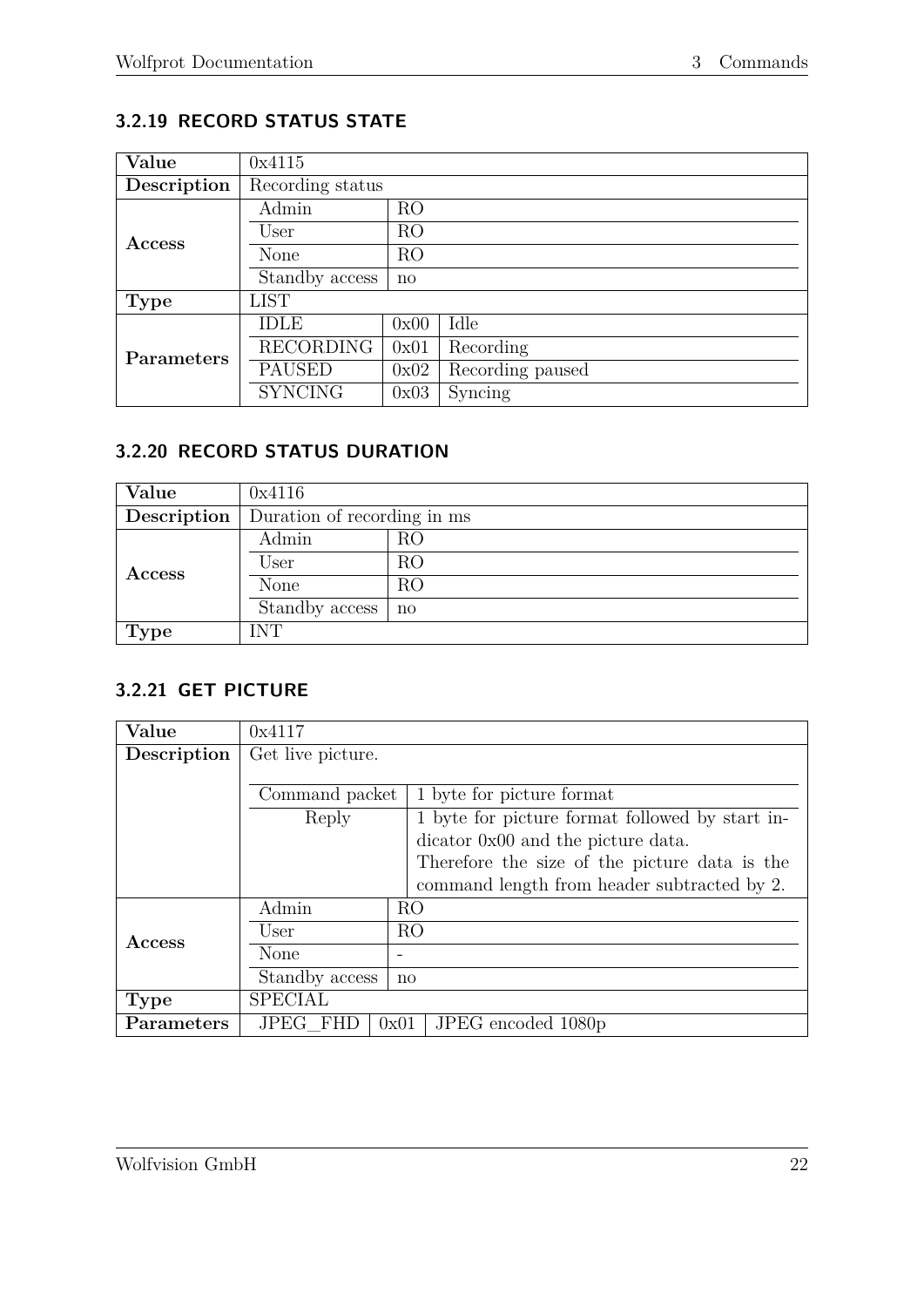# <span id="page-27-0"></span>**3.2.22 RECALL PRESET POWER ON**

| Value         | 0x4118                 |    |  |
|---------------|------------------------|----|--|
| Description   | Recall power-on preset |    |  |
|               | Admin                  | WО |  |
| <b>Access</b> | User                   | WО |  |
|               | None                   |    |  |
|               | Standby access         | no |  |
| <b>Type</b>   | TRIGGER                |    |  |

### <span id="page-27-1"></span>**3.2.23 RECALL PRESET DEFAULT**

| Value         | 0x4119                |    |  |
|---------------|-----------------------|----|--|
| Description   | Recall default preset |    |  |
|               | Admin                 | WО |  |
| <b>Access</b> | User                  | WО |  |
|               | None                  |    |  |
|               | Standby access        | no |  |
| <b>Type</b>   | TRIGGER               |    |  |

#### <span id="page-27-2"></span>**3.2.24 SNAPSHOT**

| Value         | 0x4120          |    |
|---------------|-----------------|----|
| Description   | Take a snapshot |    |
|               | Admin           | WО |
| <b>Access</b> | User            | WО |
|               | None            | -  |
|               | Standby access  | no |
| <b>Type</b>   | TRIGGER         |    |

#### <span id="page-27-3"></span>**3.2.25 STORE PRESET POWER ON**

| Value         | 0x4121                                    |    |  |
|---------------|-------------------------------------------|----|--|
| Description   | Store current settings in power-on preset |    |  |
|               | Admin                                     | WО |  |
| <b>Access</b> | User                                      | WО |  |
|               | None                                      |    |  |
|               | Standby access                            | no |  |
| <b>Type</b>   | TRIGGER                                   |    |  |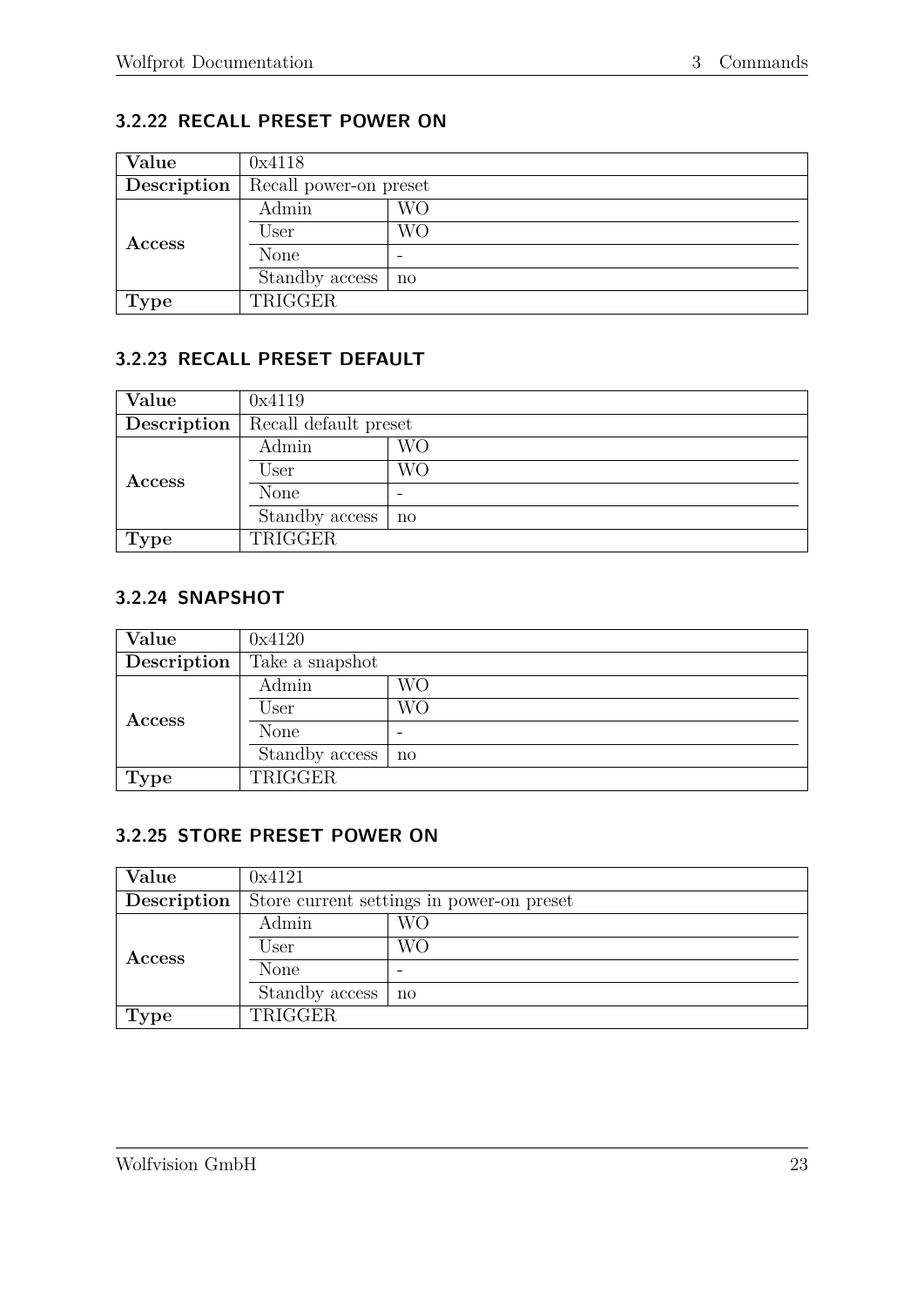# <span id="page-28-0"></span>**3.2.26 IMAGE VIEWER PREV**

| Value       | 0x4123                |           |  |
|-------------|-----------------------|-----------|--|
| Description | Select previous image |           |  |
|             | Admin                 | <b>WO</b> |  |
| Access      | User                  | WО        |  |
|             | None                  |           |  |
|             | Standby access        | no        |  |
| <b>Type</b> | TRIGGER               |           |  |

#### <span id="page-28-1"></span>**3.2.27 IMAGE VIEWER NEXT**

| Value       | 0x4124            |                     |  |
|-------------|-------------------|---------------------|--|
| Description | Select next image |                     |  |
|             | Admin             | WО                  |  |
| Access      | User              | WО                  |  |
|             | None              |                     |  |
|             | Standby access    | $\operatorname{no}$ |  |
| <b>Type</b> | TRIGGER           |                     |  |

#### <span id="page-28-2"></span>**3.2.28 IMAGE VIEWER FIRST**

| Value         | 0x4125             |                     |
|---------------|--------------------|---------------------|
| Description   | Select first image |                     |
|               | Admin              | WО                  |
| <b>Access</b> | User               | WО                  |
|               | None               |                     |
|               | Standby access     | $\operatorname{no}$ |
| <b>Type</b>   | TRIGGER            |                     |

#### <span id="page-28-3"></span>**3.2.29 IMAGE VIEWER LAST**

| Value         | 0x4126            |    |  |  |
|---------------|-------------------|----|--|--|
| Description   | Select last image |    |  |  |
|               | Admin             | WО |  |  |
| <b>Access</b> | User              | WО |  |  |
|               | None              |    |  |  |
|               | Standby access    | no |  |  |
| <b>Type</b>   | TRIGGER           |    |  |  |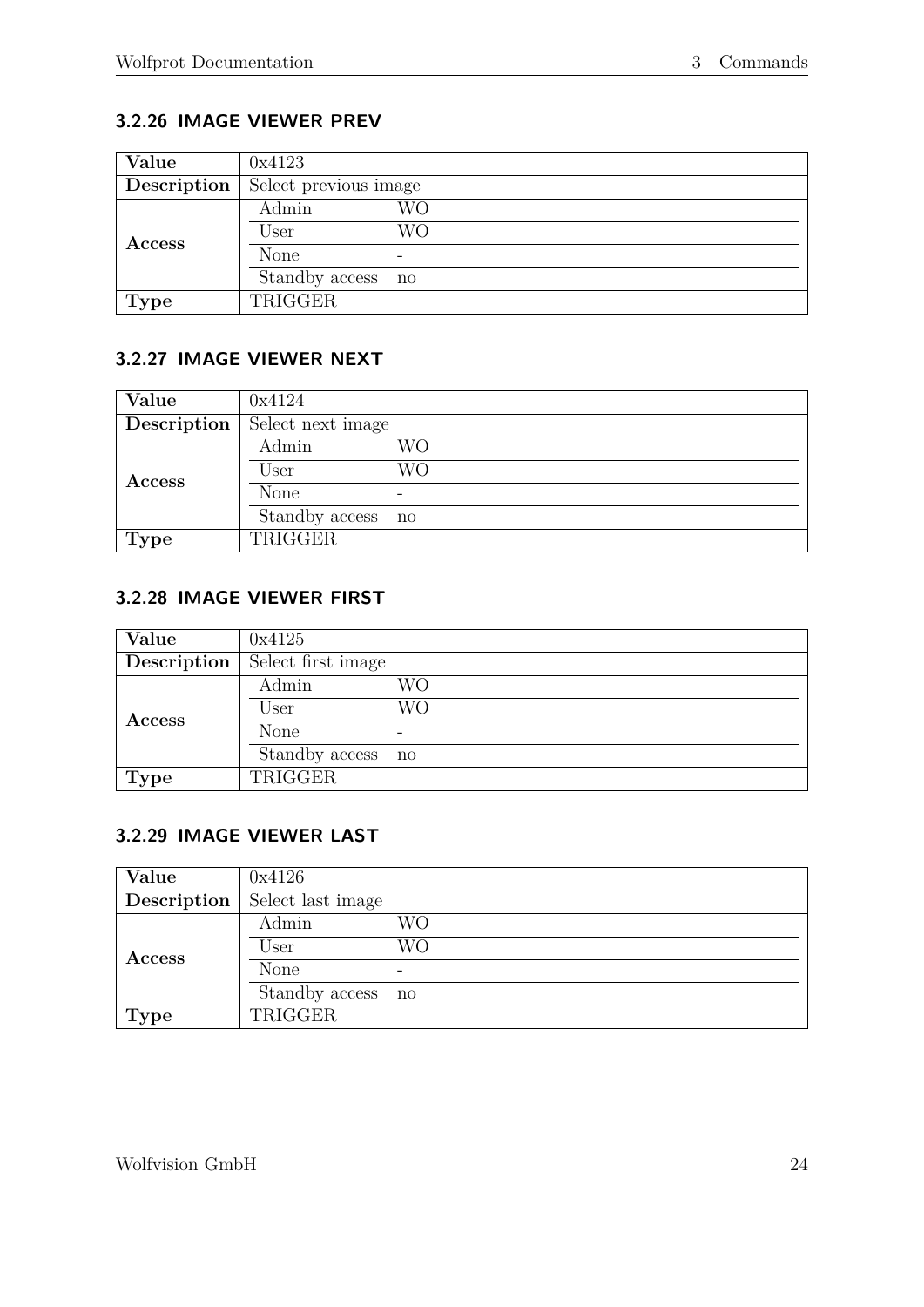# <span id="page-29-0"></span>**3.2.30 IMAGE VIEWER SELECT**

| Value         | 0x4127              |    |  |  |
|---------------|---------------------|----|--|--|
| Description   | Show selected image |    |  |  |
|               | Admin               | WО |  |  |
| <b>Access</b> | User                | WО |  |  |
|               | None                |    |  |  |
|               | Standby access      | no |  |  |
| <b>Type</b>   | TRIGGER             |    |  |  |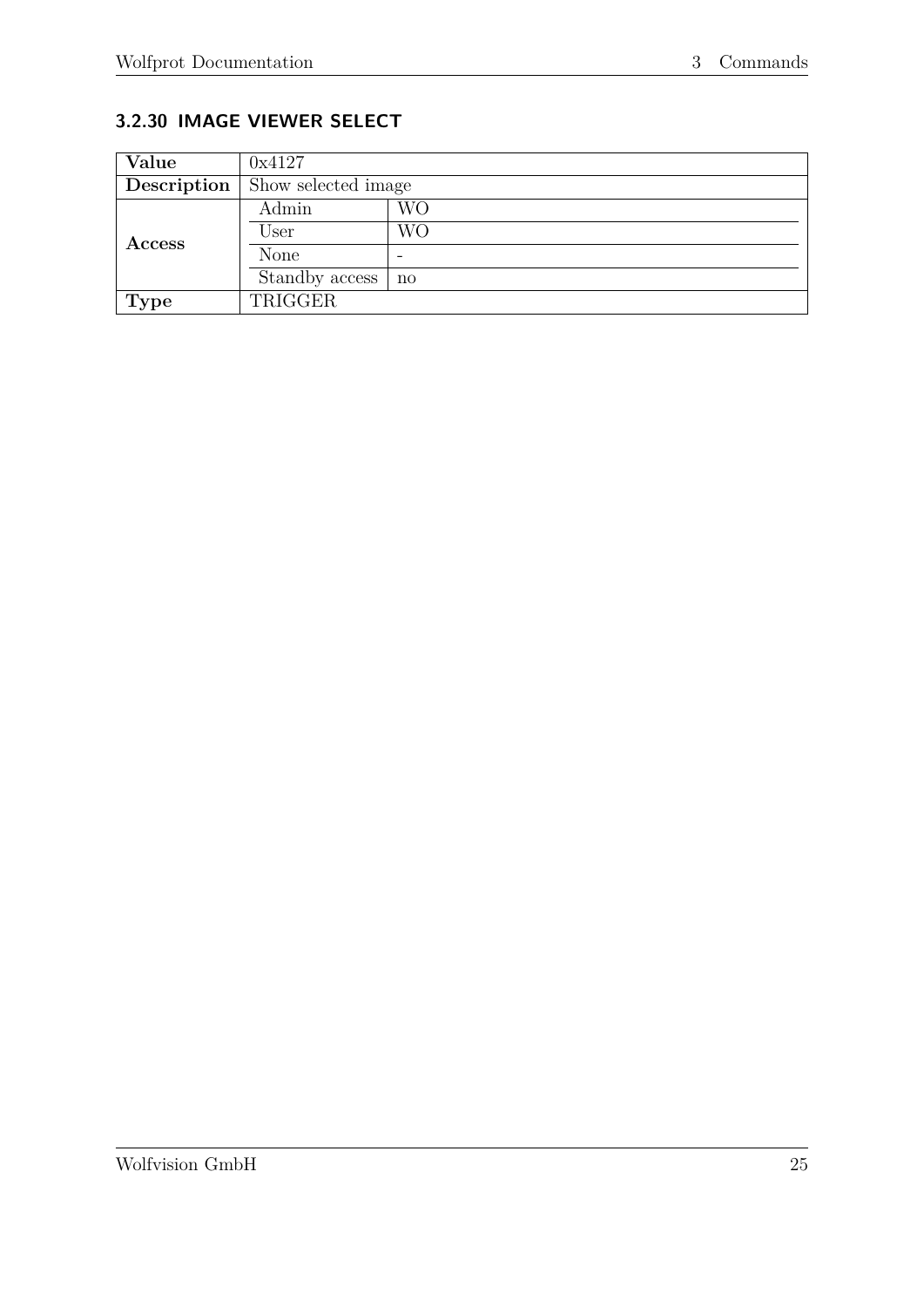# <span id="page-30-0"></span>**3.3 IMAGE RELATED**

#### <span id="page-30-1"></span>**3.3.1 BRIGHTNESS**

| Value         | 0x4200                         |              |  |  |
|---------------|--------------------------------|--------------|--|--|
| Description   | Brightness from $-10$ to $+10$ |              |  |  |
|               | Admin                          | RW           |  |  |
| <b>Access</b> | User                           | <b>RW</b>    |  |  |
|               | None                           | RO           |  |  |
|               | Standby access                 | $\mathbf{n}$ |  |  |
| <b>Type</b>   | <b>INT</b>                     |              |  |  |

# <span id="page-30-2"></span>**3.3.2 SHUTTER MODE**

| Value         | 0x4201           |      |              |  |
|---------------|------------------|------|--------------|--|
| Description   | Mode for shutter |      |              |  |
|               | Admin<br>User    |      | <b>RW</b>    |  |
| <b>Access</b> |                  |      | <b>RW</b>    |  |
|               | None             |      | RO           |  |
|               | Standby access   |      | $\mathbf{n}$ |  |
| Type          | <b>LIST</b>      |      |              |  |
| Parameters    | <b>AUTO</b>      | 0x00 | Automatic    |  |
|               | <b>MANUAL</b>    | 0x01 | Manual       |  |

#### <span id="page-30-3"></span>**3.3.3 SHUTTER STEP**

| Value         | 0x4202         |      |                   |  |
|---------------|----------------|------|-------------------|--|
| Description   | Shutter step   |      |                   |  |
|               | Admin          |      | <b>RW</b>         |  |
|               | User           |      | <b>RW</b>         |  |
| <b>Access</b> | <b>None</b>    |      | RO                |  |
|               | Standby access |      | no                |  |
| <b>Type</b>   | <b>LIST</b>    |      |                   |  |
|               | 1 60           | 0x00 | $\frac{1}{60}S$   |  |
|               | 1 100          | 0x01 | $\frac{1}{100}s$  |  |
|               | 120            | 0x02 | $\frac{1}{120}s$  |  |
| Parameters    | 1 250          | 0x03 | $\frac{1}{250}S$  |  |
|               | 1 500          | 0x04 | $\frac{1}{500}s$  |  |
|               | 1000           | 0x05 | $\frac{1}{1000}S$ |  |
|               | 2000           | 0x06 | $\frac{1}{2000}S$ |  |
|               | 3000           | 0x07 | $\frac{1}{3000}S$ |  |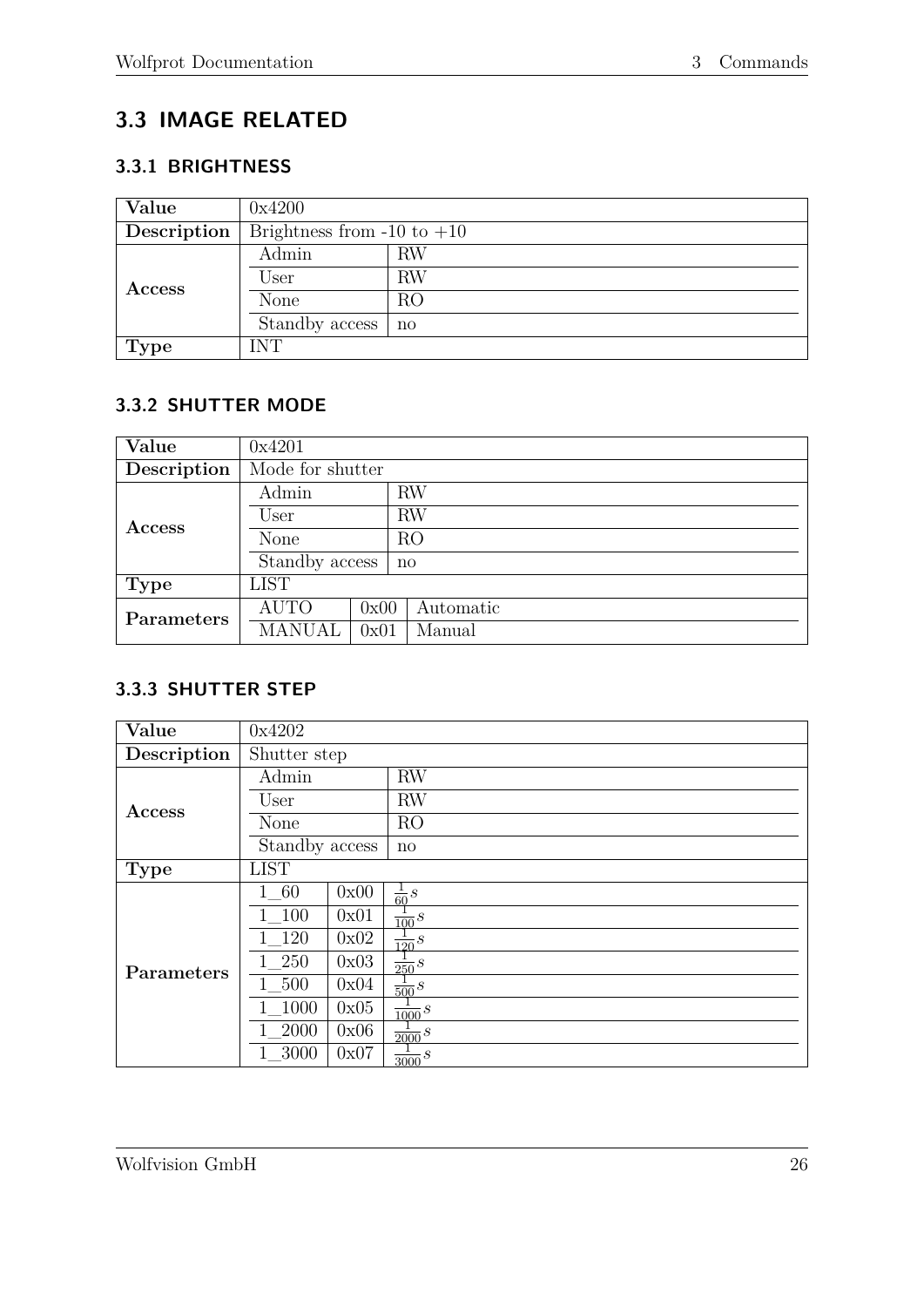# <span id="page-31-0"></span>**3.3.4 WHITEBALANCE MODE**

| Value       | 0x4203             |      |              |  |  |
|-------------|--------------------|------|--------------|--|--|
| Description | White balance mode |      |              |  |  |
|             | Admin<br>User      |      | <b>RW</b>    |  |  |
| Access      |                    |      | RW           |  |  |
|             | None               |      | RO           |  |  |
|             | Standby access     |      | $\mathbf{n}$ |  |  |
| Type        | <b>LIST</b>        |      |              |  |  |
| Parameters  | <b>AUTO</b>        | 0x00 | Automatic    |  |  |
|             | MANUAL             | 0x01 | Manual       |  |  |

# <span id="page-31-1"></span>**3.3.5 WHITEBALANCE RED**

| Value       | 0x4204                                         |                        |  |  |  |
|-------------|------------------------------------------------|------------------------|--|--|--|
| Description | Whitebalance value for red from -100 to $+100$ |                        |  |  |  |
|             | Admin                                          | RW                     |  |  |  |
| Access      | User                                           | RW                     |  |  |  |
|             | None                                           | RO                     |  |  |  |
|             | Standby access                                 | $\mathbf{n}\mathbf{o}$ |  |  |  |
| <b>Type</b> | INT                                            |                        |  |  |  |

#### <span id="page-31-2"></span>**3.3.6 WHITEBALANCE BLUE**

| Value         | 0x4205                                            |              |  |  |
|---------------|---------------------------------------------------|--------------|--|--|
| Description   | Whitebalance value for blue from $-100$ to $+100$ |              |  |  |
|               | Admin                                             | RW           |  |  |
| <b>Access</b> | User                                              | <b>RW</b>    |  |  |
|               | None                                              | RO           |  |  |
|               | Standby access                                    | $\mathbf{n}$ |  |  |
| <b>Type</b>   | INT                                               |              |  |  |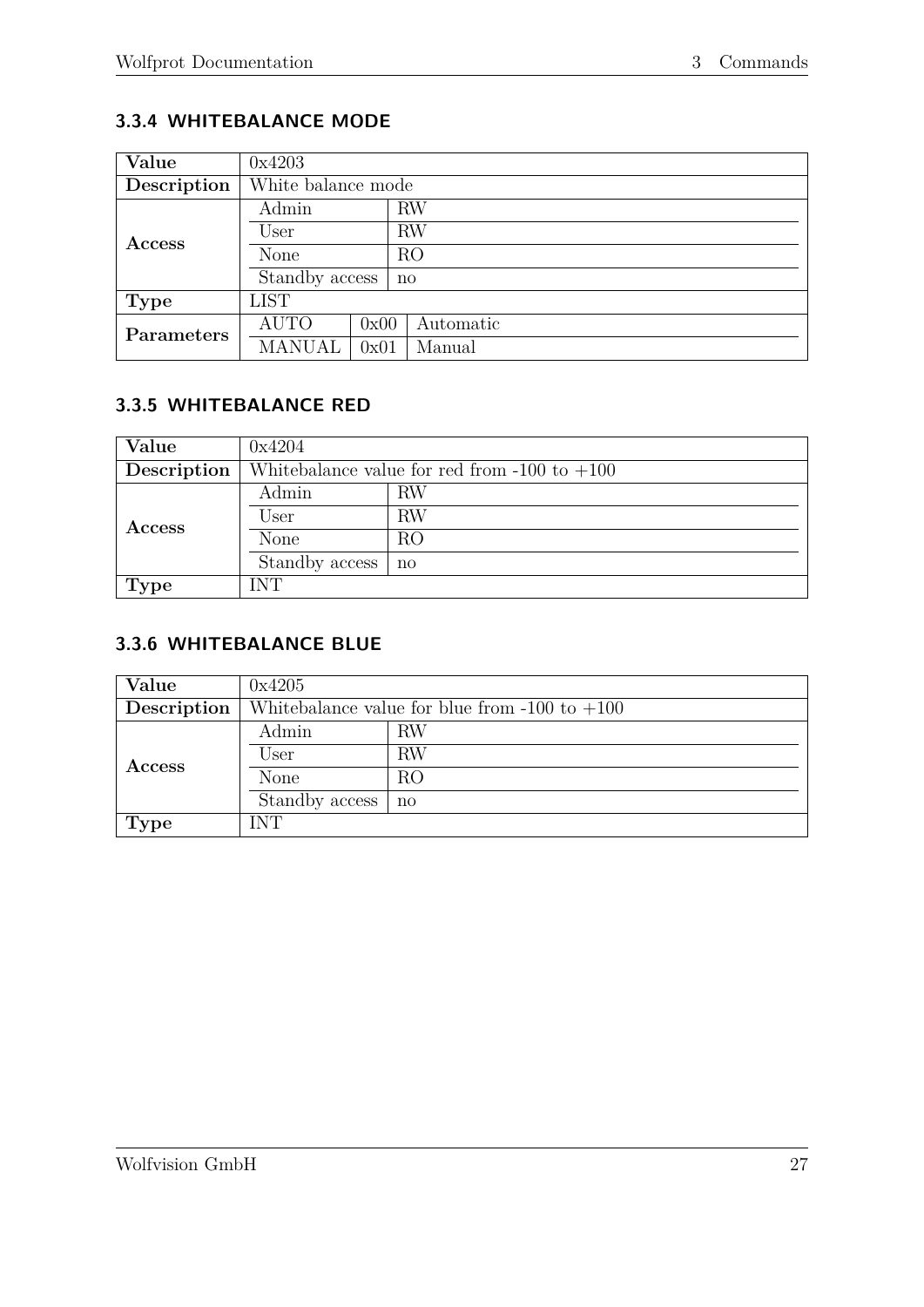# <span id="page-32-0"></span>**3.3.7 COLOR MODE**

| Value       | 0x4206              |                |      |               |
|-------------|---------------------|----------------|------|---------------|
| Description | Color mode          |                |      |               |
|             | Admin               | <b>RW</b>      |      |               |
| Access      | User                | <b>RW</b>      |      |               |
|             | None                | R <sub>O</sub> |      |               |
|             | Standby access      | no             |      |               |
| <b>Type</b> | <b>LIST</b>         |                |      |               |
|             | <b>SRGB</b>         |                | 0x00 | sRGB          |
|             | <b>PRESENTATION</b> |                | 0x01 | Presentation  |
| Parameters  | <b>DLP</b>          |                | 0x02 | <b>DLP</b>    |
|             | <b>WEBCONF</b>      |                | 0x03 | Webconference |
|             | <b>BLACKWHITE</b>   |                | 0x04 | Black & White |
|             | MANUAL              |                | 0x05 | Manual        |

#### <span id="page-32-1"></span>**3.3.8 GAMMA MODE**

| Value             | 0x4207         |      |                 |  |  |
|-------------------|----------------|------|-----------------|--|--|
| Description       | Gamma mode     |      |                 |  |  |
|                   | Admin          |      | <b>RW</b>       |  |  |
| Access            | User           |      | <b>RW</b>       |  |  |
|                   | None           |      | RO              |  |  |
|                   | Standby access |      | $\mathbf{n}$    |  |  |
| Type              | <b>LIST</b>    |      |                 |  |  |
|                   | 1 55           | 0x00 | WPP description |  |  |
| <b>Parameters</b> | 1 80           | 0x01 | WPP description |  |  |
|                   | 2 05           | 0x02 | WPP description |  |  |
|                   | 2 20           | 0x03 | WPP description |  |  |

## <span id="page-32-2"></span>**3.3.9 SATURATION**

| Value         | 0x4208                         |              |  |  |
|---------------|--------------------------------|--------------|--|--|
| Description   | Saturation value from 0 to 150 |              |  |  |
|               | Admin                          | RW           |  |  |
| <b>Access</b> | User                           | RW           |  |  |
|               | None                           | RO           |  |  |
|               | Standby access                 | $\mathbf{n}$ |  |  |
| <b>Type</b>   | <b>INT</b>                     |              |  |  |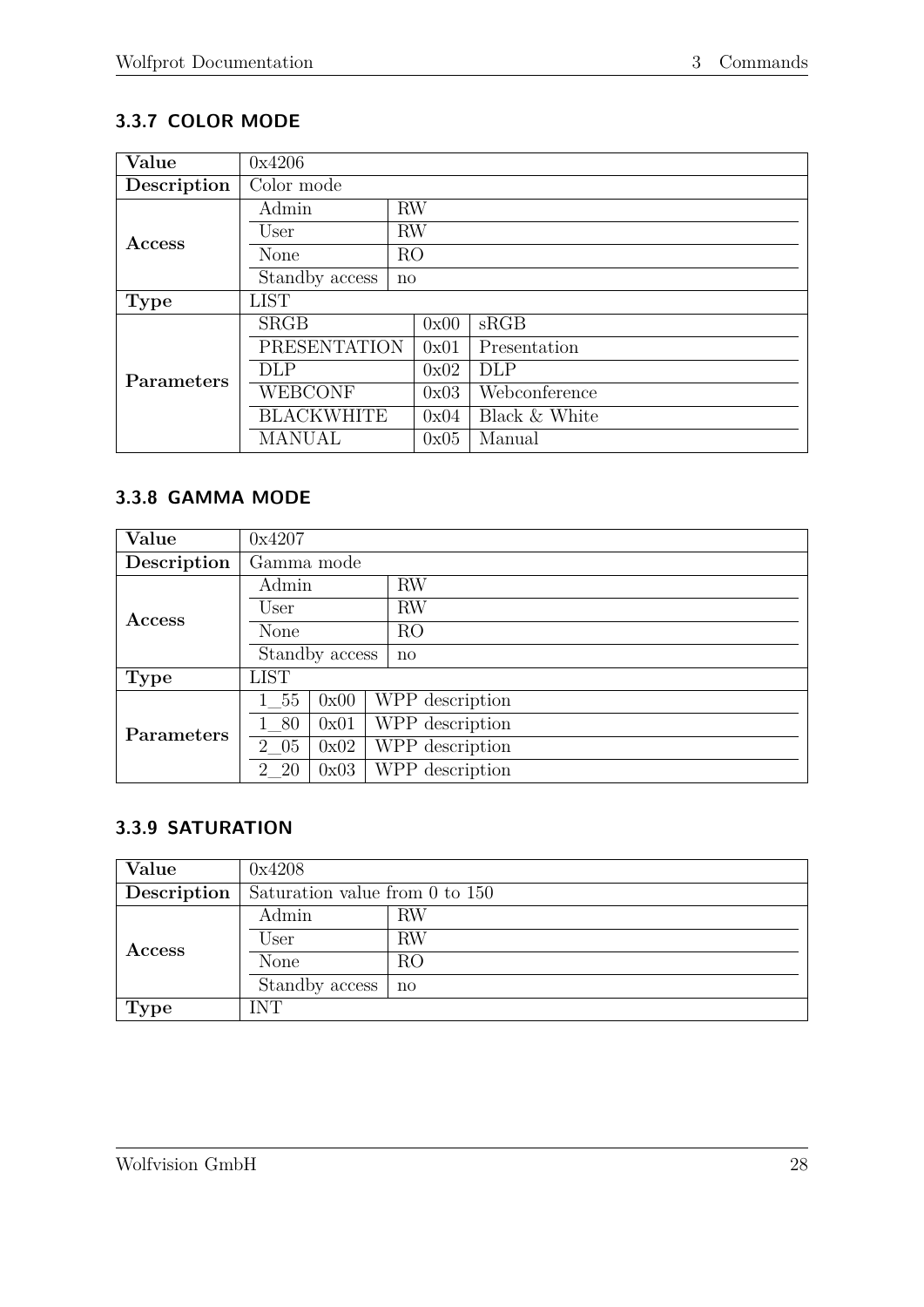# <span id="page-33-0"></span>**3.3.10 DETAIL MODE**

| Value         | 0x4209      |                |                 |  |
|---------------|-------------|----------------|-----------------|--|
| Description   | Detail mode |                |                 |  |
|               | Admin       |                | <b>RW</b>       |  |
| <b>Access</b> | User        |                | RW              |  |
|               | None        |                | RO <sub>1</sub> |  |
|               |             | Standby access | $\mathbf{n}$    |  |
| <b>Type</b>   | <b>LIST</b> |                |                 |  |
|               | <b>HIGH</b> | 0x00           | High            |  |
| Parameters    | <b>MED</b>  | 0x01           | Medium          |  |
|               | LOW         | 0x02           | $_{\text{Low}}$ |  |
|               | OFF         | 0x03           | Off             |  |

### <span id="page-33-1"></span>**3.3.11 DIGITAL ZOOM**

| Value       | 0x420A                  |              |  |
|-------------|-------------------------|--------------|--|
| Description | Digital zoom $(On/Off)$ |              |  |
| Access      | Admin                   | <b>RW</b>    |  |
|             | User                    | RO           |  |
|             | None                    | RO           |  |
|             | Standby access          | $\mathbf{n}$ |  |
| <b>Type</b> | <b>BOOL</b>             |              |  |

# <span id="page-33-2"></span>**3.3.12 NOISE REDUCTION**

| Value         | 0x420B          |      |                 |
|---------------|-----------------|------|-----------------|
| Description   | Noise reduction |      |                 |
|               | Admin           |      | RW              |
| <b>Access</b> | User            |      | <b>RW</b>       |
|               | None            |      | RO              |
|               | Standby access  |      | $\mathbf{n}$    |
| <b>Type</b>   | <b>LIST</b>     |      |                 |
|               | <b>OFF</b>      | 0x00 | Off             |
| Parameters    | LOW             | 0x01 | $_{\text{LOW}}$ |
|               | <b>MED</b>      | 0x02 | Medium          |
|               | <b>HIGH</b>     | 0x03 | High            |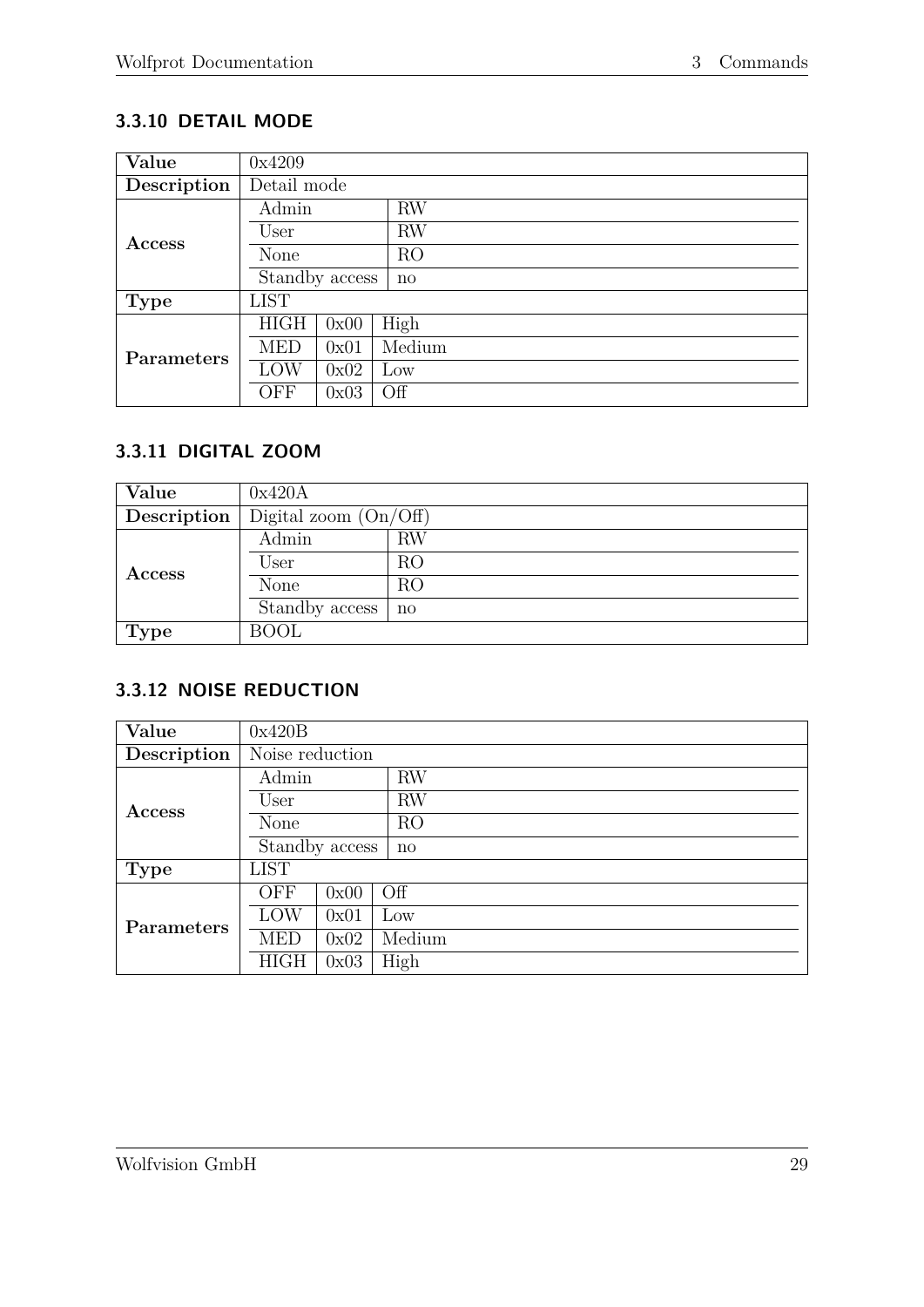# <span id="page-34-0"></span>**3.3.13 AUTOFOCUS**

| Value         | 0x420C              |    |  |
|---------------|---------------------|----|--|
| Description   | Permanent autofocus |    |  |
|               | Admin               | RW |  |
| <b>Access</b> | User                | RW |  |
|               | None                | RO |  |
|               | Standby access      | no |  |
| <b>Type</b>   | <b>BOOL</b>         |    |  |

### <span id="page-34-1"></span>**3.3.14 ONEPUSH AUTOFOCUS**

| Value       | 0x420D                                                                                                                                                                                                                     |                                                |  |
|-------------|----------------------------------------------------------------------------------------------------------------------------------------------------------------------------------------------------------------------------|------------------------------------------------|--|
| Description | Trigger the One-Push-Autofocus                                                                                                                                                                                             |                                                |  |
|             |                                                                                                                                                                                                                            | The live image is divided into 9 focus fields: |  |
|             | 3<br>$\overline{2}$<br>5<br>6<br>4<br>9<br>8<br>The index can either be $0$ (to focus on the whole image) or $1 -$<br>9 to focus on one of the fields.<br>When One-Push-Autofocus is triggered permanent AF is turned off. |                                                |  |
| Access      | Admin<br>User                                                                                                                                                                                                              | <b>RW</b><br><b>RW</b>                         |  |
|             | None                                                                                                                                                                                                                       | R <sub>O</sub>                                 |  |
|             | Standby access                                                                                                                                                                                                             | $\mathbf{n}$                                   |  |
| <b>Type</b> | TRIGGER INDEXED                                                                                                                                                                                                            |                                                |  |

#### <span id="page-34-2"></span>**3.3.15 ONEPUSH WHITEBALANCE**

| Value         | 0x420E                                                      |              |  |
|---------------|-------------------------------------------------------------|--------------|--|
| Description   | Trigger the One-Push-Whitebalance                           |              |  |
|               | Select the optimal whitebalance based on the current image. |              |  |
|               | Admin                                                       | RW           |  |
| <b>Access</b> | User                                                        | RW           |  |
|               | None                                                        | RO           |  |
|               | Standby access                                              | $\mathbf{n}$ |  |
| <b>Type</b>   | TRIGGER                                                     |              |  |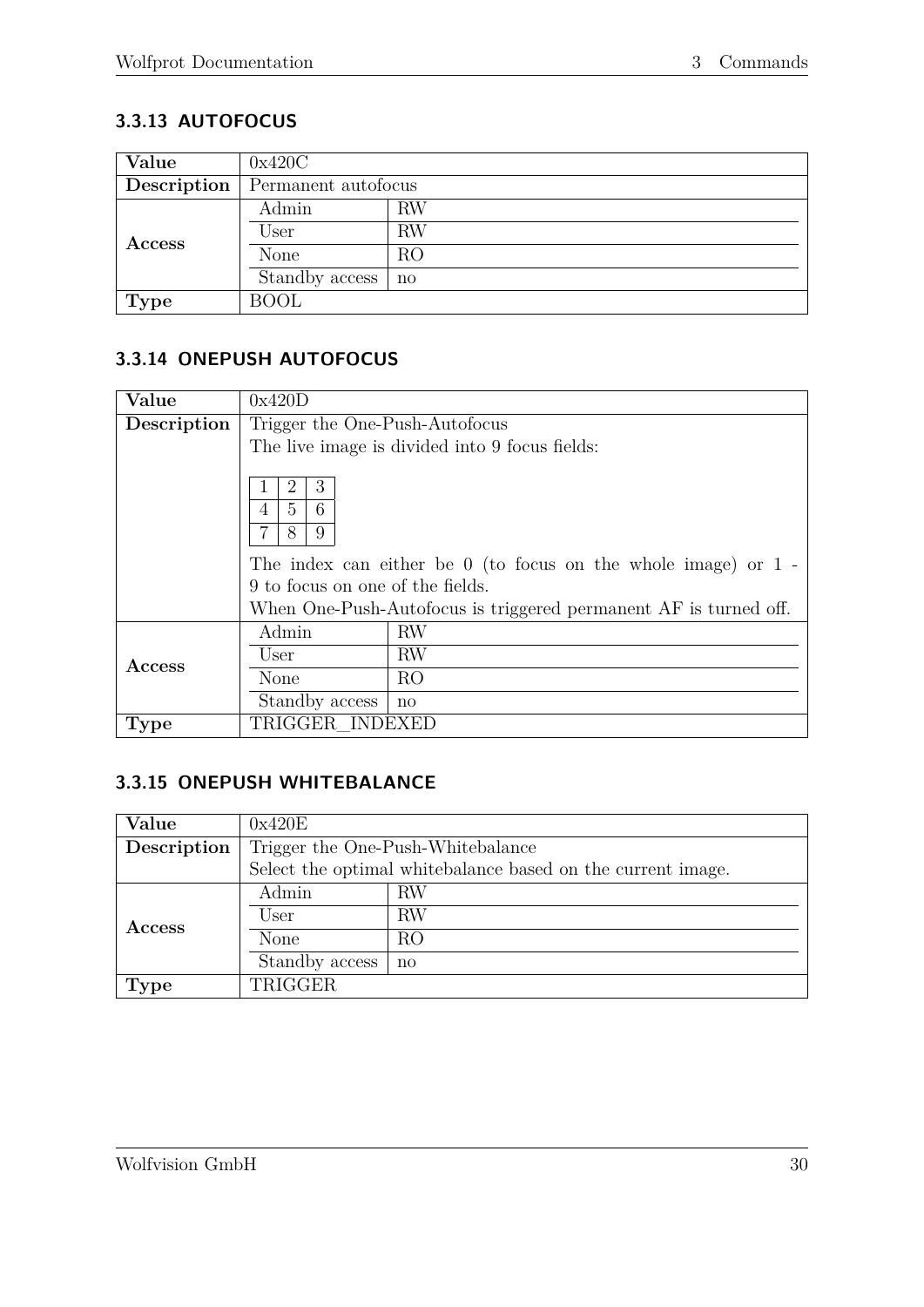# <span id="page-35-0"></span>**3.3.16 ZOOM**

| Value       | 0x420F                                                          |            |           |                                                        |
|-------------|-----------------------------------------------------------------|------------|-----------|--------------------------------------------------------|
| Description | Zoom control                                                    |            |           |                                                        |
|             | Depending on the length of the command a set command is divided |            |           |                                                        |
|             | into three types.                                               |            |           |                                                        |
|             | Set 1                                                           | Start zoom |           |                                                        |
|             | Request                                                         |            |           | 1 byte for direction (START_WIDE / START_TELE)         |
|             | Reply                                                           |            |           |                                                        |
|             | Set 2                                                           |            |           | Set zoom position with maximum speed                   |
|             | Request                                                         |            |           | 2 bytes for position in range $0x0000$ to $0x0$ FFF    |
|             | Reply                                                           |            |           |                                                        |
|             | Set 3                                                           |            |           | Start zoom with given speed                            |
|             | Request                                                         |            |           | 1 byte for direction (WIDE / TELE) followed by 2 bytes |
|             |                                                                 |            |           | for speed in range $0x0000$ to $0x000F$                |
|             | Reply                                                           |            |           |                                                        |
|             | Get                                                             |            |           |                                                        |
|             | Request                                                         |            |           |                                                        |
|             | Reply                                                           |            |           | 2 bytes for position in range $0x0000$ to $0x0$ FFF    |
|             | Admin                                                           |            | <b>RW</b> |                                                        |
| Access      | User                                                            |            | <b>RW</b> |                                                        |
|             | None                                                            |            | RO        |                                                        |
|             | Standby access                                                  |            | no        |                                                        |
| <b>Type</b> | <b>SPECIAL</b>                                                  |            |           |                                                        |
| Parameters  | <b>WIDE</b>                                                     |            | 0x01      | Wide                                                   |
|             | <b>TELE</b>                                                     |            | 0x02      | Tele                                                   |
|             | START WIDE                                                      |            | 0x11      | Start wide                                             |
|             | START TELE                                                      |            | 0x12      | Start tele                                             |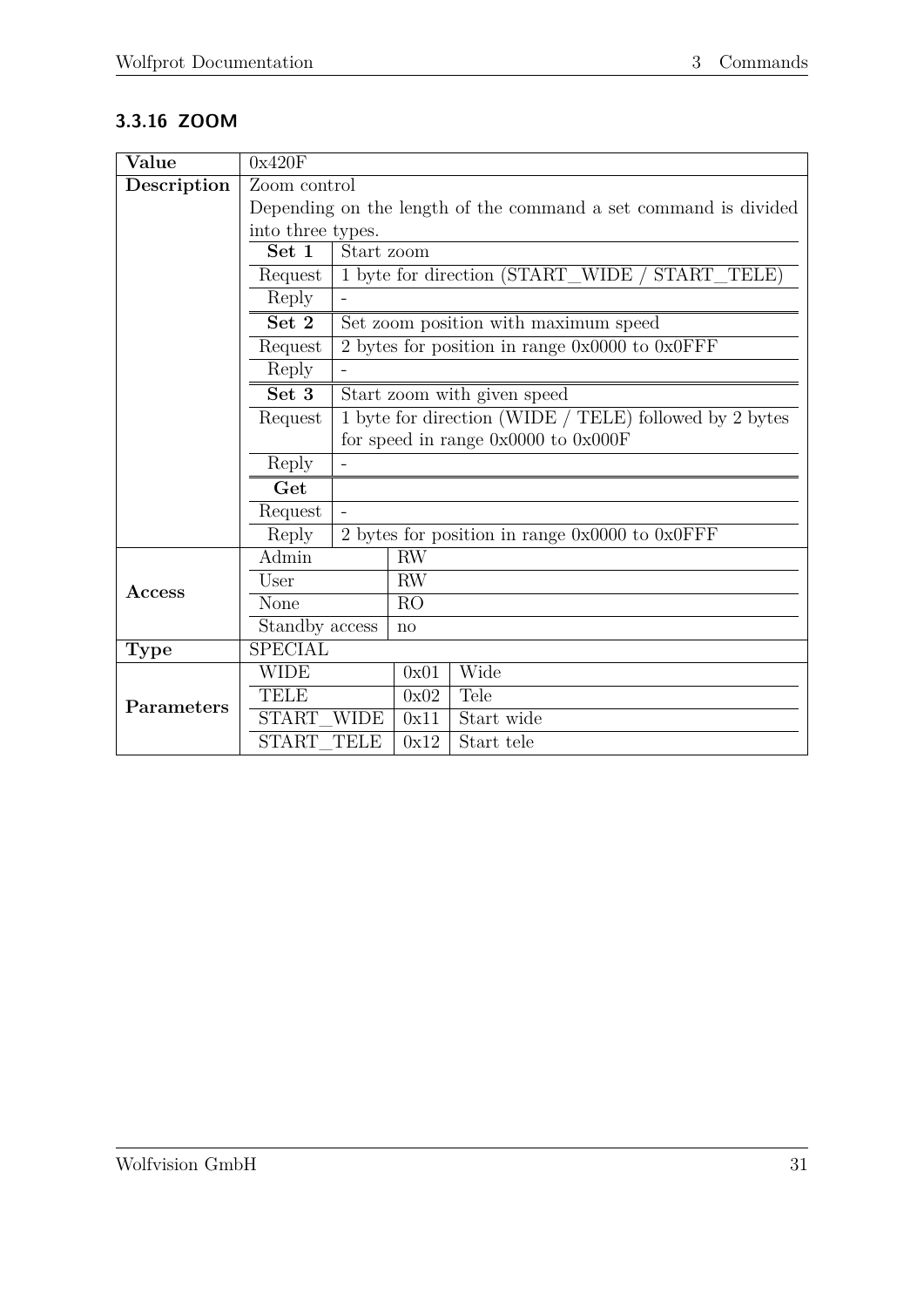# <span id="page-36-0"></span>**3.3.17 FOCUS**

| Value        | 0x4210                                                          |             |           |                                                       |
|--------------|-----------------------------------------------------------------|-------------|-----------|-------------------------------------------------------|
| Description  | Focus control                                                   |             |           |                                                       |
|              | Depending on the length of the command a set command is divided |             |           |                                                       |
|              | into three types.                                               |             |           |                                                       |
|              | Set 1                                                           | Start focus |           |                                                       |
|              | Request                                                         |             |           | 1 byte for direction (START_FAR / START_NEAR)         |
|              | Reply                                                           |             |           |                                                       |
|              | Set 2                                                           |             |           | Set focus position with maximum speed                 |
|              | Request                                                         |             |           | 2 bytes for position in range $0x0000$ to $0x0$ FFF   |
|              | Reply                                                           |             |           |                                                       |
|              | Set 3                                                           |             |           | Start focus with given speed                          |
|              | Request                                                         |             |           | 1 byte for direction (FAR / NEAR) followed by 2 bytes |
|              |                                                                 |             |           | for speed in range $0x0000$ to $0x000F$               |
|              | Reply                                                           |             |           |                                                       |
|              | Get                                                             |             |           |                                                       |
|              | Request                                                         |             |           |                                                       |
|              | Reply                                                           |             |           | 2 bytes for position in range $0x0000$ to $0x0$ FFF   |
|              | Admin                                                           |             | RW        |                                                       |
|              | User                                                            |             | <b>RW</b> |                                                       |
| $\rm Access$ | None                                                            |             | RO        |                                                       |
|              | Standby access                                                  |             | no        |                                                       |
| <b>Type</b>  | <b>SPECIAL</b>                                                  |             |           |                                                       |
|              | <b>FAR</b>                                                      |             | 0x01      | Far                                                   |
|              | <b>NEAR</b>                                                     |             | 0x02      | Near                                                  |
| Parameters   | START FAR                                                       |             | 0x11      | Start far                                             |
|              | START NEAR                                                      |             | 0x12      | Start near                                            |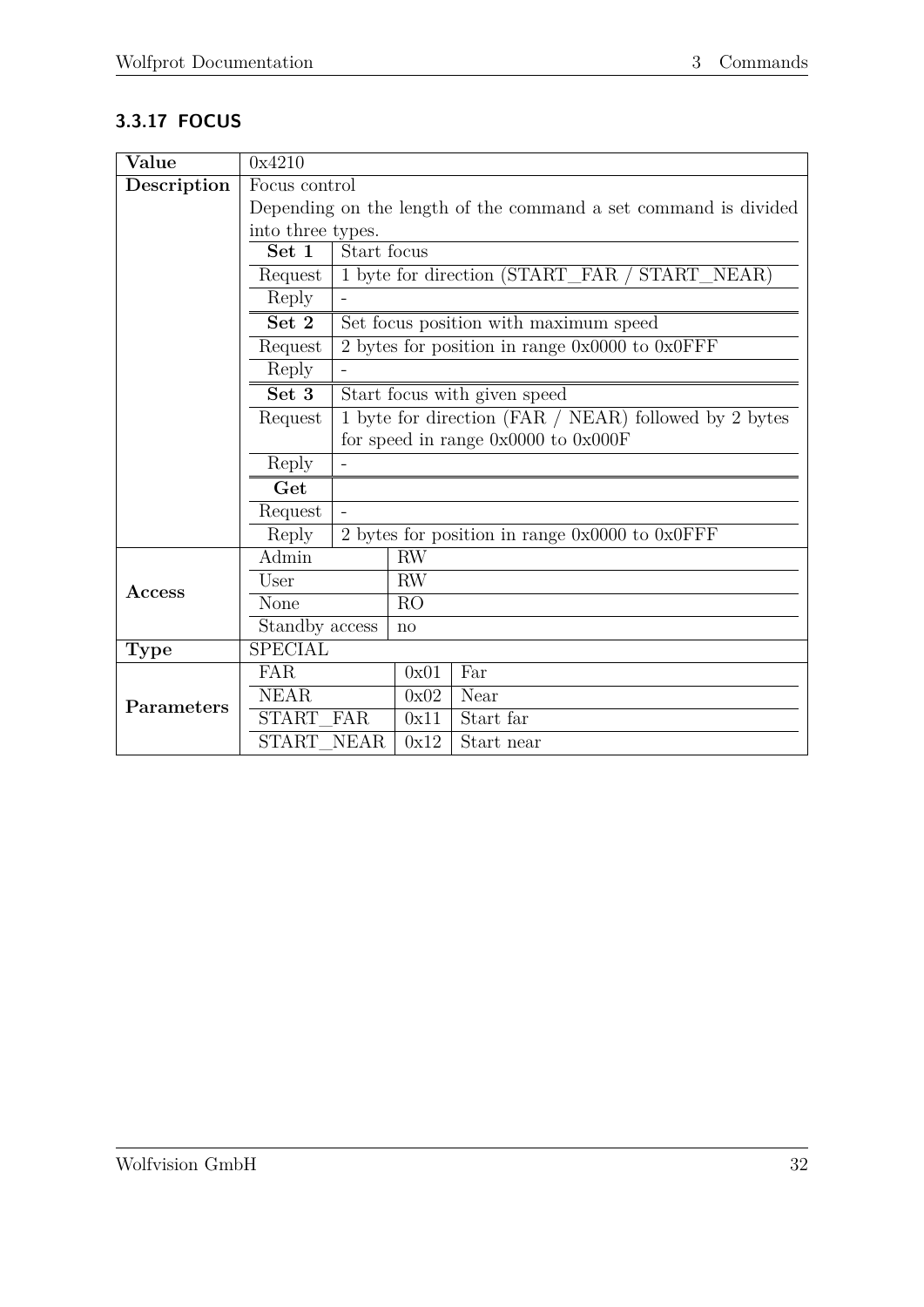# <span id="page-37-0"></span>**3.4 NETWORK RELATED**

#### <span id="page-37-1"></span>**3.4.1 LAN0 DHCP**

| Value         | 0x4300                                                   |            |  |
|---------------|----------------------------------------------------------|------------|--|
| Description   | Configured DHCP client on network interface $0$ (On/Off) |            |  |
|               | Admin                                                    | RW         |  |
| <b>Access</b> | User                                                     | RO         |  |
|               | None                                                     | RO         |  |
|               | Standby access                                           | <b>ves</b> |  |
| <b>Type</b>   | <b>BOOL</b>                                              |            |  |

#### <span id="page-37-2"></span>**3.4.2 LAN0 IP**

| Value         | 0x4301                                       |     |  |
|---------------|----------------------------------------------|-----|--|
| Description   | Configured IP address of network interface 0 |     |  |
| <b>Access</b> | Admin                                        | RW  |  |
|               | User                                         | RO  |  |
|               | None                                         | RO  |  |
|               | Standby access                               | yes |  |
| <b>Type</b>   | IΡ                                           |     |  |

#### <span id="page-37-3"></span>**3.4.3 LAN0 NETMASK**

| Value         | 0x4302                                        |     |  |
|---------------|-----------------------------------------------|-----|--|
| Description   | Configured subnet mask of network interface 0 |     |  |
|               | Admin                                         | RW  |  |
| <b>Access</b> | User                                          | RO  |  |
|               | None                                          | RO  |  |
|               | Standby access                                | yes |  |
| <b>Type</b>   | IΡ                                            |     |  |

#### <span id="page-37-4"></span>**3.4.4 LAN0 GATEWAY**

| Value         | 0x4303                                    |     |  |
|---------------|-------------------------------------------|-----|--|
| Description   | Configured gateway of network interface 0 |     |  |
| Admin         |                                           | RW  |  |
| <b>Access</b> | User                                      | RO  |  |
|               | None                                      | RO  |  |
|               | Standby access                            | yes |  |
| <b>Type</b>   | IΡ                                        |     |  |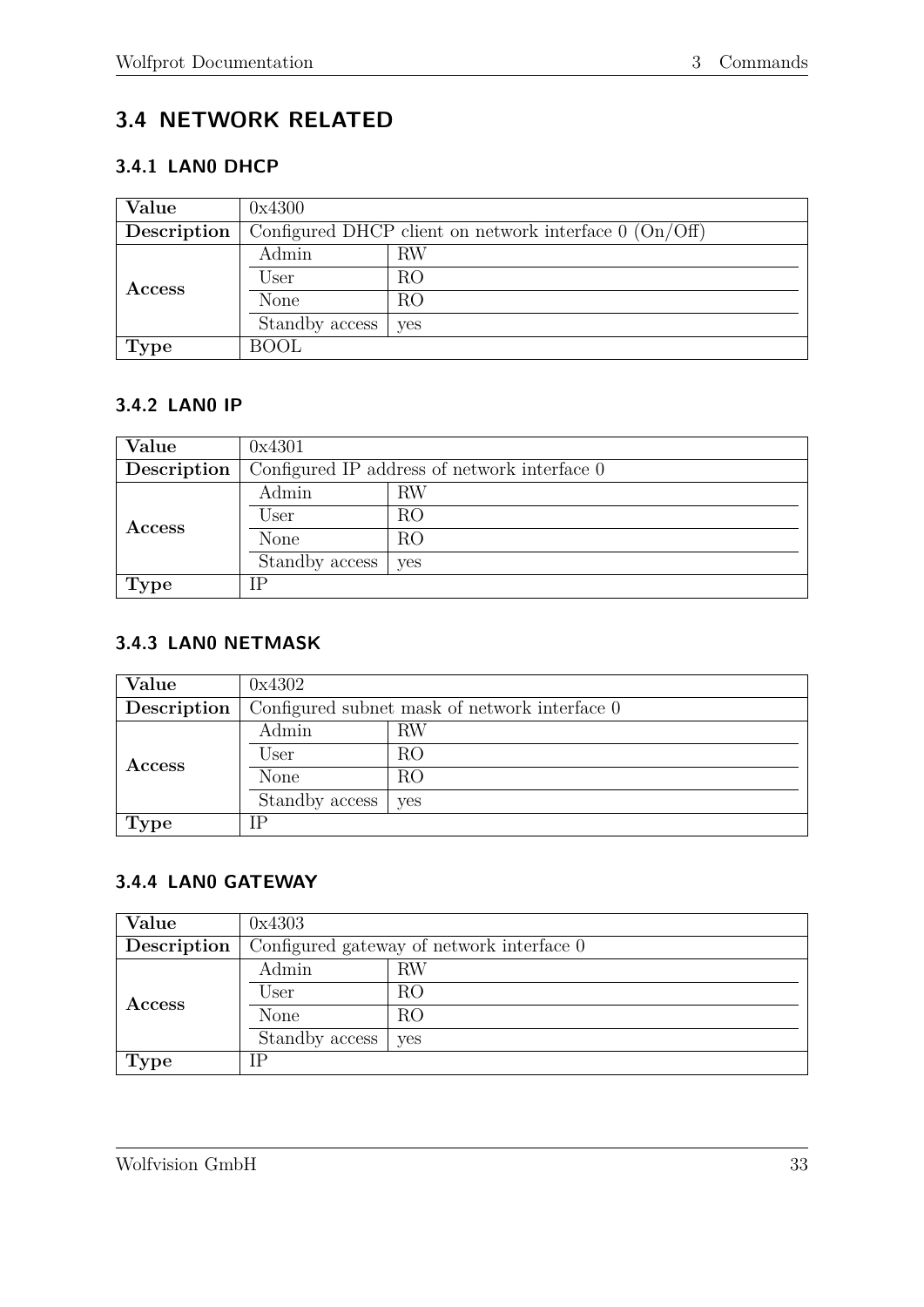### <span id="page-38-0"></span>**3.4.5 LAN0 NAMESERVER1**

| Value         | 0x4304                                             |     |  |
|---------------|----------------------------------------------------|-----|--|
| Description   | Configured first DNS server of network interface 0 |     |  |
| <b>Access</b> | Admin                                              | RW  |  |
|               | User                                               | RO  |  |
|               | None                                               | RO  |  |
|               | Standby access                                     | yes |  |
| <b>Type</b>   | IΡ                                                 |     |  |

### <span id="page-38-1"></span>**3.4.6 LAN0 NAMESERVER2**

| Value         | 0x4305                                              |     |  |  |
|---------------|-----------------------------------------------------|-----|--|--|
| Description   | Configured second DNS server of network interface 0 |     |  |  |
| <b>Access</b> | Admin                                               | RW  |  |  |
|               | User                                                | RO  |  |  |
|               | None                                                | RO  |  |  |
|               | Standby access                                      | yes |  |  |
| 'Type         | IΡ                                                  |     |  |  |

#### <span id="page-38-2"></span>**3.4.7 LAN0 STATUS DHCP**

| Value         | 0x4306                                                      |            |  |  |
|---------------|-------------------------------------------------------------|------------|--|--|
| Description   | Actual DHCP client status on network interface $0$ (On/Off) |            |  |  |
|               | Admin                                                       | RW         |  |  |
|               | User                                                        | RO         |  |  |
| <b>Access</b> | None                                                        | RO         |  |  |
|               | Standby access                                              | <b>ves</b> |  |  |
| <b>Type</b>   | <b>BOOL</b>                                                 |            |  |  |

#### <span id="page-38-3"></span>**3.4.8 LAN0 STATUS IP**

| Value         | 0x4307                                   |     |  |  |
|---------------|------------------------------------------|-----|--|--|
| Description   | Actual IP address of network interface 0 |     |  |  |
| <b>Access</b> | Admin                                    | RW  |  |  |
|               | User                                     | RO  |  |  |
|               | None                                     | RO  |  |  |
|               | Standby access                           | yes |  |  |
| <b>Type</b>   | ГD                                       |     |  |  |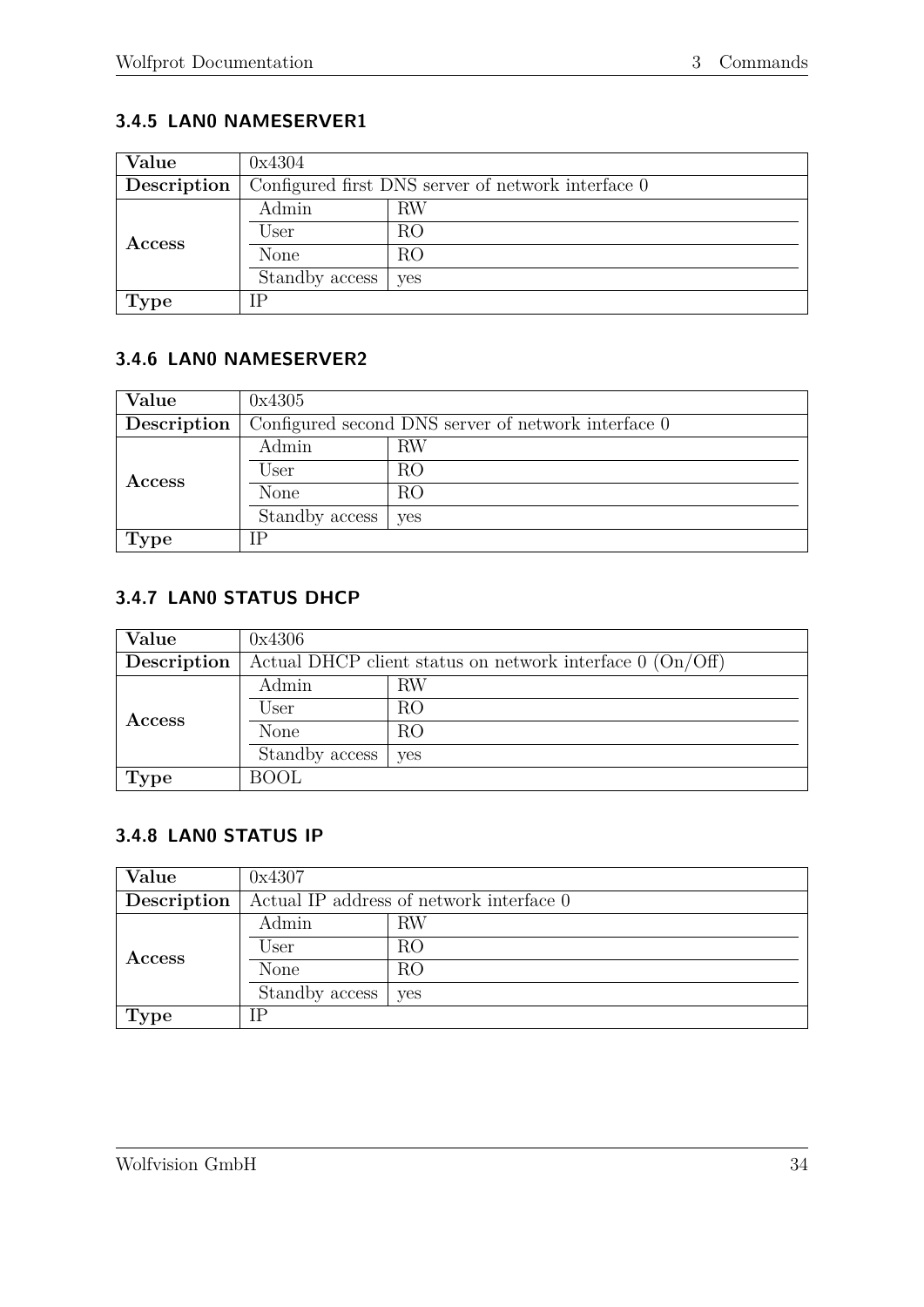#### <span id="page-39-0"></span>**3.4.9 LAN0 STATUS NETMASK**

| Value       | 0x4308                                    |     |  |  |
|-------------|-------------------------------------------|-----|--|--|
| Description | Actual subnet mask of network interface 0 |     |  |  |
| Access      | Admin                                     | RW  |  |  |
|             | User                                      | RO  |  |  |
|             | None                                      | RO  |  |  |
|             | Standby access                            | yes |  |  |
| <b>Type</b> |                                           |     |  |  |

# <span id="page-39-1"></span>**3.4.10 LAN0 STATUS GATEWAY**

| Value         | 0x4309                                |     |  |  |
|---------------|---------------------------------------|-----|--|--|
| Description   | Actual gateway of network interface 0 |     |  |  |
| <b>Access</b> | Admin                                 | RW  |  |  |
|               | User                                  | RO  |  |  |
|               | None                                  | RO  |  |  |
|               | Standby access                        | yes |  |  |
| <b>Type</b>   | IΡ                                    |     |  |  |

#### <span id="page-39-2"></span>**3.4.11 LAN0 STATUS NAMESERVER1**

| Value         | 0x430A                                         |           |  |  |
|---------------|------------------------------------------------|-----------|--|--|
| Description   | Actual first DNS server of network interface 0 |           |  |  |
| <b>Access</b> | Admin                                          | <b>RW</b> |  |  |
|               | User                                           | RO        |  |  |
|               | None                                           | RO        |  |  |
|               | Standby access                                 | yes       |  |  |
| <b>Type</b>   | IΡ                                             |           |  |  |

#### <span id="page-39-3"></span>**3.4.12 LAN0 STATUS NAMESERVER2**

| Value         | 0x430B                                         |     |  |  |
|---------------|------------------------------------------------|-----|--|--|
| Description   | Actual first DNS server of network interface 0 |     |  |  |
| <b>Access</b> | Admin                                          | RW  |  |  |
|               | User                                           | RO  |  |  |
|               | None                                           | RO  |  |  |
|               | Standby access                                 | yes |  |  |
| Type          | ГP                                             |     |  |  |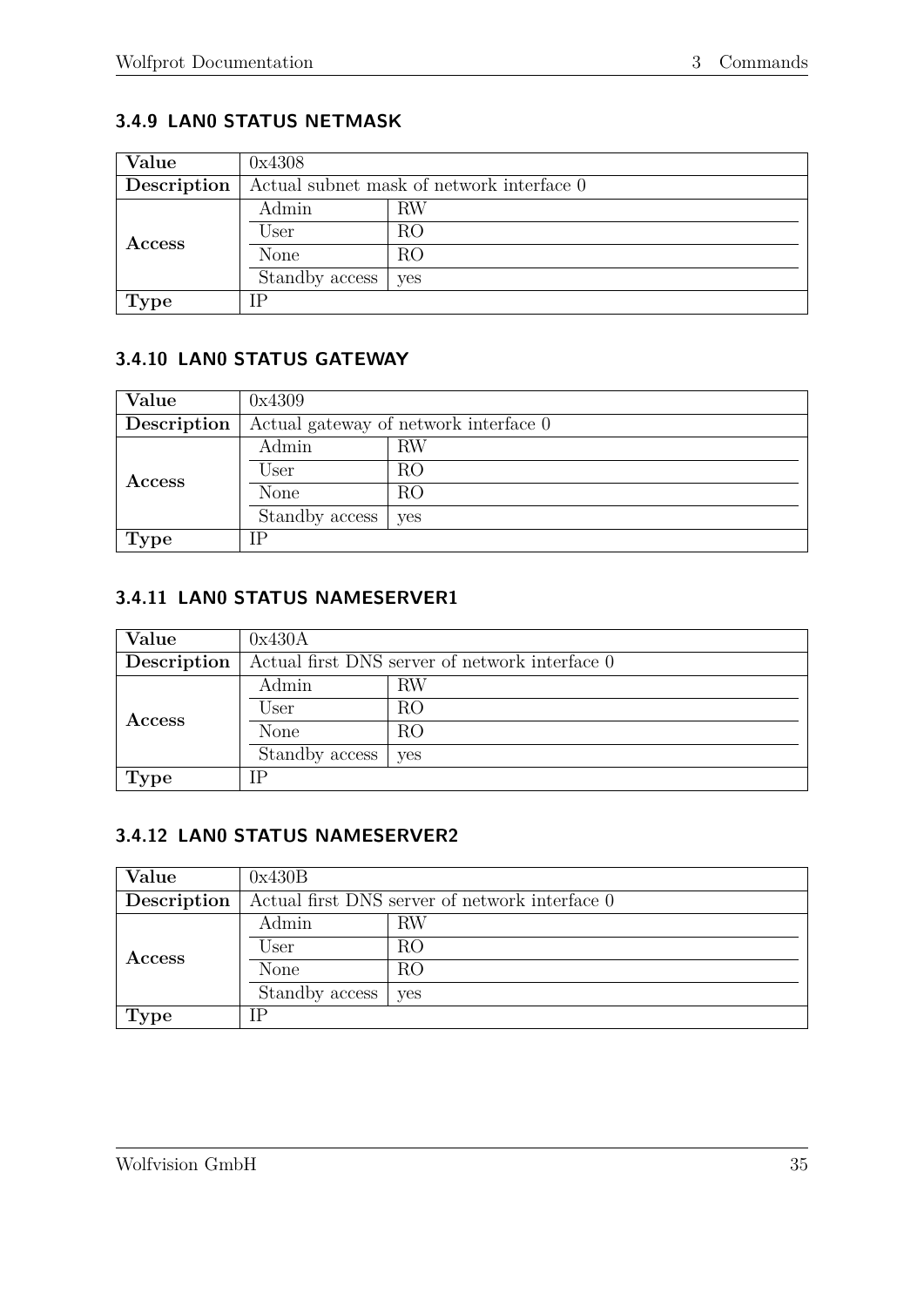# <span id="page-40-0"></span>**3.4.13 LAN0 STATUS MAC**

| Value       | 0x430C        |                     |     |  |                                    |  |        |          |
|-------------|---------------|---------------------|-----|--|------------------------------------|--|--------|----------|
| Description |               |                     |     |  | MAC address of network interface 0 |  | (ASCII | encoded: |
|             |               | "00:00:00:00:00:00" |     |  |                                    |  |        |          |
|             | Admin         |                     | RW  |  |                                    |  |        |          |
| Access      | User          |                     | RO  |  |                                    |  |        |          |
|             | None          |                     | RO  |  |                                    |  |        |          |
|             |               | Standby access      | yes |  |                                    |  |        |          |
| <b>Type</b> | <b>STRING</b> |                     |     |  |                                    |  |        |          |

#### <span id="page-40-1"></span>**3.4.14 LAN0 APPLY SET**

| Value         | 0x430D                                            |    |  |  |
|---------------|---------------------------------------------------|----|--|--|
| Description   | Immediately apply settings to network interface 0 |    |  |  |
| <b>Access</b> | Admin                                             | WО |  |  |
|               | User                                              |    |  |  |
|               | None                                              |    |  |  |
|               | Standby access   yes                              |    |  |  |
| <b>Type</b>   | TRIGGER INDEXED                                   |    |  |  |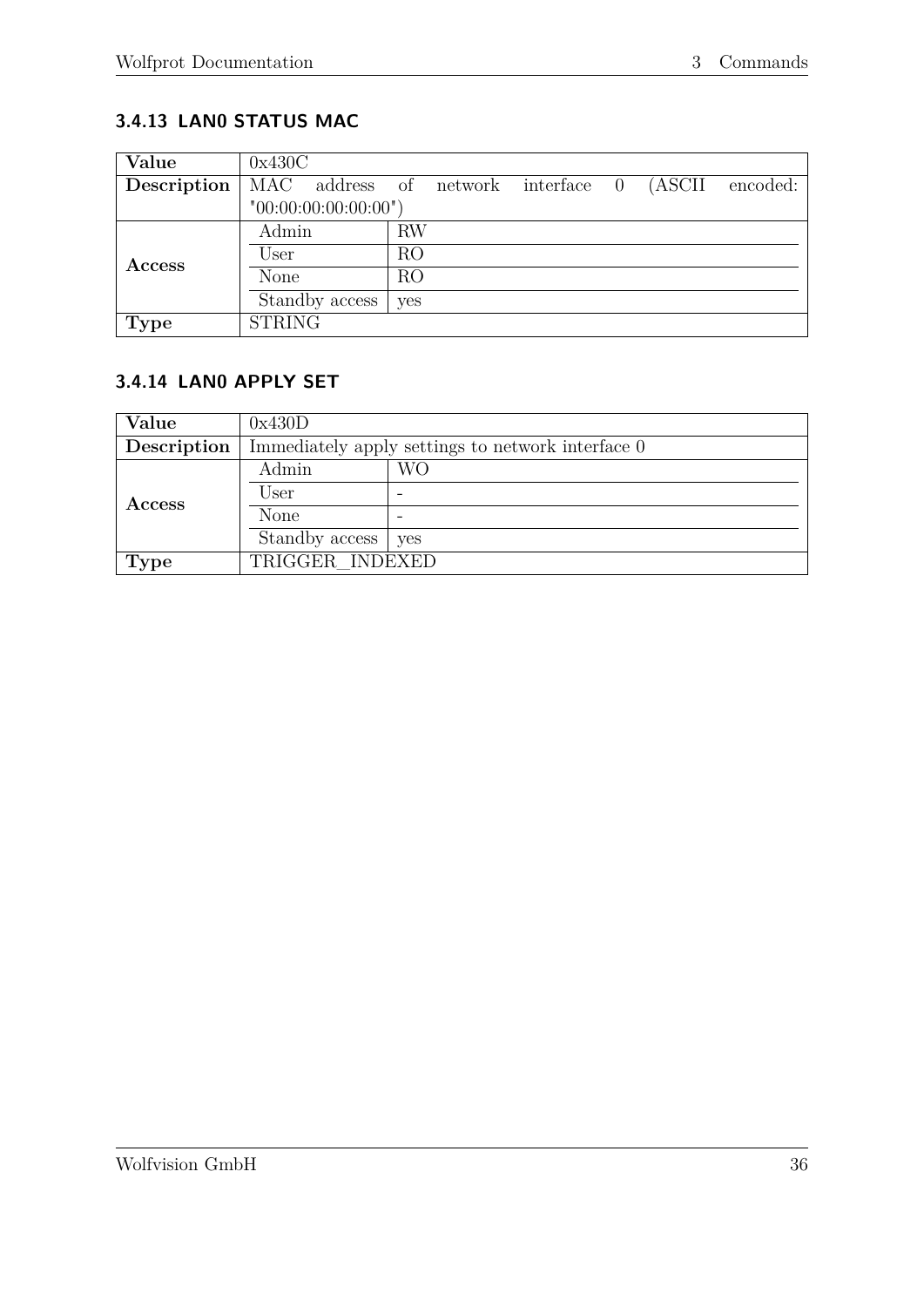# <span id="page-41-0"></span>**3.5 MISC SYSTEM SETTING**

# <span id="page-41-1"></span>**3.5.1 RESOLUTION**

| Value             | 0x4400                               |                |                                 |  |
|-------------------|--------------------------------------|----------------|---------------------------------|--|
| Description       | Configured resolution of HDMI output |                |                                 |  |
|                   | Admin                                | <b>RW</b>      |                                 |  |
| <b>Access</b>     | User                                 | R <sub>O</sub> |                                 |  |
|                   | None                                 | R <sub>O</sub> |                                 |  |
|                   | Standby access                       | $\mathbf{n}$   |                                 |  |
| <b>Type</b>       | <b>LIST</b>                          |                |                                 |  |
|                   | <b>AUTO</b>                          | 0x00           | Automatically select resolution |  |
|                   | 4K60 444                             | 0x01           | 4k@60Hz(4:4:4)                  |  |
| <b>Parameters</b> | 4K60 420                             | 0x02           | 4k@60Hz(4:2:0)                  |  |
|                   | 4K30 444                             | 0x03           | 4k@30Hz(4:4:4)                  |  |
|                   | 1080P60 444                          | 0x04           | 1080p@60Hz (4:4:4)              |  |
|                   | 720P60 444                           | 0x05           | 720p@60Hz (4:4:4)               |  |

# <span id="page-41-2"></span>**3.5.2 CURRENT RESOLUTION**

| Value             | 0x4401                           |                |                                 |  |
|-------------------|----------------------------------|----------------|---------------------------------|--|
| Description       | Actual resolution of HDMI output |                |                                 |  |
|                   | Admin                            | RO             |                                 |  |
| Access            | User                             | RO             |                                 |  |
|                   | None                             | R <sub>O</sub> |                                 |  |
|                   | Standby access                   | $\mathbf{n}$   |                                 |  |
| <b>Type</b>       | <b>LIST</b>                      |                |                                 |  |
|                   | <b>AUTO</b>                      | 0x00           | Automatically select resolution |  |
|                   | 4K60 444                         | 0x01           | 4k@60Hz(4:4:4)                  |  |
| <b>Parameters</b> | 4K60_420                         | 0x02           | 4k@60Hz(4:2:0)                  |  |
|                   | 4K30 444                         | 0x03           | 4k@30Hz(4:4:4)                  |  |
|                   | 1080P60 444                      | 0x04           | 1080p@60Hz (4:4:4)              |  |
|                   | 720P60 444                       | 0x05           | 720p@60Hz(4:4:4)                |  |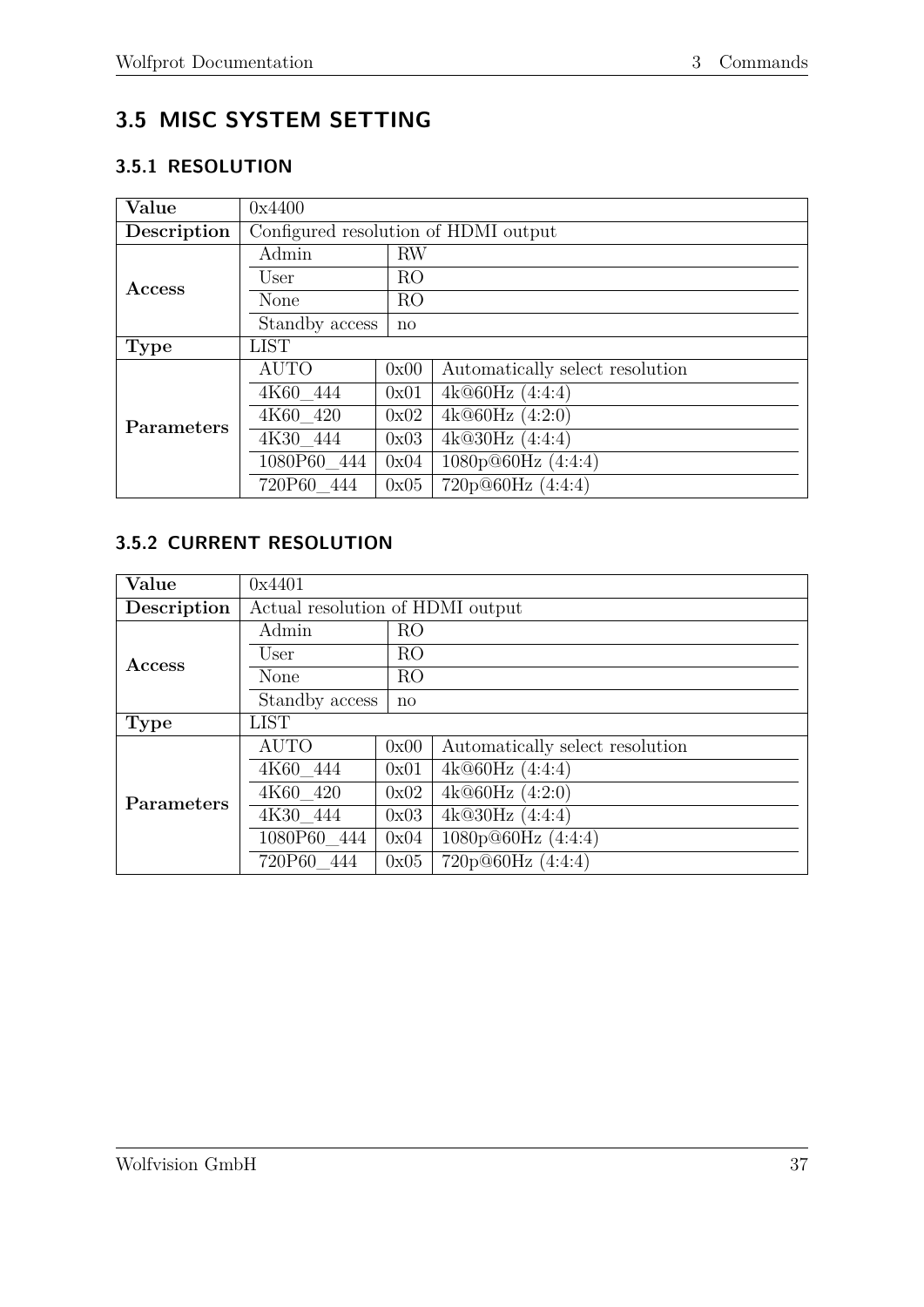## <span id="page-42-0"></span>**3.5.3 HDCP**

| Value       | 0x4402                                 |              |  |  |
|-------------|----------------------------------------|--------------|--|--|
| Description | HDCP protection of HDMI in- and output |              |  |  |
| Access      | Admin                                  | RW           |  |  |
|             | User                                   | RO           |  |  |
|             | None                                   | RO           |  |  |
|             | Standby access                         | $\mathbf{n}$ |  |  |
| <b>Type</b> | BOOL                                   |              |  |  |

### <span id="page-42-1"></span>**3.5.4 ADMIN PASSWORD**

| Value         | 0x4406                         |    |  |  |  |
|---------------|--------------------------------|----|--|--|--|
| Description   | Password for login level admin |    |  |  |  |
|               | Admin                          | RW |  |  |  |
| <b>Access</b> | User                           |    |  |  |  |
|               | None                           | -  |  |  |  |
|               | Standby access                 | no |  |  |  |
| <b>Type</b>   | <b>STRING</b>                  |    |  |  |  |

#### <span id="page-42-2"></span>**3.5.5 AUTOERASE MEM**

| Value         | 0x4407                                              |              |  |  |
|---------------|-----------------------------------------------------|--------------|--|--|
| Description   | Automatically clear all images at power down and up |              |  |  |
|               | Admin                                               | RW           |  |  |
| <b>Access</b> | User                                                | RO           |  |  |
|               | None                                                | RO           |  |  |
|               | Standby access                                      | $\mathbf{n}$ |  |  |
| <b>Type</b>   | <b>BOOL</b>                                         |              |  |  |

#### <span id="page-42-3"></span>**3.5.6 STREAM SERVICE**

| Value         | 0x4408                    |    |  |  |  |
|---------------|---------------------------|----|--|--|--|
| Description   | Network stream $(On/Off)$ |    |  |  |  |
|               | Admin                     | RW |  |  |  |
| <b>Access</b> | User                      | RO |  |  |  |
|               | None                      | RO |  |  |  |
|               | Standby access            | no |  |  |  |
| <b>Type</b>   | <b>BOOL</b>               |    |  |  |  |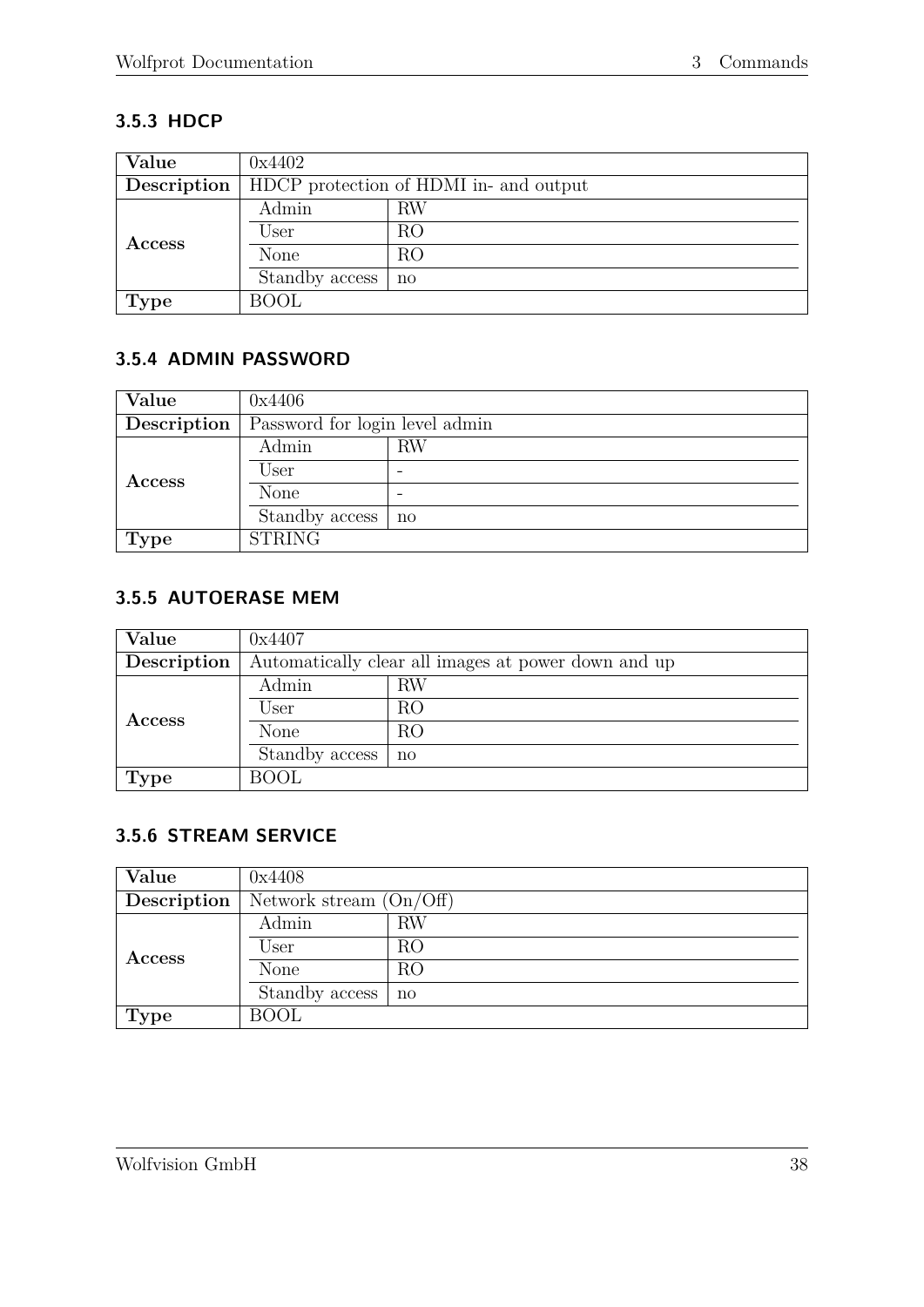## <span id="page-43-0"></span>**3.5.7 STREAM FORMAT**

| Value       | 0x4409                |                |              |  |  |  |
|-------------|-----------------------|----------------|--------------|--|--|--|
| Description | Network stream format |                |              |  |  |  |
|             | Admin                 |                | <b>RW</b>    |  |  |  |
| Access      | User                  |                | RO           |  |  |  |
|             | None                  |                | RO           |  |  |  |
|             |                       | Standby access | $\mathbf{n}$ |  |  |  |
| <b>Type</b> | <b>LIST</b>           |                |              |  |  |  |
| Parameters  | <b>JPEG</b>           | 0x00           | <b>JPEG</b>  |  |  |  |
|             | H <sub>264</sub>      | 0x01           | H.264        |  |  |  |

# <span id="page-43-1"></span>**3.5.8 STREAM RESOLUTION**

| Value       | 0x440A                       |      |                   |  |  |
|-------------|------------------------------|------|-------------------|--|--|
| Description | Resolution of network stream |      |                   |  |  |
|             | Admin                        |      | <b>RW</b>         |  |  |
| Access      | User                         |      | RO                |  |  |
|             | None                         |      | RO                |  |  |
|             | Standby access               |      | $\mathbf{n}$      |  |  |
| <b>Type</b> | <b>LIST</b>                  |      |                   |  |  |
| Parameters  | <b>FHD</b>                   | 0x00 | 1080 <sub>p</sub> |  |  |
|             | UHD                          | 0x01 | 4k                |  |  |

#### <span id="page-43-2"></span>**3.5.9 RECORD SERVICE**

| Value       | 0x440B                       |              |  |  |
|-------------|------------------------------|--------------|--|--|
| Description | Recording feature $(On/Off)$ |              |  |  |
|             | Admin                        | RW           |  |  |
| Access      | User                         | RO           |  |  |
|             | None                         | RO           |  |  |
|             | Standby access               | $\mathbf{n}$ |  |  |
| <b>Type</b> | <b>BOOL</b>                  |              |  |  |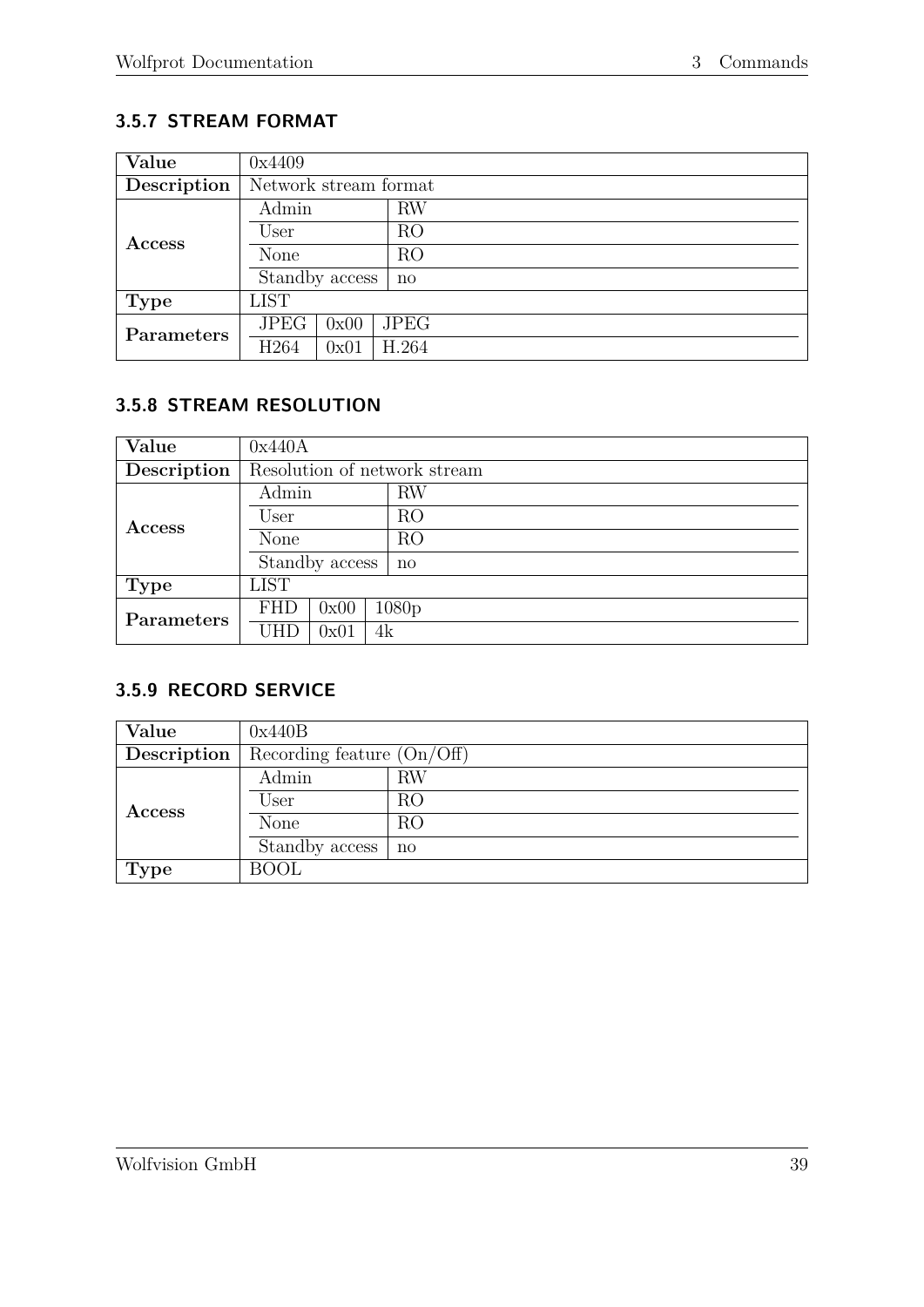# <span id="page-44-0"></span>**3.5.10 POWER ON PRESET**

| Value         | 0x440C                    |      |              |         |  |  |
|---------------|---------------------------|------|--------------|---------|--|--|
| Description   | Preset loaded at power on |      |              |         |  |  |
|               | Admin                     |      | RW           |         |  |  |
|               | User                      |      |              | RO      |  |  |
| <b>Access</b> | None                      |      | RO           |         |  |  |
|               | Standby access            |      | $\mathbf{n}$ |         |  |  |
| <b>Type</b>   | <b>BOOL</b>               |      |              |         |  |  |
| Parameters    | <b>DEFAULT</b>            | 0x00 |              | Default |  |  |
|               | <b>CUSTOM</b>             | 0x01 |              | Custom  |  |  |

# <span id="page-44-1"></span>**3.5.11 MAINS ON ACTION**

| Value       | 0x440D                                           |              |                 |  |  |  |
|-------------|--------------------------------------------------|--------------|-----------------|--|--|--|
| Description | Action after device is connected to mains supply |              |                 |  |  |  |
|             | RW<br>Admin                                      |              |                 |  |  |  |
| Access      | User                                             | RO           |                 |  |  |  |
|             | None                                             | RO           |                 |  |  |  |
|             | Standby access                                   | $\mathbf{n}$ |                 |  |  |  |
| Type        | <b>LIST</b>                                      |              |                 |  |  |  |
| Parameters  | POWER_ON                                         | 0x00         | Switch power on |  |  |  |
|             | <b>STANDBY</b>                                   | 0x01         | Standby mode    |  |  |  |

#### <span id="page-44-2"></span>**3.5.12 AUTO POWER OFF**

| Value       | 0x440E                      |      |                                   |  |  |  |
|-------------|-----------------------------|------|-----------------------------------|--|--|--|
| Description | Power down after inactivity |      |                                   |  |  |  |
|             | Admin                       |      | $\rm RW$                          |  |  |  |
| Access      | User                        |      | RO                                |  |  |  |
|             | None                        |      | RO                                |  |  |  |
|             | Standby access              |      | $\mathbf{n}$                      |  |  |  |
| <b>Type</b> | <b>LIST</b>                 |      |                                   |  |  |  |
|             | <b>OFF</b>                  | 0x00 | Off                               |  |  |  |
|             | 30MIN                       | 0x01 | Power off after 30min inactivity  |  |  |  |
| Parameters  | 60MIN                       | 0x02 | Power off after 60min inactivity  |  |  |  |
|             | 120MIN                      | 0x03 | Power off after 120min inactivity |  |  |  |
|             | 180MIN                      | 0x04 | Power off after 180min inactivity |  |  |  |
|             | $240$ MIN                   | 0x05 | Power off after 240min inactivity |  |  |  |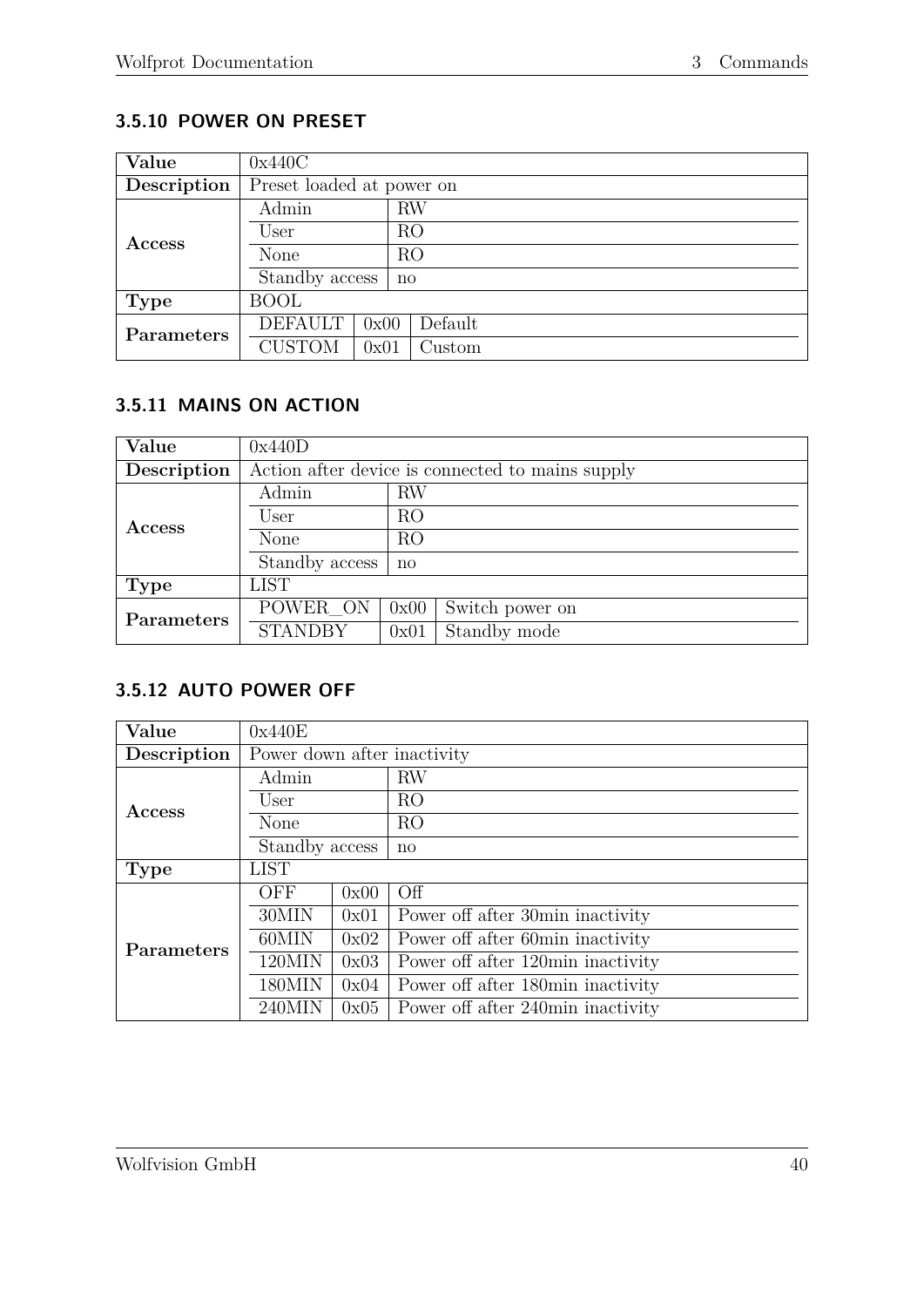# <span id="page-45-0"></span>**3.5.13 ARM STANDBY CONTROL**

| Value       | 0x440F                            |  |  |  |
|-------------|-----------------------------------|--|--|--|
| Description | Power up/down controlled by $arm$ |  |  |  |
|             | Admin<br>RW                       |  |  |  |
| Access      | R <sub>O</sub><br>User            |  |  |  |
|             | RO<br>None                        |  |  |  |
|             | Standby access<br>$\mathbf{n}$    |  |  |  |
| <b>Type</b> | <b>BOOL</b>                       |  |  |  |
| Parameters  | OFF<br>Off<br>0x00                |  |  |  |
|             | ON<br>0x01<br>On                  |  |  |  |

## <span id="page-45-1"></span>**3.5.14 STANDBY MODE**

| Value       | 0x4410         |                |      |                                 |  |  |  |
|-------------|----------------|----------------|------|---------------------------------|--|--|--|
| Description | Standby mode   |                |      |                                 |  |  |  |
|             | Admin          | RW             |      |                                 |  |  |  |
| Access      | User           | R <sub>O</sub> |      |                                 |  |  |  |
|             | <b>None</b>    | RO             |      |                                 |  |  |  |
|             | Standby access | yes            |      |                                 |  |  |  |
| <b>Type</b> | <b>LIST</b>    |                |      |                                 |  |  |  |
|             | <b>STANDBY</b> |                | 0x00 | Standby                         |  |  |  |
|             | DEEP WOL       |                | 0x01 | Deep standby but Wake-On-LAN is |  |  |  |
| Parameters  |                |                |      | enabled                         |  |  |  |
|             | <b>DEEP</b>    |                | 0x02 | Deep standby                    |  |  |  |
|             | HDMI PASS THRU |                | 0x03 | Standby but HDMI inputs<br>are  |  |  |  |
|             |                |                |      | passed to output                |  |  |  |

#### <span id="page-45-2"></span>**3.5.15 NTP ENABLE**

| Value         | 0x4411                              |    |  |  |
|---------------|-------------------------------------|----|--|--|
| Description   | Sync time via Network Time Protocol |    |  |  |
|               | Admin                               | RW |  |  |
| <b>Access</b> | User                                | RO |  |  |
|               | <b>None</b>                         | RO |  |  |
|               | Standby access                      | no |  |  |
| <b>Type</b>   | <b>BOOL</b>                         |    |  |  |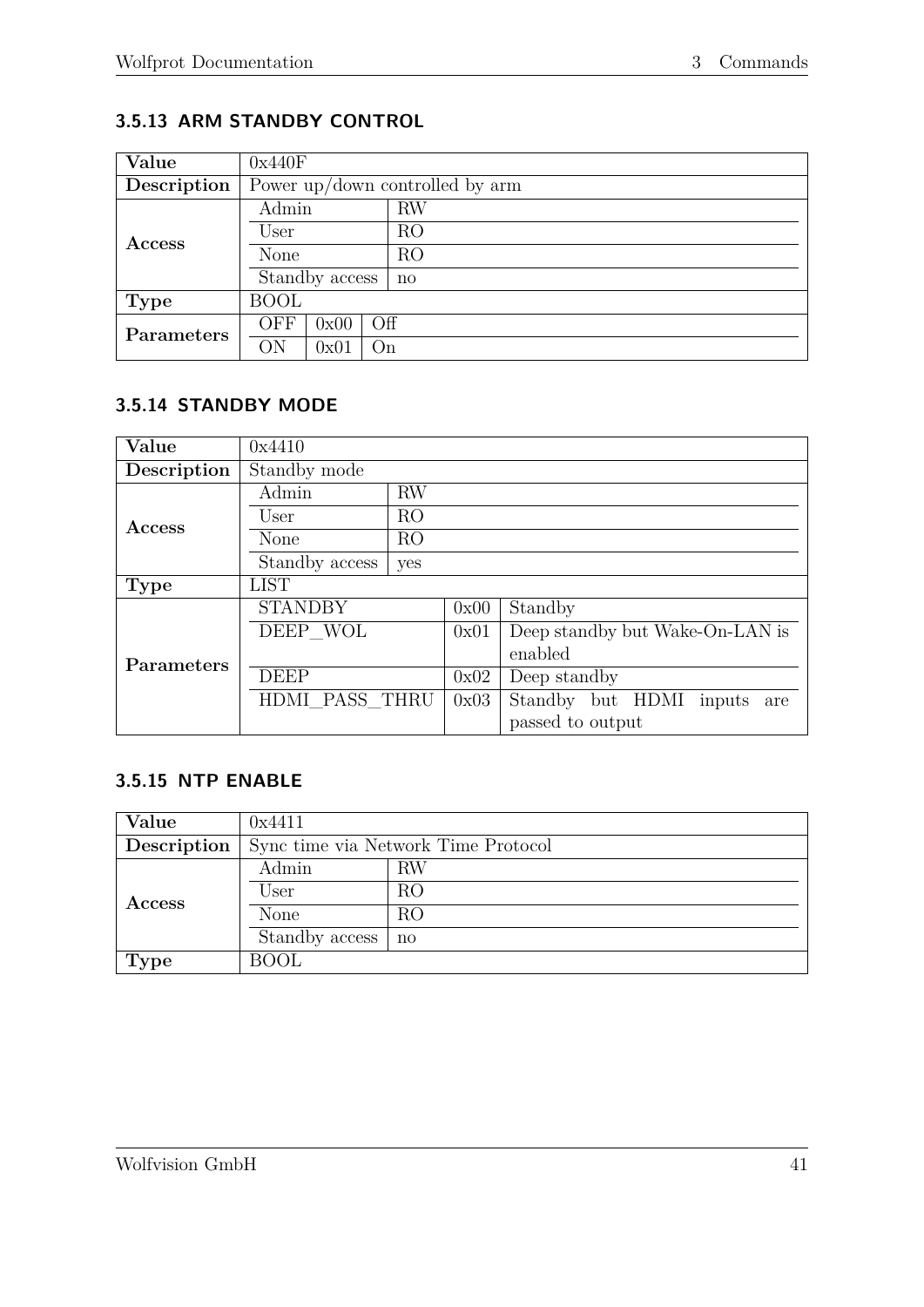# <span id="page-46-0"></span>**3.5.16 NTP URL**

| Value         | 0x4412            |           |
|---------------|-------------------|-----------|
| Description   | URL of NTP server |           |
| <b>Access</b> | Admin             | <b>RW</b> |
|               | User              | RO        |
|               | <b>None</b>       | RO        |
|               | Standby access    | no        |
| <b>Type</b>   | <b>STRING</b>     |           |

#### <span id="page-46-1"></span>**3.5.17 IR CODE**

| Value             | 0x4413                              |  |  |
|-------------------|-------------------------------------|--|--|
| Description       | IR code of remote                   |  |  |
|                   | <b>RW</b><br>Admin                  |  |  |
|                   | R <sub>O</sub><br>User              |  |  |
| <b>Access</b>     | R <sub>O</sub><br>None              |  |  |
|                   | Standby access<br>$\mathbf{n}$      |  |  |
| <b>Type</b>       | <b>LIST</b>                         |  |  |
|                   | IR code 1<br>0x00                   |  |  |
|                   | $\overline{2}$<br>IR code 2<br>0x01 |  |  |
|                   | 3<br>IR code 3<br>0x02              |  |  |
|                   | IR code 4<br>4<br>0x03              |  |  |
| <b>Parameters</b> | 5<br>IR code 5<br>0x04              |  |  |
|                   | IR code 6<br>6<br>0x05              |  |  |
|                   | 7<br>0x06<br>IR code 7              |  |  |
|                   | 8<br>0x07<br>IR code 8              |  |  |
|                   | IR code 9<br>9<br>0x08              |  |  |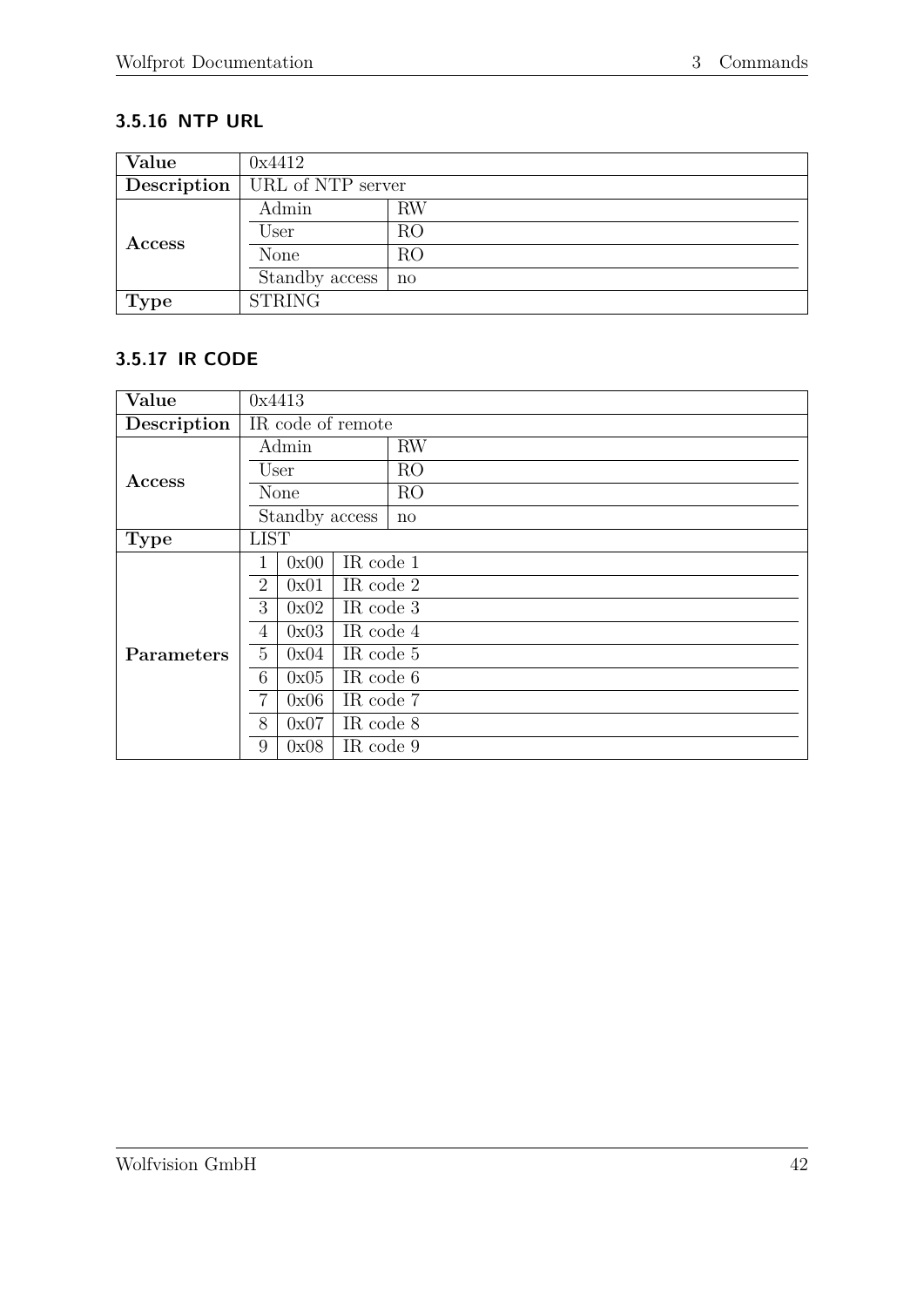# <span id="page-47-0"></span>**3.5.18 TIME**

| Value         | 0x4414                   |  |                                      |  |
|---------------|--------------------------|--|--------------------------------------|--|
| Description   | Set or get current time. |  |                                      |  |
|               |                          |  |                                      |  |
|               | <b>Set</b>               |  |                                      |  |
|               | Request                  |  | ASCII encoded byte array: "HH:MM:SS" |  |
|               | Reply                    |  |                                      |  |
|               | Get                      |  |                                      |  |
|               | Request                  |  |                                      |  |
|               | Reply                    |  | ASCII encoded byte array: "HH:MM:SS" |  |
|               | Admin                    |  | RW                                   |  |
| <b>Access</b> | User                     |  | R <sub>O</sub>                       |  |
|               | None                     |  | R <sub>O</sub>                       |  |
|               | Standby access           |  | $\mathbf{n}$                         |  |
| <b>Type</b>   | <b>SPECIAL</b>           |  |                                      |  |

#### <span id="page-47-1"></span>**3.5.19 DATE**

| Value       | 0x4415                   |  |                                        |  |
|-------------|--------------------------|--|----------------------------------------|--|
| Description | Set or get current date. |  |                                        |  |
|             |                          |  |                                        |  |
|             | <b>Set</b>               |  |                                        |  |
|             | Request                  |  | ASCII encoded byte array: "YYYY-MM-DD" |  |
|             | Reply                    |  |                                        |  |
|             | Get                      |  |                                        |  |
|             | Request                  |  |                                        |  |
|             | Reply                    |  | ASCII encoded byte array: "YYYY-MM-DD" |  |
|             | Admin                    |  | <b>RW</b>                              |  |
| Access      | User                     |  | RO                                     |  |
|             | None                     |  | R <sub>O</sub>                         |  |
|             | Standby access           |  | $\mathbf{n}$                           |  |
| <b>Type</b> | <b>SPECIAL</b>           |  |                                        |  |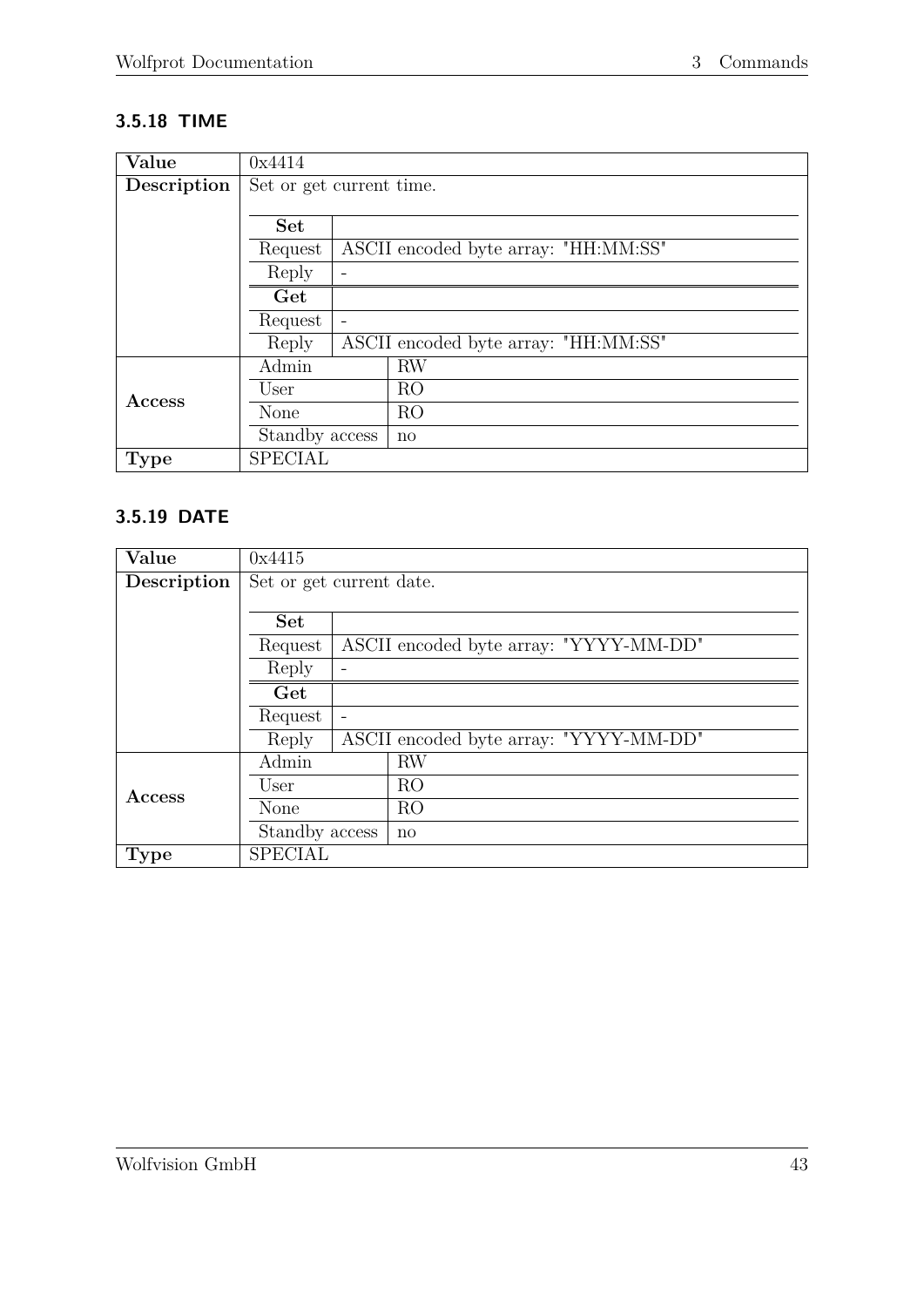#### <span id="page-48-0"></span>**3.5.20 STREAM TRANSPORT**

| Value         | 0x4416                        |                |                        |
|---------------|-------------------------------|----------------|------------------------|
| Description   | Network stream transport mode |                |                        |
|               | Admin                         | <b>RW</b>      |                        |
| <b>Access</b> | User                          | RO             |                        |
|               | None                          | R <sub>O</sub> |                        |
|               | Standby access                | $\mathbf{n}$   |                        |
| <b>Type</b>   | <b>LIST</b>                   |                |                        |
| Parameters    | <b>UNICAST</b>                | 0x00           | Unicast <sup>*</sup> / |
|               | <b>MULTICAST</b>              | 0x01           | Multicast              |

# <span id="page-48-1"></span>**3.5.21 STREAM MULTICAST IP**

| Value       | 0x4417                             |                     |
|-------------|------------------------------------|---------------------|
| Description | Destination IP of multicast stream |                     |
| Access      | Admin                              | RW                  |
|             | User                               | RO                  |
|             | None                               | RO                  |
|             | Standby access                     | $\operatorname{no}$ |
| <b>Type</b> | IΡ                                 |                     |

#### <span id="page-48-2"></span>**3.5.22 STREAM MULTICAST PORT**

| Value         | 0x4418                                             |              |
|---------------|----------------------------------------------------|--------------|
| Description   | Base port number for transport of multicast stream |              |
| <b>Access</b> | Admin                                              | RW           |
|               | User                                               | RO           |
|               | None                                               | RO           |
|               | Standby access                                     | $\mathbf{n}$ |
| <b>Type</b>   | <b>INT</b>                                         |              |

# <span id="page-48-3"></span>**3.5.23 STREAM MULTICAST TTL**

| Value         | 0x4419                  |    |
|---------------|-------------------------|----|
| Description   | TTL of multicast stream |    |
|               | Admin                   | RW |
| <b>Access</b> | User                    | RO |
|               | None                    | RO |
|               | Standby access          | no |
| <b>Type</b>   | <b>INT</b>              |    |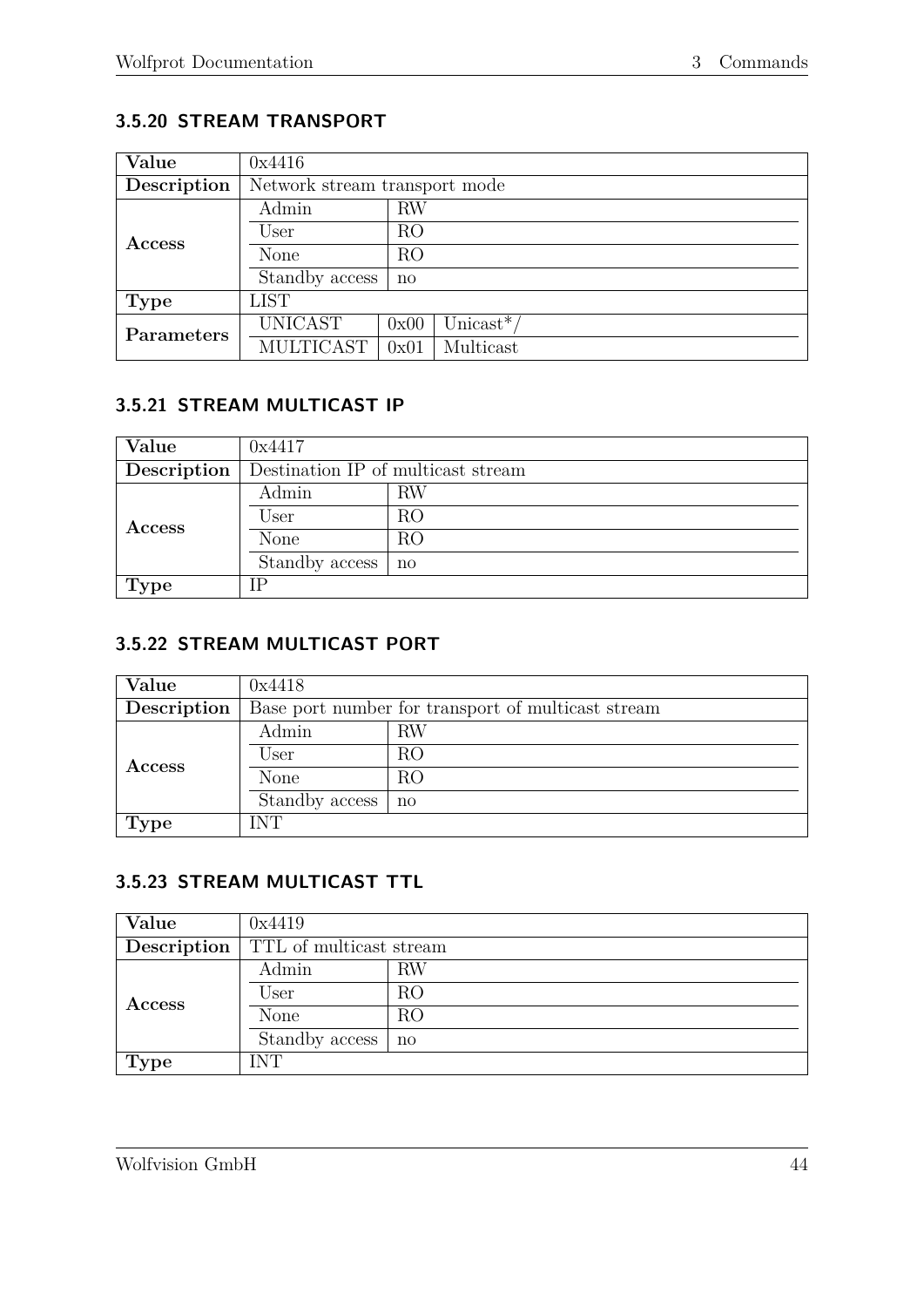# <span id="page-49-0"></span>**3.5.24 SECURITY MODE STATUS**

| Value         | 0x441A                      |              |
|---------------|-----------------------------|--------------|
| Description   | Actual security mode status |              |
| <b>Access</b> | Admin                       | RO           |
|               | User                        | RO           |
|               | None                        | RO           |
|               | Standby access              | $\mathbf{n}$ |
| <b>Type</b>   | <b>BOOL</b>                 |              |

#### <span id="page-49-1"></span>**3.5.25 PRIVACY MODE**

| Value           | 0x4433         |                |
|-----------------|----------------|----------------|
| Description $ $ | Privacy mode   |                |
| Access          | Admin          | RO             |
|                 | User           | RO             |
|                 | None           | R <sub>O</sub> |
|                 | Standby access | $\mathbf{n}$   |
| <b>Type</b>     | <b>BOOL</b>    |                |

# <span id="page-49-2"></span>**3.5.26 SECURITY MODE APPLY**

| Value         | 0x4434                                           |    |
|---------------|--------------------------------------------------|----|
| Description   | Apply configured security mode (triggers reboot) |    |
| <b>Access</b> | Admin                                            | WО |
|               | User                                             |    |
|               | None                                             |    |
|               | Standby access                                   | no |
| <b>Type</b>   | TRIGGER                                          |    |

#### <span id="page-49-3"></span>**3.5.27 SECURITY MODE**

| Value         | 0x4435            |                     |
|---------------|-------------------|---------------------|
| Description   | Set security mode |                     |
|               | Admin             | RO                  |
| <b>Access</b> | User              | RO                  |
|               | None              | RO                  |
|               | Standby access    | $\operatorname{no}$ |
| <b>Type</b>   | <b>BOOL</b>       |                     |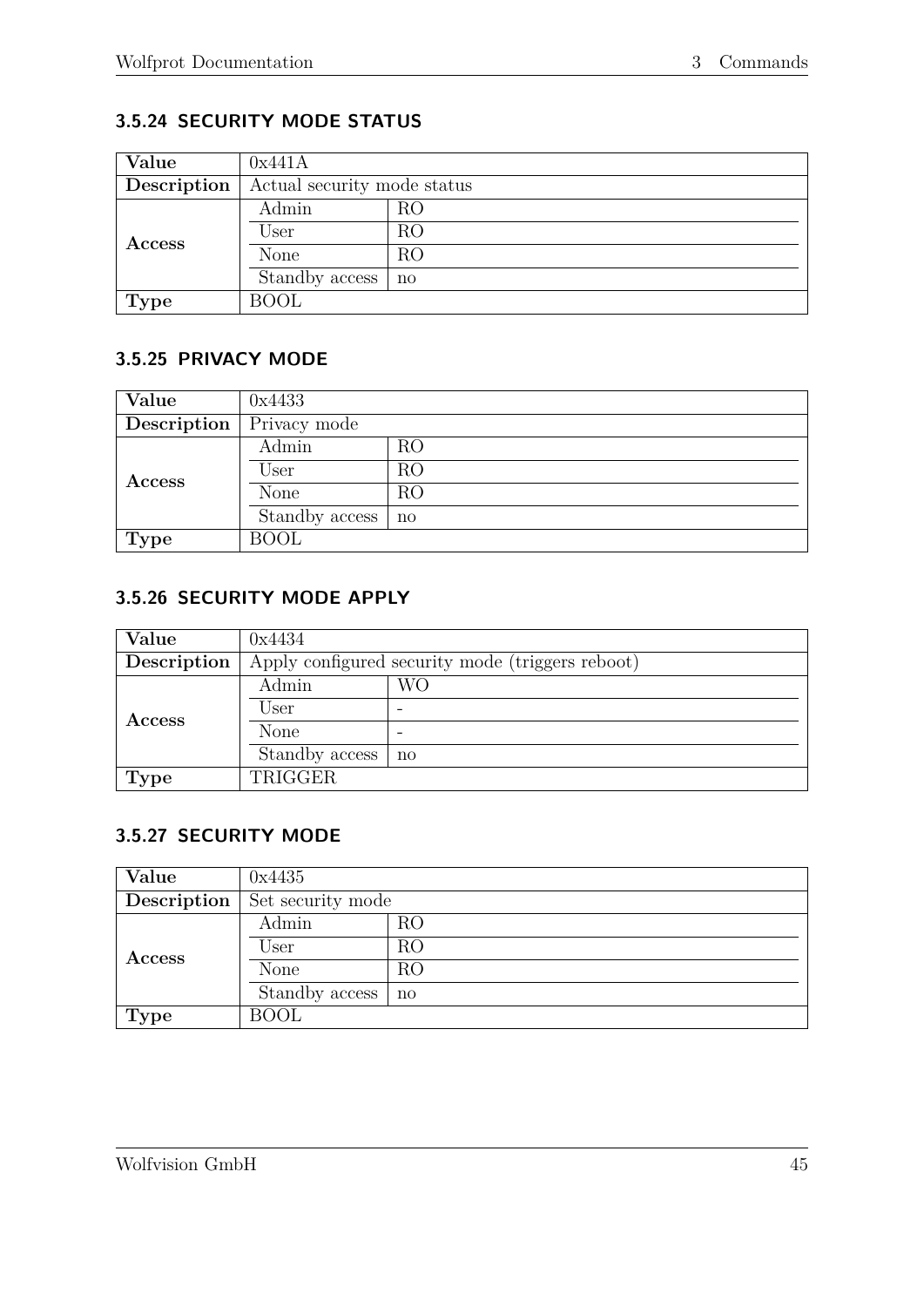# <span id="page-50-0"></span>**3.5.28 MGMT SUBSCRIBE MODE**

| Value         | 0x4437                    |      |                |
|---------------|---------------------------|------|----------------|
| Description   | Management subscribe mode |      |                |
|               | Admin                     |      | RW             |
| <b>Access</b> | User                      |      | R <sub>O</sub> |
|               | None                      |      | R <sub>O</sub> |
|               | Standby access            |      | $\mathbf{n}$   |
| Type          | <b>LIST</b>               |      |                |
|               | OFF                       | 0x00 | Off            |
| Parameters    | <b>DHCP</b>               | 0x01 | <b>DHCP</b>    |
|               | <b>STATIC</b>             | 0x02 | Static         |

### <span id="page-50-1"></span>**3.5.29 MGMT SUBSCRIBE ADDRESS**

| Value         | 0x4438                                              |    |  |
|---------------|-----------------------------------------------------|----|--|
| Description   | Server address for static management subscribe mode |    |  |
| <b>Access</b> | Admin                                               | RW |  |
|               | User                                                | RO |  |
|               | None                                                | RO |  |
|               | Standby access                                      | no |  |
| Type          | <b>STRING</b>                                       |    |  |

#### <span id="page-50-2"></span>**3.5.30 MGMT SUBSCRIBE STATUS**

| Value       | 0x4439                      |              |                              |  |  |
|-------------|-----------------------------|--------------|------------------------------|--|--|
| Description | Management subscribe status |              |                              |  |  |
|             | Admin                       | RO           |                              |  |  |
| Access      | User                        | RO           |                              |  |  |
|             | None                        | RO           |                              |  |  |
|             | Standby access              | $\mathbf{n}$ |                              |  |  |
| <b>Type</b> | <b>LIST</b>                 |              |                              |  |  |
|             | <b>INIT</b>                 | 0x00         | Init                         |  |  |
| Parameters  | <b>ONLINE</b>               | 0x01         | OK                           |  |  |
|             | NO ADDRESS                  | 0x02         | No or invalid server address |  |  |
|             | <b>ERROR</b>                | 0x03         | Generic error                |  |  |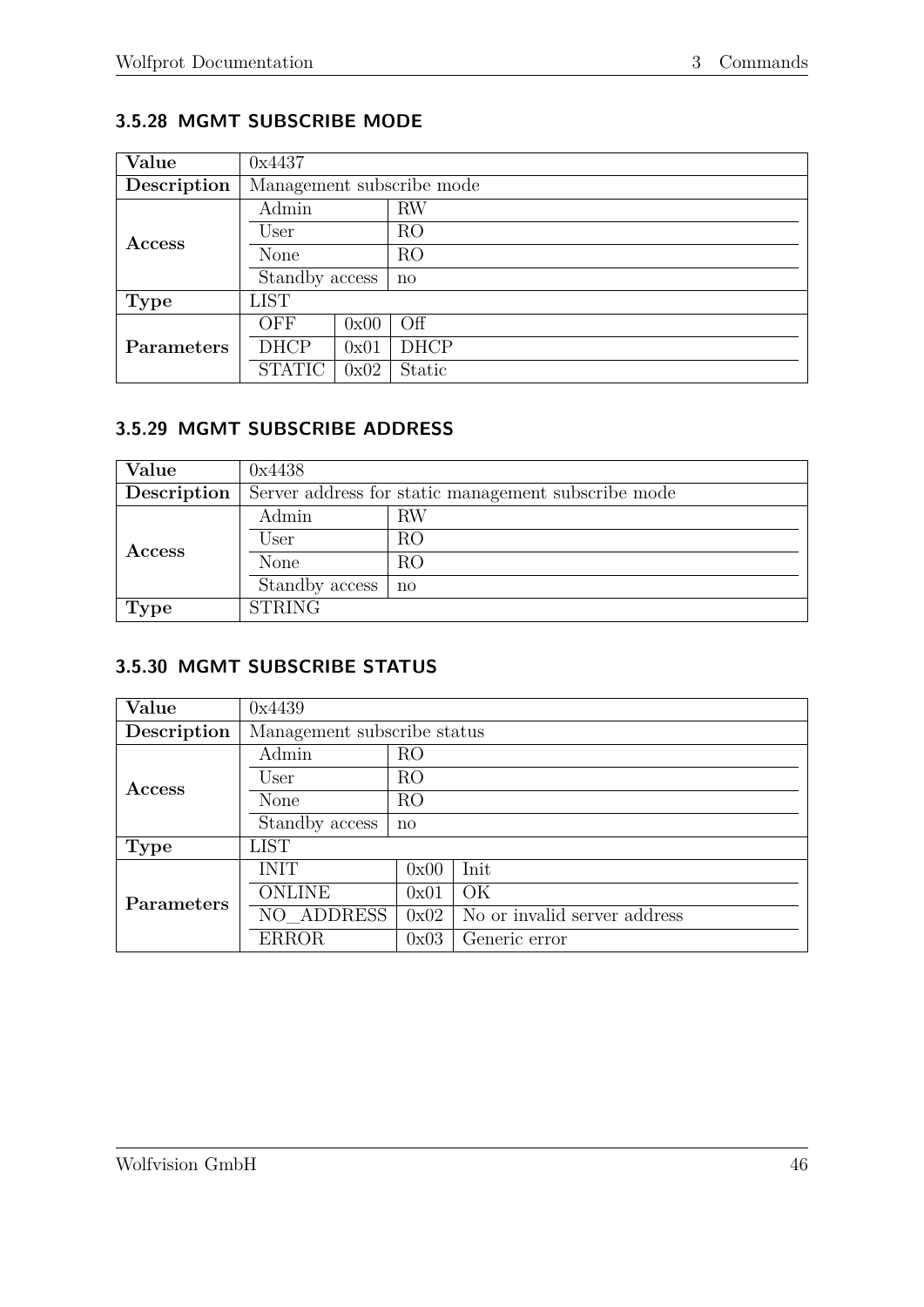# <span id="page-51-0"></span>**3.5.31 MGMT SUBSCRIBE ACT ADDR**

| Value       | 0x443A                                     |              |  |
|-------------|--------------------------------------------|--------------|--|
| Description | Management subscribe actual server address |              |  |
|             | Admin                                      | RO           |  |
| Access      | User                                       | RO           |  |
|             | None                                       | RO           |  |
|             | Standby access                             | $\mathbf{n}$ |  |
| <b>Type</b> | <b>STRING</b>                              |              |  |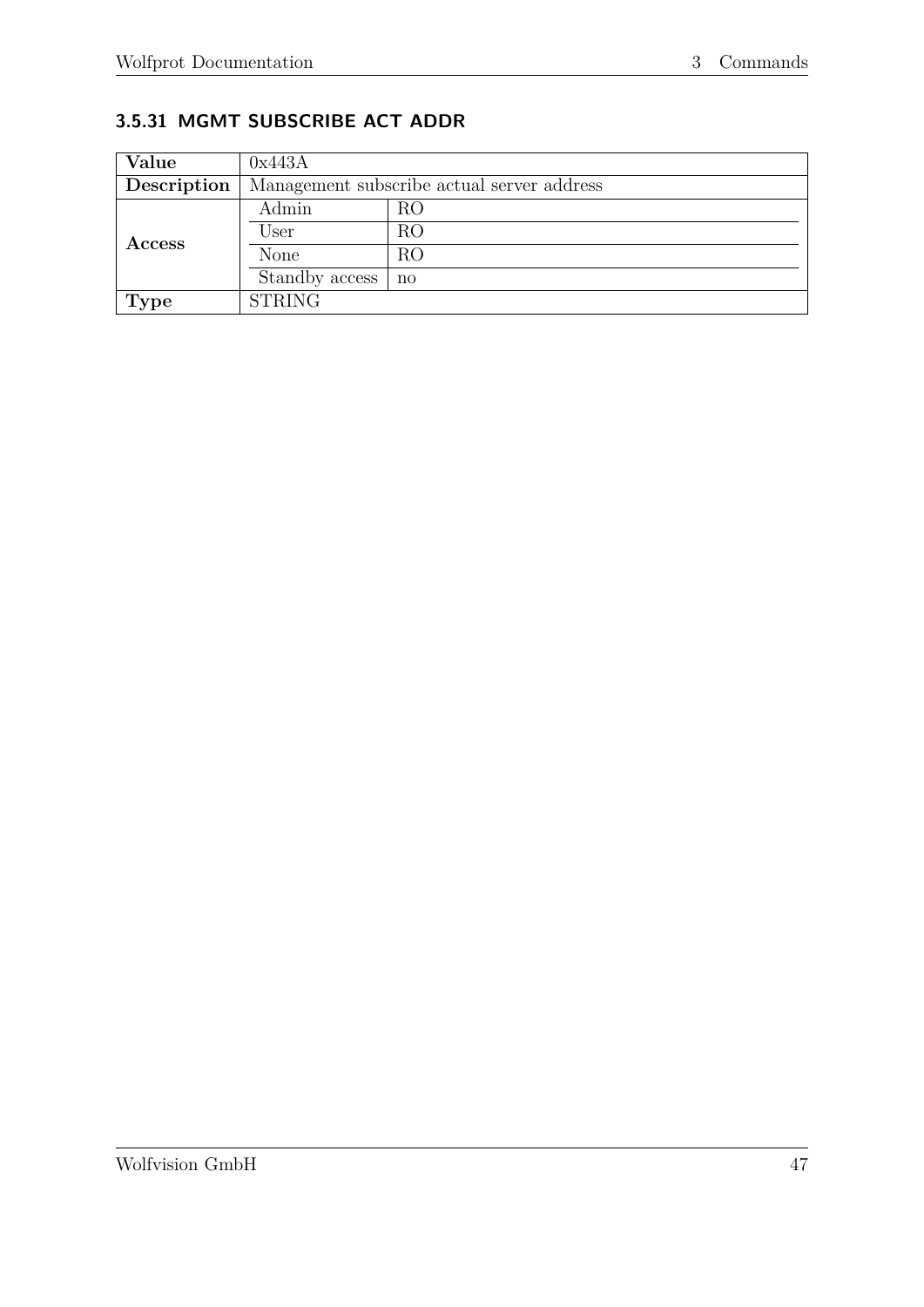# <span id="page-52-0"></span>**3.6 LEGACY COMMANDS**

# <span id="page-52-1"></span>**3.6.1 LEGACY BLOCK**

| Value         | 0x10                                                    |                |      |                          |
|---------------|---------------------------------------------------------|----------------|------|--------------------------|
| Description   | Legacy command - refer to Wolfprot documentation of PF1 |                |      |                          |
|               | Admin                                                   | R <sub>O</sub> |      |                          |
|               | User                                                    | RO             |      |                          |
| <b>Access</b> | None                                                    | R <sub>O</sub> |      |                          |
|               | Standby access                                          | $\mathbf{n}$   |      |                          |
| <b>Type</b>   | <b>LEGACY</b>                                           |                |      |                          |
| Parameters    | FLAGS AND UNIT2                                         |                | 0x0B | $\overline{\phantom{m}}$ |
|               | POSITIONS2                                              |                | 0x0D | $\qquad \qquad$          |

### <span id="page-52-2"></span>**3.6.2 LEGACY MODELNAME**

| Value         | 0x11                                                    |            |  |
|---------------|---------------------------------------------------------|------------|--|
| Description   | Legacy command - refer to Wolfprot documentation of PF1 |            |  |
| <b>Access</b> | Admin                                                   | RO         |  |
|               | User                                                    | RO         |  |
|               | None                                                    | RO         |  |
|               | Standby access                                          | <b>ves</b> |  |
| Type          | <b>LEGACY</b>                                           |            |  |

#### <span id="page-52-3"></span>**3.6.3 LEGACY VERSION**

| Value       | 0x13                                                    |     |  |
|-------------|---------------------------------------------------------|-----|--|
| Description | Legacy command - refer to Wolfprot documentation of PF1 |     |  |
|             | Admin                                                   | RO  |  |
| Access      | User                                                    | RO  |  |
|             | None                                                    | RO  |  |
|             | Standby access                                          | yes |  |
| <b>Type</b> | <b>LEGACY</b>                                           |     |  |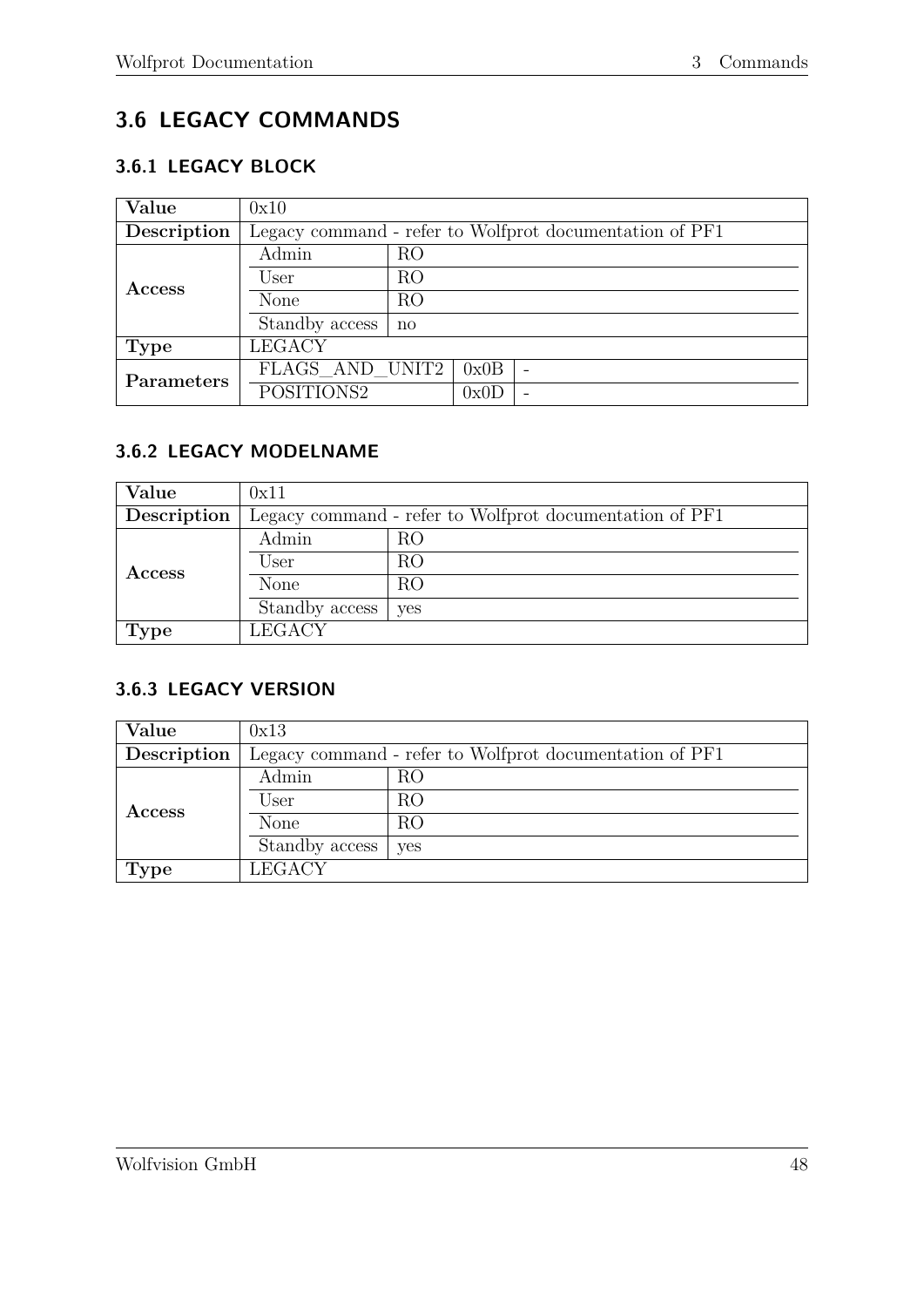# <span id="page-53-0"></span>**3.6.4 LEGACY ZOOM**

| Value         | 0x20                                                    |              |  |
|---------------|---------------------------------------------------------|--------------|--|
| Description   | Legacy command - refer to Wolfprot documentation of PF1 |              |  |
|               | Admin                                                   | RW           |  |
| <b>Access</b> | User                                                    | RW           |  |
|               | None                                                    | RO           |  |
|               | Standby access                                          | $\mathbf{n}$ |  |
| <b>Type</b>   | <b>LEGACY</b>                                           |              |  |

### <span id="page-53-1"></span>**3.6.5 LEGACY FOCUS**

| Value         | 0x21                                                    |              |  |
|---------------|---------------------------------------------------------|--------------|--|
| Description   | Legacy command - refer to Wolfprot documentation of PF1 |              |  |
| <b>Access</b> | Admin                                                   | RW           |  |
|               | User                                                    | <b>RW</b>    |  |
|               | None                                                    | RO           |  |
|               | Standby access                                          | $\mathbf{n}$ |  |
| <b>Type</b>   | <b>LEGACY</b>                                           |              |  |

# <span id="page-53-2"></span>**3.6.6 LEGACY STOP ALL**

| <b>Value</b>  | 0x2F                                                    |              |  |
|---------------|---------------------------------------------------------|--------------|--|
| Description   | Legacy command - refer to Wolfprot documentation of PF1 |              |  |
| <b>Access</b> | Admin                                                   | WО           |  |
|               | User                                                    | WО           |  |
|               | None                                                    |              |  |
|               | Standby access                                          | $\mathbf{n}$ |  |
| <b>Type</b>   | <b>LEGACY</b>                                           |              |  |

# <span id="page-53-3"></span>**3.6.7 LEGACY POWER**

| Value         | 0x30                                                    |     |  |
|---------------|---------------------------------------------------------|-----|--|
| Description   | Legacy command - refer to Wolfprot documentation of PF1 |     |  |
| <b>Access</b> | Admin                                                   | RW  |  |
|               | User                                                    | RW  |  |
|               | None                                                    | RO  |  |
|               | Standby access                                          | yes |  |
| <b>Type</b>   | <b>LEGACY</b>                                           |     |  |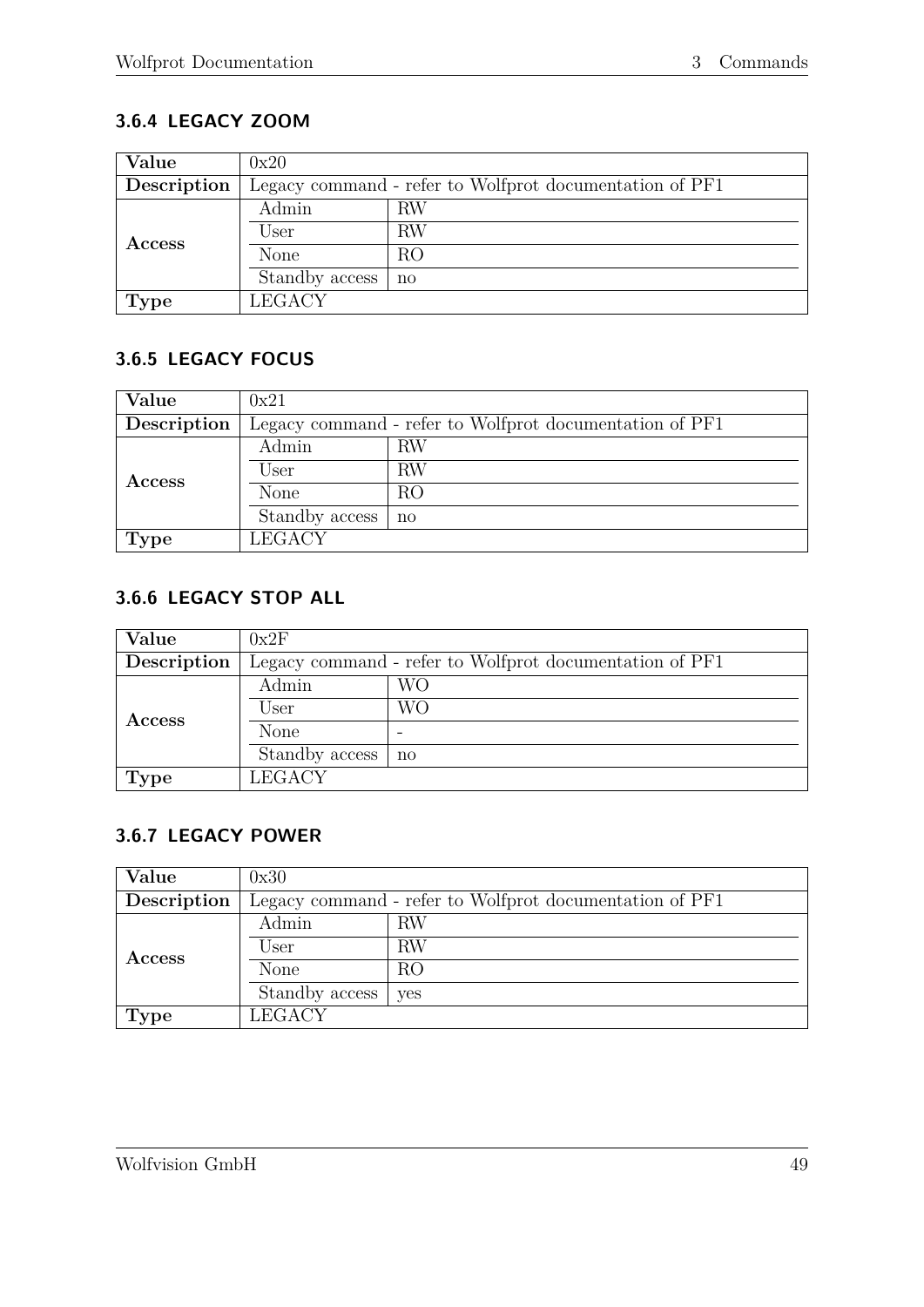# <span id="page-54-0"></span>**3.6.8 LEGACY AUTOFOCUS**

| Value         | 0x31                                                    |              |  |
|---------------|---------------------------------------------------------|--------------|--|
| Description   | Legacy command - refer to Wolfprot documentation of PF1 |              |  |
|               | Admin                                                   | RW           |  |
| <b>Access</b> | User                                                    | <b>RW</b>    |  |
|               | None                                                    | RO           |  |
|               | Standby access                                          | $\mathbf{n}$ |  |
| <b>Type</b>   | <b>LEGACY</b>                                           |              |  |
| Parameters    | ONEPUSH $\vert$ 0x10                                    |              |  |

#### <span id="page-54-1"></span>**3.6.9 LEGACY RECALL PRESET**

| Value       | 0x40                                                    |      |              |  |
|-------------|---------------------------------------------------------|------|--------------|--|
| Description | Legacy command - refer to Wolfprot documentation of PF1 |      |              |  |
|             | Admin                                                   |      | <b>WO</b>    |  |
| Access      | User                                                    |      | <b>WO</b>    |  |
|             | None                                                    |      |              |  |
|             | Standby access                                          |      | $\mathbf{n}$ |  |
| Type        | <b>LEGACY</b>                                           |      |              |  |
|             | $\mathbf{0}$                                            | 0x00 |              |  |
|             |                                                         | 0x01 |              |  |
| Parameters  | $\mathcal{D}_{\mathcal{L}}$                             | 0x02 |              |  |
|             | 3                                                       | 0x03 |              |  |
|             | DEFAU                                                   | 0x04 |              |  |

#### <span id="page-54-2"></span>**3.6.10 LEGACY STORE PRESET**

| Value       | 0x41                                                    |  |  |  |
|-------------|---------------------------------------------------------|--|--|--|
| Description | Legacy command - refer to Wolfprot documentation of PF1 |  |  |  |
|             | <b>WO</b><br>Admin                                      |  |  |  |
| Access      | WО<br>User                                              |  |  |  |
|             | None                                                    |  |  |  |
|             | Standby access<br>$\mathbf{n}$                          |  |  |  |
| Type        | <b>LEGACY</b>                                           |  |  |  |
|             | 0x00<br>0                                               |  |  |  |
| Parameters  | 0x01                                                    |  |  |  |
|             | $\mathcal{D}_{\mathcal{L}}$<br>0x02                     |  |  |  |
|             | 3<br>0x03                                               |  |  |  |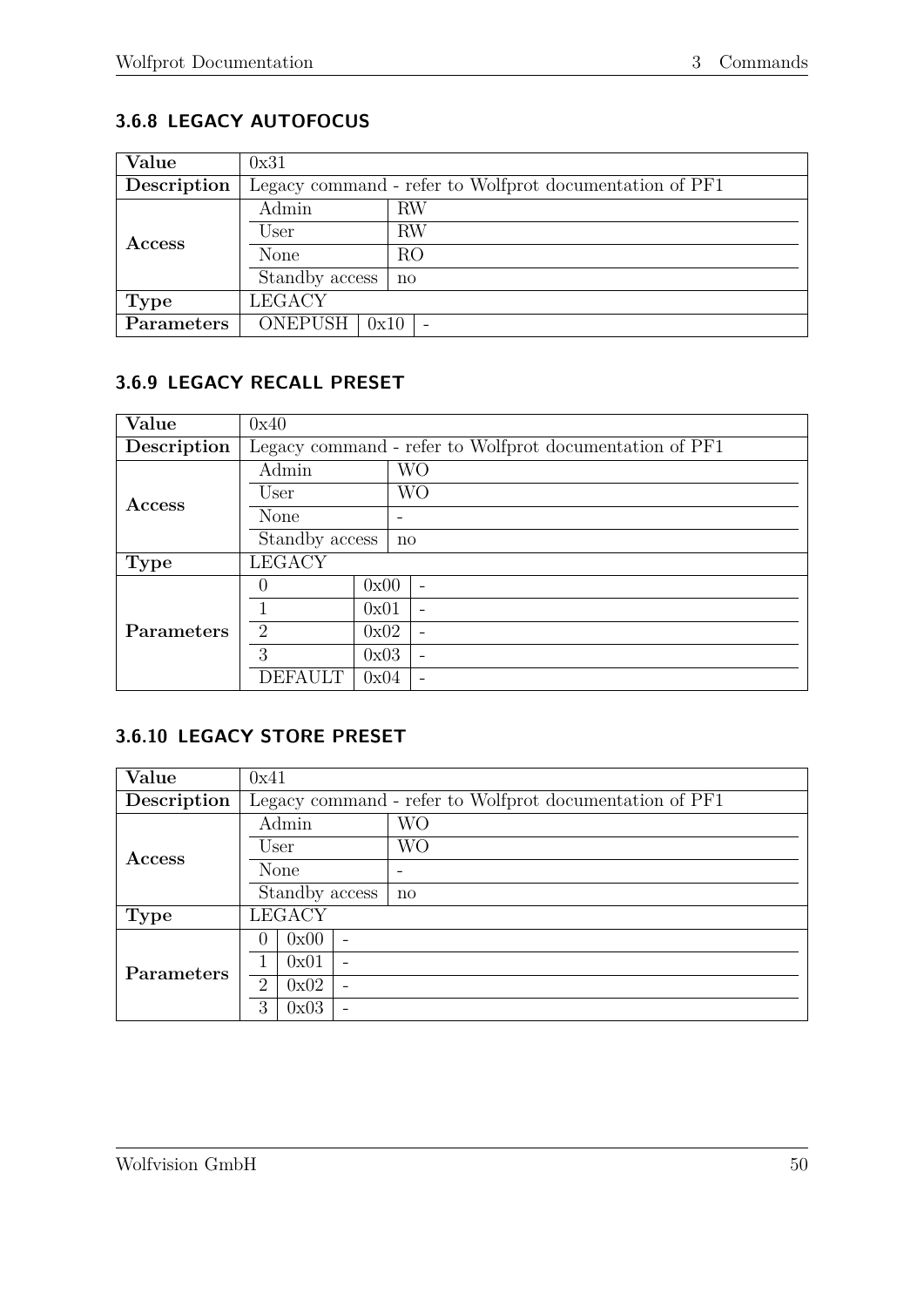# <span id="page-55-0"></span>**3.6.11 LEGACY FREEZE**

| Value         | 0x56                                                    |              |  |  |
|---------------|---------------------------------------------------------|--------------|--|--|
| Description   | Legacy command - refer to Wolfprot documentation of PF1 |              |  |  |
| <b>Access</b> | Admin                                                   | RW           |  |  |
|               | User                                                    | RW           |  |  |
|               | None                                                    | RO           |  |  |
|               | Standby access                                          | $\mathbf{n}$ |  |  |
| <b>Type</b>   | <b>LEGACY</b>                                           |              |  |  |

### <span id="page-55-1"></span>**3.6.12 LEGACY PIP**

| Value       | 0x5D                                                    |      |                          |  |
|-------------|---------------------------------------------------------|------|--------------------------|--|
| Description | Legacy command - refer to Wolfprot documentation of PF1 |      |                          |  |
|             | Admin                                                   |      | RW                       |  |
| Access      | User                                                    |      | <b>RW</b>                |  |
|             | None                                                    |      |                          |  |
|             | Standby access                                          |      | $\mathbf{n}$             |  |
| <b>Type</b> | <b>LEGACY</b>                                           |      |                          |  |
|             | OFF                                                     | 0x00 | $\overline{\phantom{0}}$ |  |
| Parameters  | OΝ                                                      | 0x01 | $\overline{\phantom{0}}$ |  |
|             | TOGGLE                                                  | 0x02 | $\overline{\phantom{0}}$ |  |

### <span id="page-55-2"></span>**3.6.13 LEGACY EXT INT**

| Value       | 0x57           |      |                                                         |  |  |
|-------------|----------------|------|---------------------------------------------------------|--|--|
| Description |                |      | Legacy command - refer to Wolfprot documentation of PF1 |  |  |
|             | Admin          |      | <b>RW</b>                                               |  |  |
|             | User           |      | <b>RW</b>                                               |  |  |
| Access      | None           |      | RO                                                      |  |  |
|             | Standby access |      | $\mathbf{n}$                                            |  |  |
| <b>Type</b> | <b>LEGACY</b>  |      |                                                         |  |  |
|             | OFF            | 0x00 |                                                         |  |  |
| Parameters  | ON             | 0x01 | $\overline{\phantom{0}}$                                |  |  |
|             | TOGGLE         | 0x02 | $\overline{\phantom{0}}$                                |  |  |
|             | $2 -$          | 0x03 | $\overline{\phantom{0}}$                                |  |  |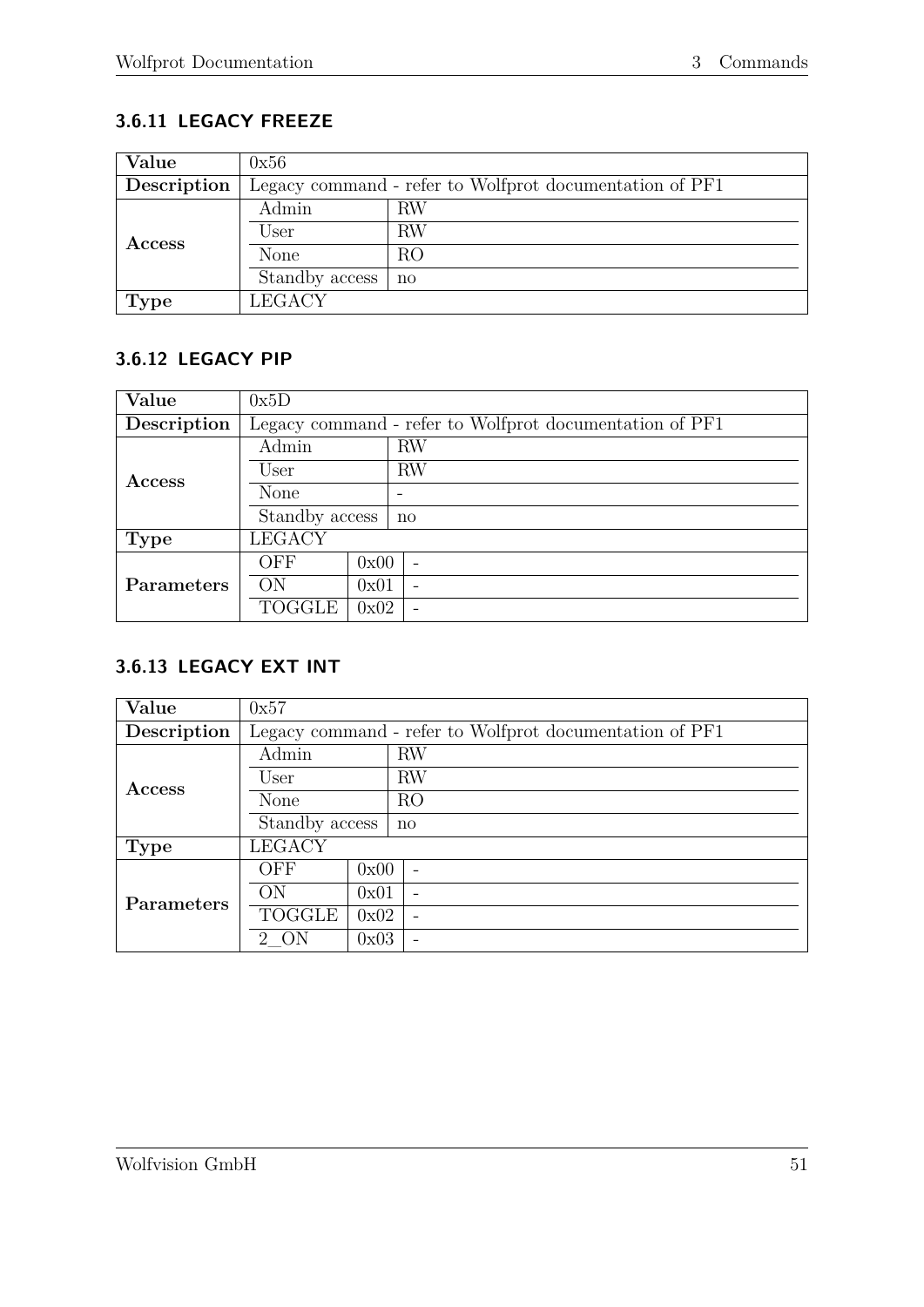# <span id="page-56-0"></span>**3.6.14 LEGACY COLOR MODE**

| Value         | 0x6D                |           |                |                                                         |  |  |  |  |
|---------------|---------------------|-----------|----------------|---------------------------------------------------------|--|--|--|--|
| Description   |                     |           |                | Legacy command - refer to Wolfprot documentation of PF1 |  |  |  |  |
|               | Admin               | <b>RW</b> |                |                                                         |  |  |  |  |
| <b>Access</b> | User                | <b>RW</b> |                |                                                         |  |  |  |  |
|               | None                |           | R <sub>O</sub> |                                                         |  |  |  |  |
|               | Standby access      |           |                |                                                         |  |  |  |  |
| <b>Type</b>   | <b>LEGACY</b>       |           |                |                                                         |  |  |  |  |
|               | BW                  |           | 0x00           | $\overline{\phantom{0}}$                                |  |  |  |  |
|               | <b>PRESENTATION</b> |           | 0x01           |                                                         |  |  |  |  |
|               | <b>NATURAL</b>      |           | 0x02           |                                                         |  |  |  |  |
| Parameters    | <b>VIDEOCONF</b>    |           | 0x03           |                                                         |  |  |  |  |
|               | MAN                 |           | 0x04           |                                                         |  |  |  |  |
|               | <b>BW_TOGGLE</b>    |           | 0x05           |                                                         |  |  |  |  |
|               | DLP                 |           | 0x06           |                                                         |  |  |  |  |

### <span id="page-56-1"></span>**3.6.15 LEGACY ETHERNET MODE**

| Value         | 0x74                                                    |    |  |
|---------------|---------------------------------------------------------|----|--|
| Description   | Legacy command - refer to Wolfprot documentation of PF1 |    |  |
| <b>Access</b> | Admin                                                   | RO |  |
|               | User                                                    | RO |  |
|               | None                                                    | RO |  |
|               | Standby access                                          | no |  |
| <b>Type</b>   | <b>LEGACY</b>                                           |    |  |

### <span id="page-56-2"></span>**3.6.16 LEGACY SNAPSHOT**

| Value         | 0x95                                                    |    |  |
|---------------|---------------------------------------------------------|----|--|
| Description   | Legacy command - refer to Wolfprot documentation of PF1 |    |  |
| <b>Access</b> | Admin                                                   | WО |  |
|               | User                                                    | WО |  |
|               | None                                                    |    |  |
|               | Standby access                                          | no |  |
| <b>Type</b>   | <b>LEGACY</b>                                           |    |  |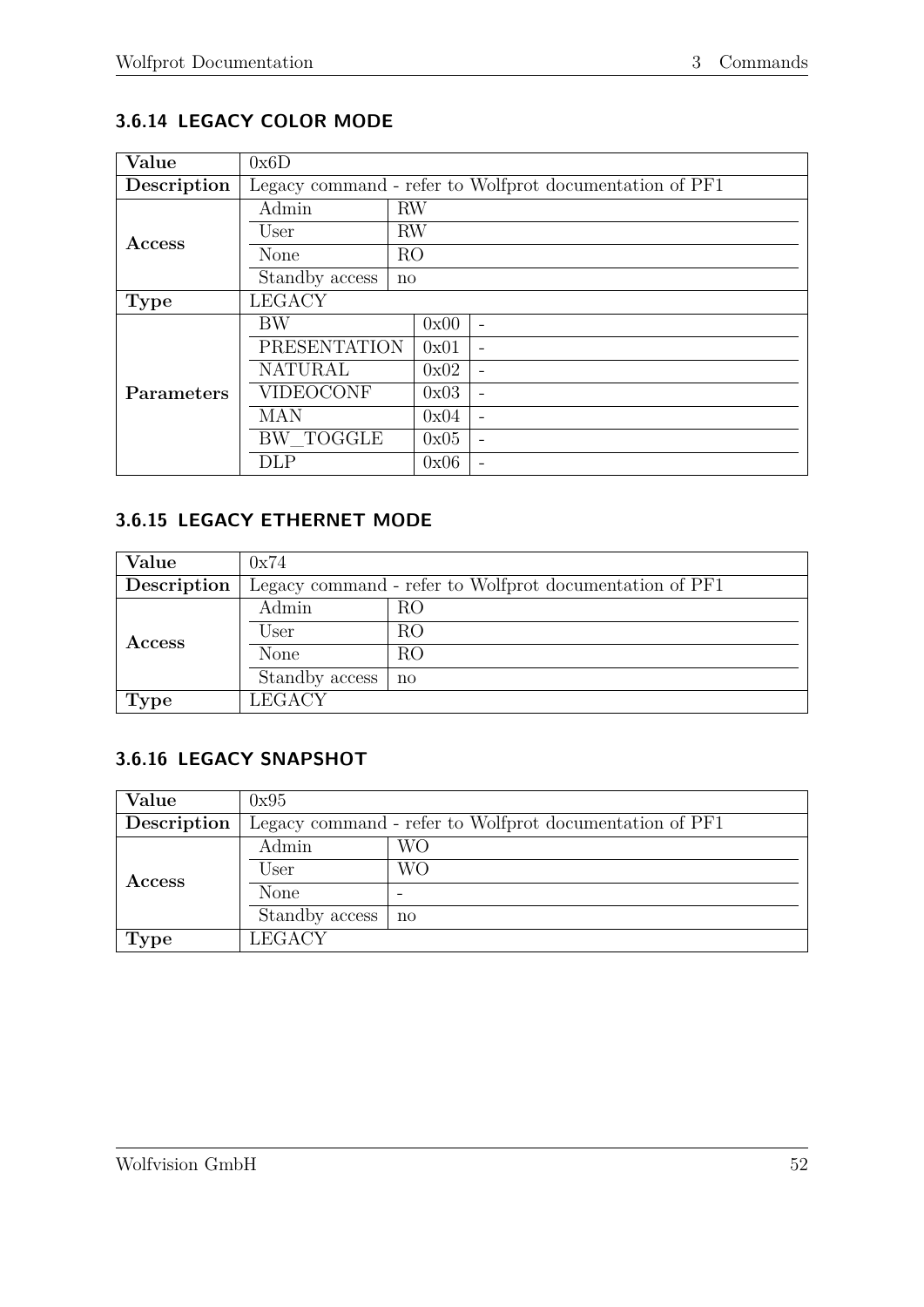# <span id="page-57-0"></span>**3.6.17 LEGACY MENUCTRL**

| Value       | 0x99           |                                                         |              |  |  |
|-------------|----------------|---------------------------------------------------------|--------------|--|--|
| Description |                | Legacy command - refer to Wolfprot documentation of PF1 |              |  |  |
|             | Admin          |                                                         | WО           |  |  |
| Access      | User           |                                                         | WО           |  |  |
|             | None           |                                                         |              |  |  |
|             | Standby access |                                                         | $\mathbf{n}$ |  |  |
| <b>Type</b> | <b>LEGACY</b>  |                                                         |              |  |  |
|             | <b>LEFT</b>    | 0x04                                                    |              |  |  |
| Parameters  | <b>ENTER</b>   | 0x05                                                    |              |  |  |
|             | <b>RIGHT</b>   | 0x06                                                    |              |  |  |

### <span id="page-57-1"></span>**3.6.18 LEGACY SOURCE**

| Value             | 0x9E             |      |                                                         |  |  |
|-------------------|------------------|------|---------------------------------------------------------|--|--|
| Description       |                  |      | Legacy command - refer to Wolfprot documentation of PF1 |  |  |
|                   | Admin            |      | <b>RW</b>                                               |  |  |
| Access            | User             |      | <b>RW</b>                                               |  |  |
|                   | None             |      | R <sub>O</sub>                                          |  |  |
|                   | Standby access   |      | $\mathbf{n}$                                            |  |  |
| <b>Type</b>       | <b>LEGACY</b>    |      |                                                         |  |  |
|                   | VZ.              | 0x00 |                                                         |  |  |
|                   | <b>MEM</b>       | 0x01 |                                                         |  |  |
| <b>Parameters</b> | <b>USB</b>       | 0x02 |                                                         |  |  |
|                   | <b>EXT</b>       | 0x03 | $\qquad \qquad$                                         |  |  |
|                   | EXT <sub>2</sub> | 0x04 |                                                         |  |  |

# <span id="page-57-2"></span>**3.6.19 LEGACY LIGHT**

| Value         | 0xA0                                                    |                |      |  |  |  |
|---------------|---------------------------------------------------------|----------------|------|--|--|--|
| Description   | Legacy command - refer to Wolfprot documentation of PF1 |                |      |  |  |  |
|               | Admin                                                   | <b>RW</b>      |      |  |  |  |
| <b>Access</b> | User                                                    | <b>RW</b>      |      |  |  |  |
|               | <b>None</b>                                             | R <sub>O</sub> |      |  |  |  |
|               | Standby access                                          | $\mathbf{n}$   |      |  |  |  |
| <b>Type</b>   | <b>LEGACY</b>                                           |                |      |  |  |  |
|               | LB ON L OFF                                             |                | 0x02 |  |  |  |
|               | SB ON                                                   |                | 0x03 |  |  |  |
| Parameters    | SEQ TOGGLE                                              |                | 0x10 |  |  |  |
|               | OFF LB TOGGLE                                           |                | 0x11 |  |  |  |
|               | <b>TOGGLE</b>                                           |                | 0x12 |  |  |  |